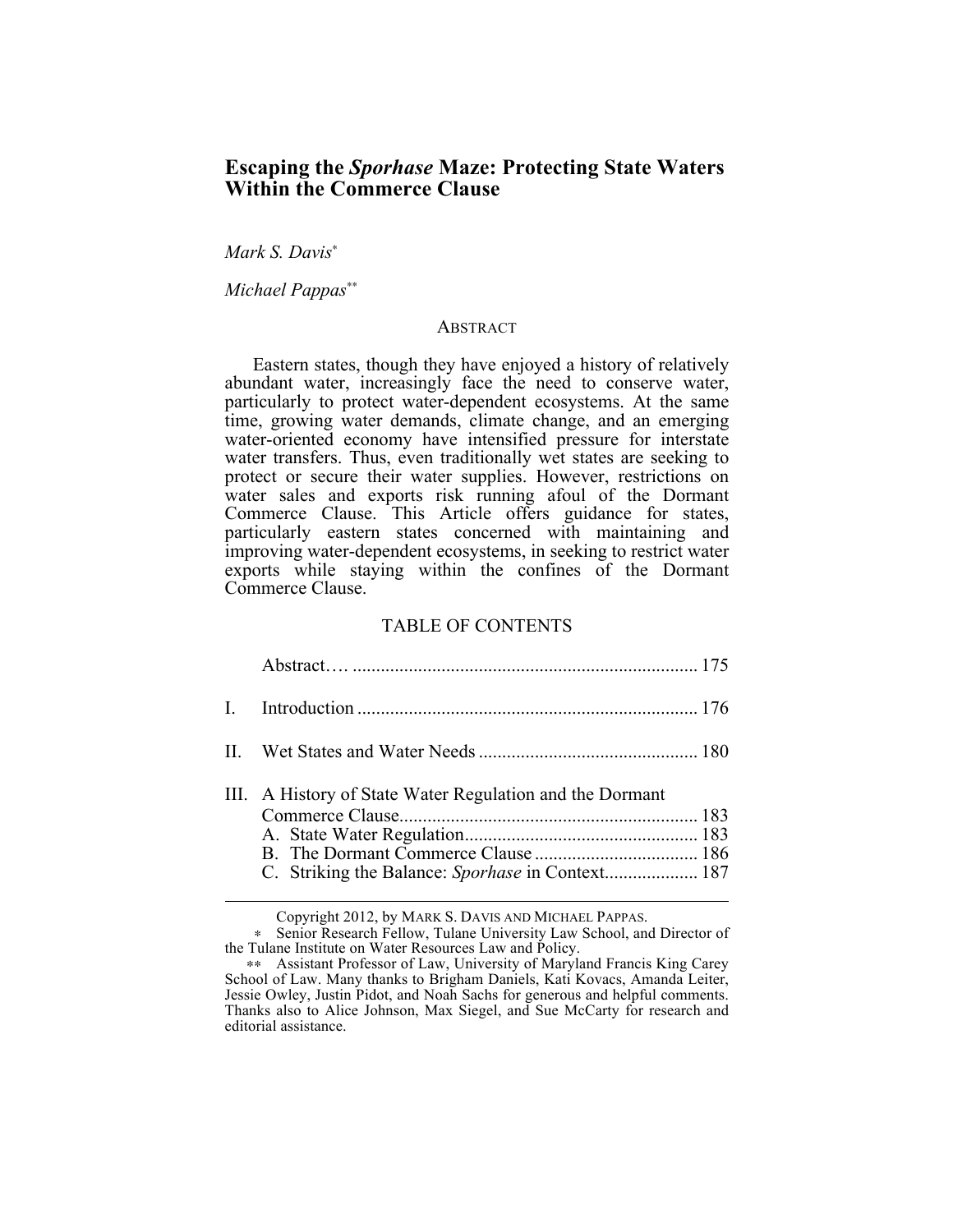| 176 | <b>LOUISIANA LAW REVIEW</b>                                      | [Vol. 73] |
|-----|------------------------------------------------------------------|-----------|
|     | IV. State Practice in Light of a Correct Reading of Sporhase 198 |           |
|     | A. State Characterization and Treatment of                       |           |
|     |                                                                  |           |
|     | 1. Determining Whether Water Is an Article                       |           |
|     |                                                                  |           |
|     | 2. The Importance of State Characterization                      |           |
|     |                                                                  |           |
|     |                                                                  |           |
|     |                                                                  |           |
|     |                                                                  |           |
|     |                                                                  |           |

#### I. INTRODUCTION

Water is the stuff of conflict. Essential to both life and commerce, but too often insufficient for all to have their fill, water makes enemies of landowners, irrigators, energy developers, environmentalists, ecosystems, industries, individuals, companies, flora, and fauna. So often, water places neighbors at odds.

Such struggles over water have played a defining role in the story of the western United States, and increasingly the wave of conflict washes east as newfound scarcity breeds concern and conflict. Recently, water disputes have arisen between North Carolina and South Carolina,<sup>2</sup> between Mississippi and Tennessee,<sup>3</sup> as well as among Georgia, Alabama, and Florida.<sup>4</sup> Moreover, droughts in the southern and southeastern United States have forced Texas to endure the driest seven-month span on record<sup>5</sup> and have led football stadiums in Georgia to limit fans' freedom to flush during major sporting events.<sup>4</sup>

5. *See, e.g.*, Betsy Blaney, *Texas Drought 2011: State Endures Driest 7-Month Span on Record*, HUFFPOST GREEN (May 9, 2011, 7:00 PM), http://www.huffington post.com/2011/05/10/texas-drought-2011-record\_n\_859902.html.

6. *See Drinking Water Basics*, NAT'L ACADS. WATER INFO. CTR., http:// water.nationalacademies.org/basics.shtml (last visited July 31, 2012) ("In

 <sup>1.</sup> As often quoted in water law articles, "[W]hiskey is for drinking and water is for fighting over." *See, e.g.*, Mark Davis & James Wilkins, *A Defining Resource: Louisiana's Place in the Emerging Water Economy*, 57 LOY. L. REV. 273, 285 (2011).

<sup>2.</sup> South Carolina v. North Carolina, 130 S. Ct. 854, 858 (2010).

<sup>3.</sup> Hood *ex rel.* Mississippi v. City of Memphis, 570 F.3d 625, 627 (5th Cir. 2009).

<sup>4.</sup> *In re* Tri-State Water Rights Litig., 639 F. Supp. 2d 1308, 1355 (M.D. Fla. 2009).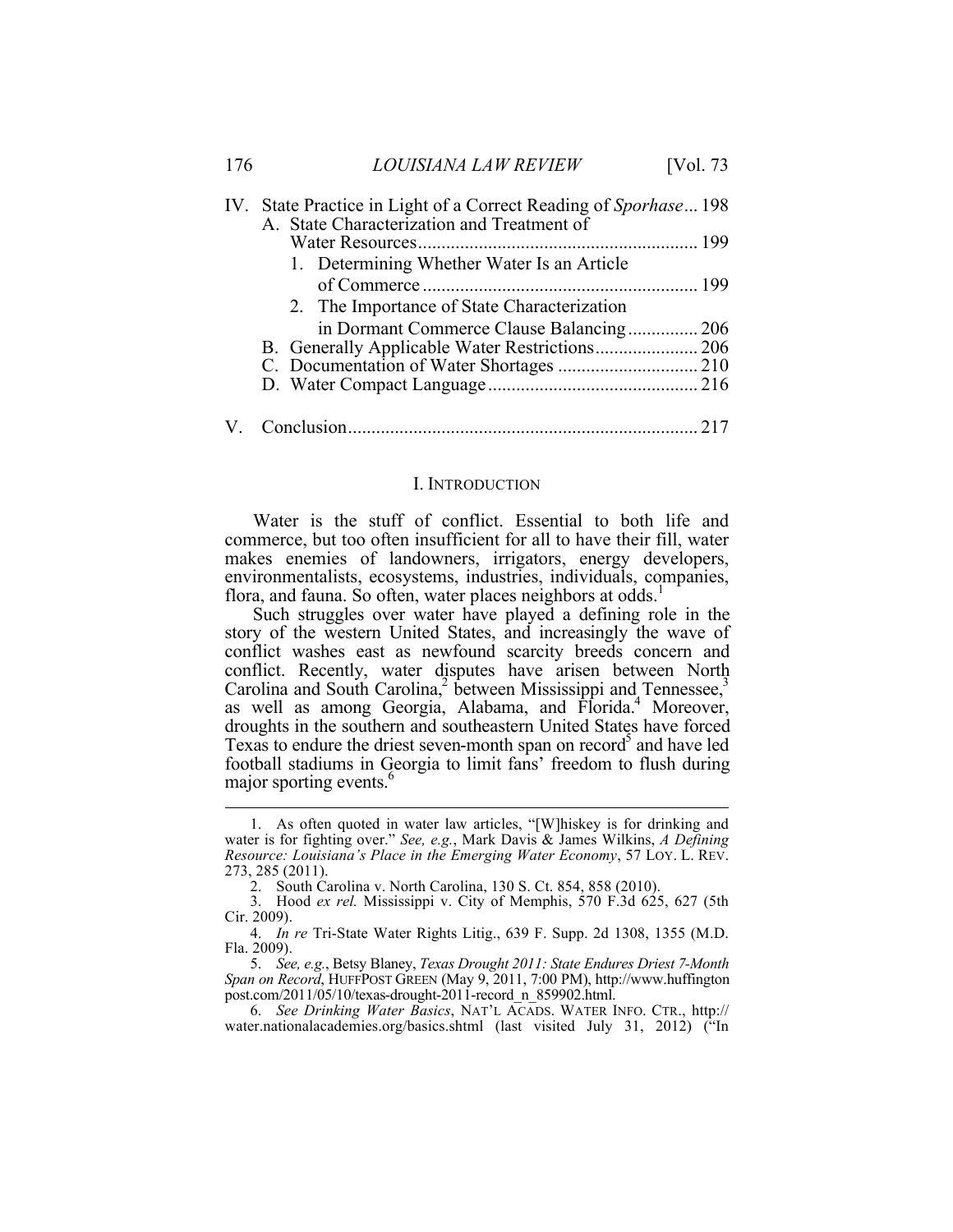As water concerns grow in the national consciousness, a new challenge continues to place neighbors (this time states) in a difficult position regarding competing interests in water. This challenge is interstate water markets and their demand to export water from states where it is relatively abundant to drier environs. Concerned about climate change, drought, environmental conservation and enhancement, new in-state water needs, and a growing awareness that one state's water may be very much coveted by its neighbors, $\frac{7}{1}$  states are seeking to find ways to hold on to their water, maintain and improve ecosystems, and turn water into a strategic asset.

Louisiana and Texas offer a current example of this neighborly challenge. Louisiana, positioned at the terminus of major rivers and built by the alluvial action of those rivers, is a relatively waterrich state. In fact, water concerns in Louisiana are more frequently perceived as stemming from overabundance (i.e., flooding) rather than from shortage.<sup>8</sup> However, Louisiana is increasingly experiencing droughts and requires a copious outpouring of freshwater to maintain, much less restore, its vanishing coastline.<sup>9</sup> Texas, on the other hand, is not known for its abundant freshwater and has long recognized that its water resources are not sufficient to support its water use.<sup>10</sup> In fact, Texas began eyeing Louisiana's

 $\overline{a}$ 

8. *See* Oliver A. Houck, *Rising Water: The National Flood Insurance Program and Louisiana,* 60 TUL. L. REV. 61, 63 (1985) (observing that "[n]o state in America is more familiar with flood losses than Louisiana, which sits on the Gulf of Mexico at the receiving end of waters draining the entire Central United States" and that "development of New Orleans and much of South Louisiana is a study in the very defiance of water").

9. See COASTAL PROT. & RESTORATION AUTH. OF LA., LOUISIANA'S COMPREHENSIVE MASTER PLAN FOR A SUSTAINABLE COAST (2012), *available at*  http://www.lacpra.org/assets/docs/2012%20Master%20Plan/Final%20Plan/2012 %20Coastal%20Master%20Plan.pdf [hereinafter 2012 LOUISIANA COASTAL MASTER PLAN], for a detailed examination highly reliant on river flows.

10. *See* Joe Patranella, Note, *Love Thy Neighbor as Thyself: An Analysis of the Texas Water Shortage,* Tarrant Regional Water District v. Herrmann*, and Why Oklahoma Should Be Mandated to Allow Texas to Purchase Water*, 52 S. TEX. L. REV. 297, 298 (2010) (explaining that "Texas is at an alarming crossroads in regard to its water supply" and that "[o]ne can hardly drive down

Athens, Georgia, fans at the University of Georgia's homecoming football game were asked not to flush the toilets: stadium attendants were even hired to moderate flushing in a desperate effort to save water.").

<sup>7.</sup> Support for this statement is too extensive to document here. However, by way of example, see Amy Joi O'Donoghue, *The Fight for Water: Can the Mighty Mississippi Save the West?*, DESERET NEWS (May 13, 2012, 6:21 P.M.), http:// www.deseretnews.com/article/865555735/The-fight-for-water-Can-the-mighty-Mississippi-save-the-West.html?pg=all.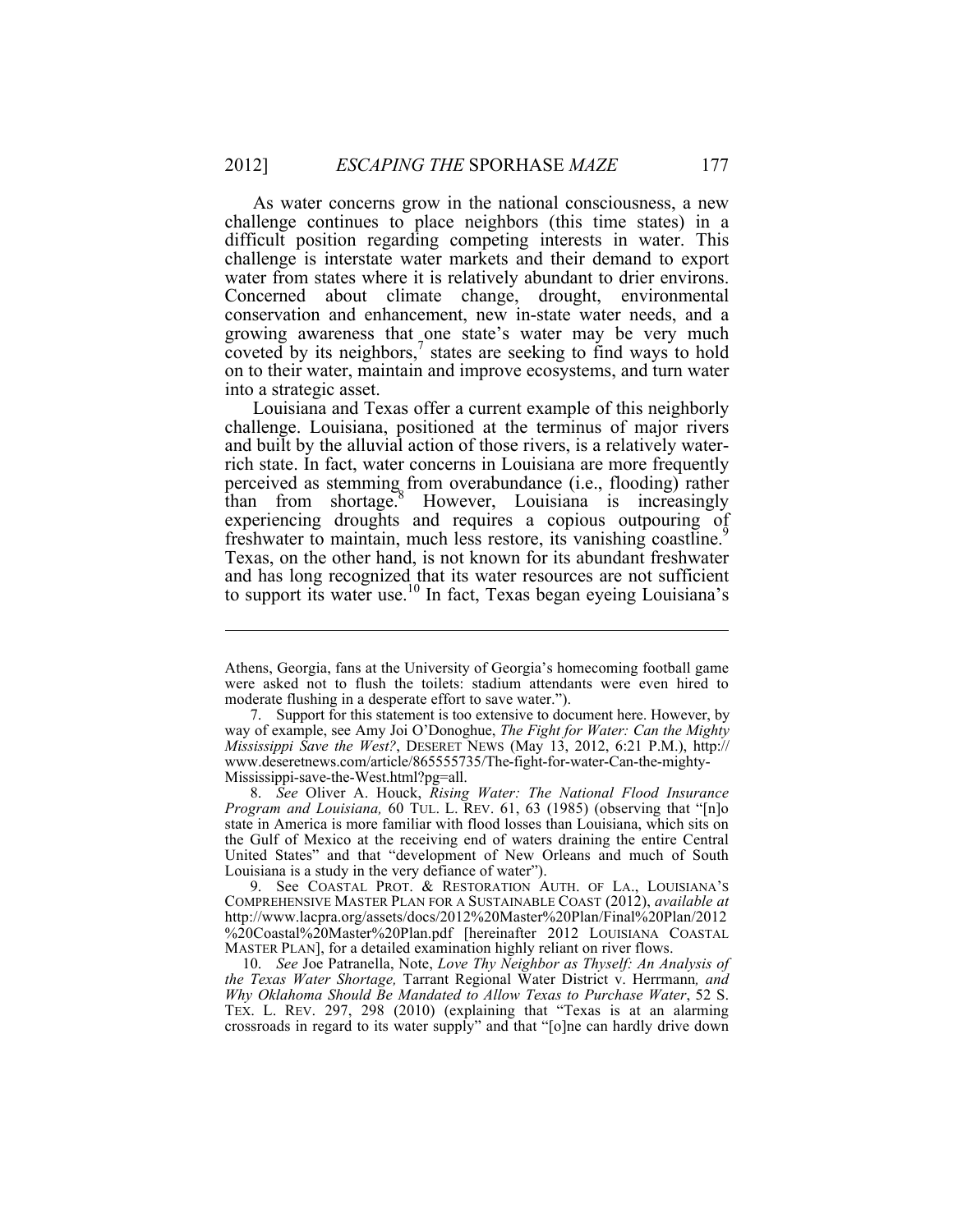Mississippi River water as long ago as  $1968$ <sup>11</sup> This water disparity between neighbors came to a head during the crippling record drought that in 2011 left Texas desperate for water.<sup>12</sup> During that time, a private water-marketing company based in Texas proposed to buy up to 600,000 acre-feet of water per year from Louisiana's Sabine River Authority.<sup>13</sup> The idea of sending this water out of state found broad opposition in Louisiana, a state dependent on abundant water for everything from navigation to coastal restoration.14 So the question arose: What can be done to restrict such an export?

Such a question about what a state might do to ensure that its waters do not become merely a well for wealthy neighbors is not unique to Louisiana. In fact, states have attempted to protect their water supplies from export for years.<sup>15</sup> Given the rise of the new "water economy,"<sup>16</sup> states' escalating desires to take tighter hold of their water resources is perfectly reasonable.<sup>17</sup> Further, it seems in keeping with our nation's long tradition of leaving the nature and definition of water rights to the states.<sup>18</sup>

12. *See* SUSAN COMBS, TEX. COMPTROLLER OF PUB. ACCOUNTS, THE IMPACT OF THE 2011 DROUGHT AND BEYOND (2011), *available at* http://www.window. state.tx.us/specialrpt/drought/pdf/96-1704-Drought.pdf (stating that 2011 was "the driest year Texas has seen since modern recordkeeping began in 1895").

13. *See* Tom Aswell, *Jindal in Need of Deniability in Toledo Bend Water Sale Issue; À La John Kerry, He Was for the Sale Before He Was Against It*, LA. VOICE (Feb. 1, 2012), http://louisianavoice.com/2012/02/01/jindal-in-need-ofdeniability-in-toledo-bend-water-sale-issue-a-la-john-kerry-he-was-for-the-salebefore-he-was-against-it/.

14. *See id.*

15. *See, e.g.*, Robert F. Durant & Michelle Deany Holmes, *Thou Shalt Not Covet Thy Neighbor's Water: The Rio Grande Basin Regulatory Experience*, 45 PUB. ADMIN. REV. 821, 821–22 (1985) (analyzing "New Mexico's experience as it sought first to deny and later to place severe limits on the export of groundwater to the city of El Paso, Texas").

16. *See, e.g.*, Davis & Wilkins, *supra* note 1.

17. *See* Durant & Holmes, *supra* note 15, at 821 (explaining that, in light of a burgeoning water demand across the country, as well as water-deficient states increasingly coveting the supplies of their neighbors, "those states that are vulnerable seek to impose or preserve statutory barriers to water export").

18. *See* Stephen F. Williams, *Free Trade in Water Resources:* Sporhase v. Nebraska *ex rel.* Douglas, 2 SUP. CT. ECON. REV. 89, 92 (1983) (stating that

 $\overline{a}$ 

the ever-crowded lanes of Interstate 35 without noticing a smattering of billboards encouraging, if not begging, the citizens of the Metroplex to curtail their water usage").

<sup>11.</sup> *See* TEX. WATER DEV. BD., CONCLUSIONS AND RECOMMENDATIONS (1968), *available at* http://www.twdb.state.tx.us/publications/State\_Water\_Plan/ 1968/1968%20Plan5.pdf.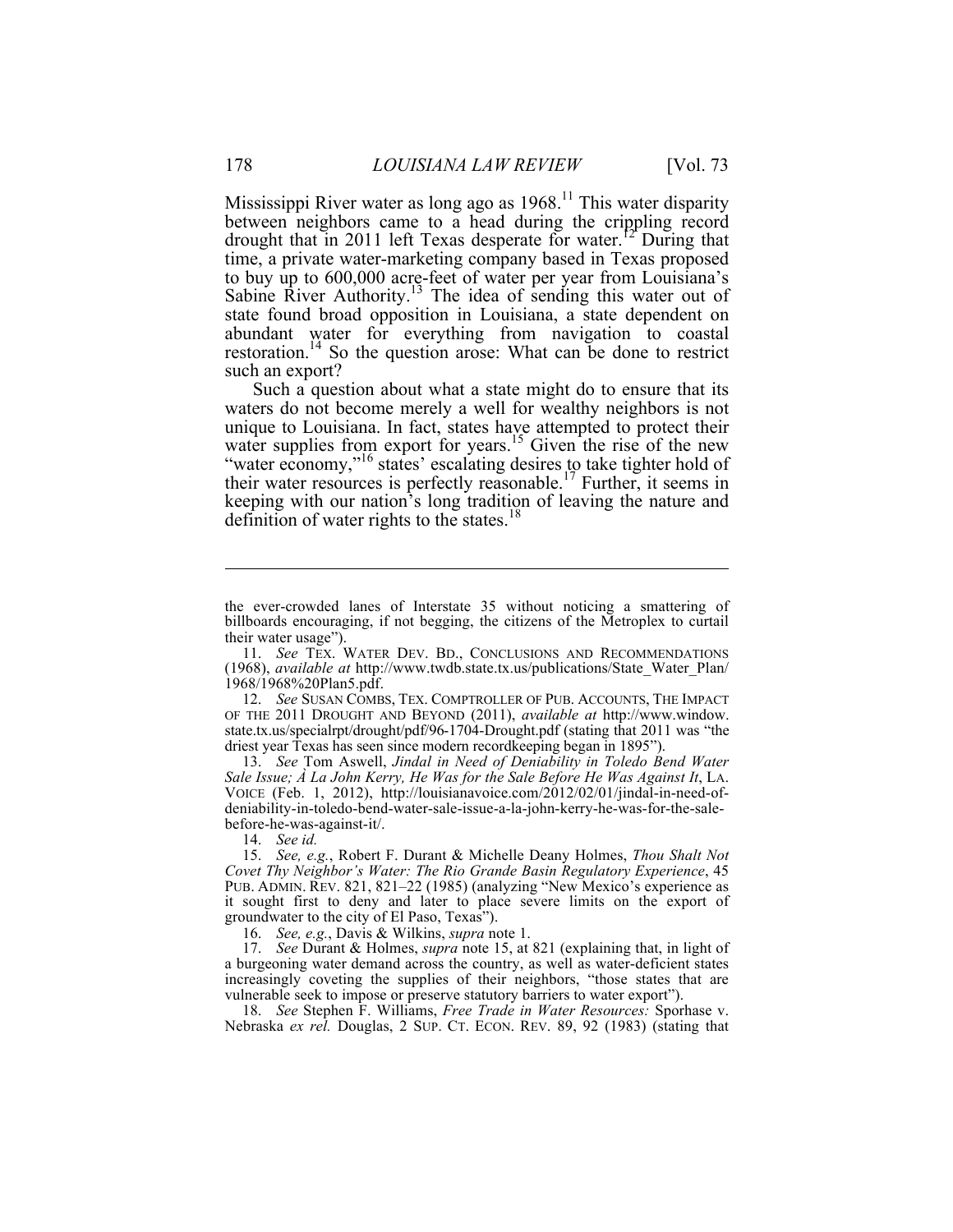It was just such an inclination that led Nebraska to limit the export of its groundwater. But when the United States Supreme Court struck down part of that restriction on Dormant Commerce Clause grounds in *Sporhase v. Nebraska* in 1982, <sup>19</sup> a new chapter in American water law began. Since *Sporhase*, questions have lingered about the balance between state authority over water resources and the limits of the Dormant Commerce Clause.<sup>20</sup>

Now, mounting pressure for water exports has increasingly placed the issue on state water-planning agendas and before the courts.<sup>21</sup> However, much has changed in America's water-scape since *Sporhase*, and water stewardship has become an urgent issue not only in dry western states, but also in traditionally wet eastern states. The prospects of rising seas and climate change are increasing the importance of states' abilities to protect the water supplies necessary to secure their futures.<sup>22</sup> Moreover, rolled into these concerns are the challenges presented by water-based ecosystems in the traditionally wetter eastern states. With efforts not only to conserve and maintain but also to enhance and replenish water-dependent wetlands, estuaries, and coastlines, a state's ability to control its water resources becomes all the more important. $23$ 

 $\overline{a}$ 

exemptions for resources subject to fictional state ownership arose in 1896 and, soon afterward, the Court applied the doctrine to water).

<sup>19.</sup> 458 U.S. 941 (1982).

<sup>20.</sup> *See generally* Williams, *supra* note 18, at 93–94 (contending that the Supreme Court's decision in *Sporhase* failed to define a judicial test for scrutinizing water-export barriers and introduced ambiguous terms to guide the court's future analyses).

<sup>21.</sup> The Supreme Court may even be in a position to reconsider the issue. *See* Tarrant Reg'l Water Dist. v. Herrmann, 656 F.3d 1222 (10th Cir. 2011), *petition for cert. filed*, 80 U.S.L.W. 3453 (U.S. Jan. 19, 2012).

<sup>22.</sup> *See, e.g.*, Robin Kundis Craig, *Adapting to Climate Change: The Potential Role of State Common-Law Public Trust Doctrines*, 34 VT. L. REV. 781, 785–86 (2010) (discussing climate change impacts on water resources); A. Dan Tarlock, *How California Local Governments Became Both Water Suppliers and Planners*, 4 GOLDEN GATE U. ENVTL. L.J. 7, 10 (2010) ("A cascade of climate change studies continue to predict that arid and semiarid areas such as the American West face the risk of permanently decreased water budgets as precipitation declines and temperatures increase.").

<sup>23.</sup> *See, e.g.*, Davis & Wilkins, *supra* note 1, at 273 (explaining that water in Louisiana "will be a scarce resource that will demand a well-thought-out and integrated approach to its stewardship" balancing "navigation, flood control, environmental, agricultural, industrial, and drinking water supplies," and, "[a]s if things are not complicated enough, regional and interstate water needs are also growing, as are energy-driven water uses").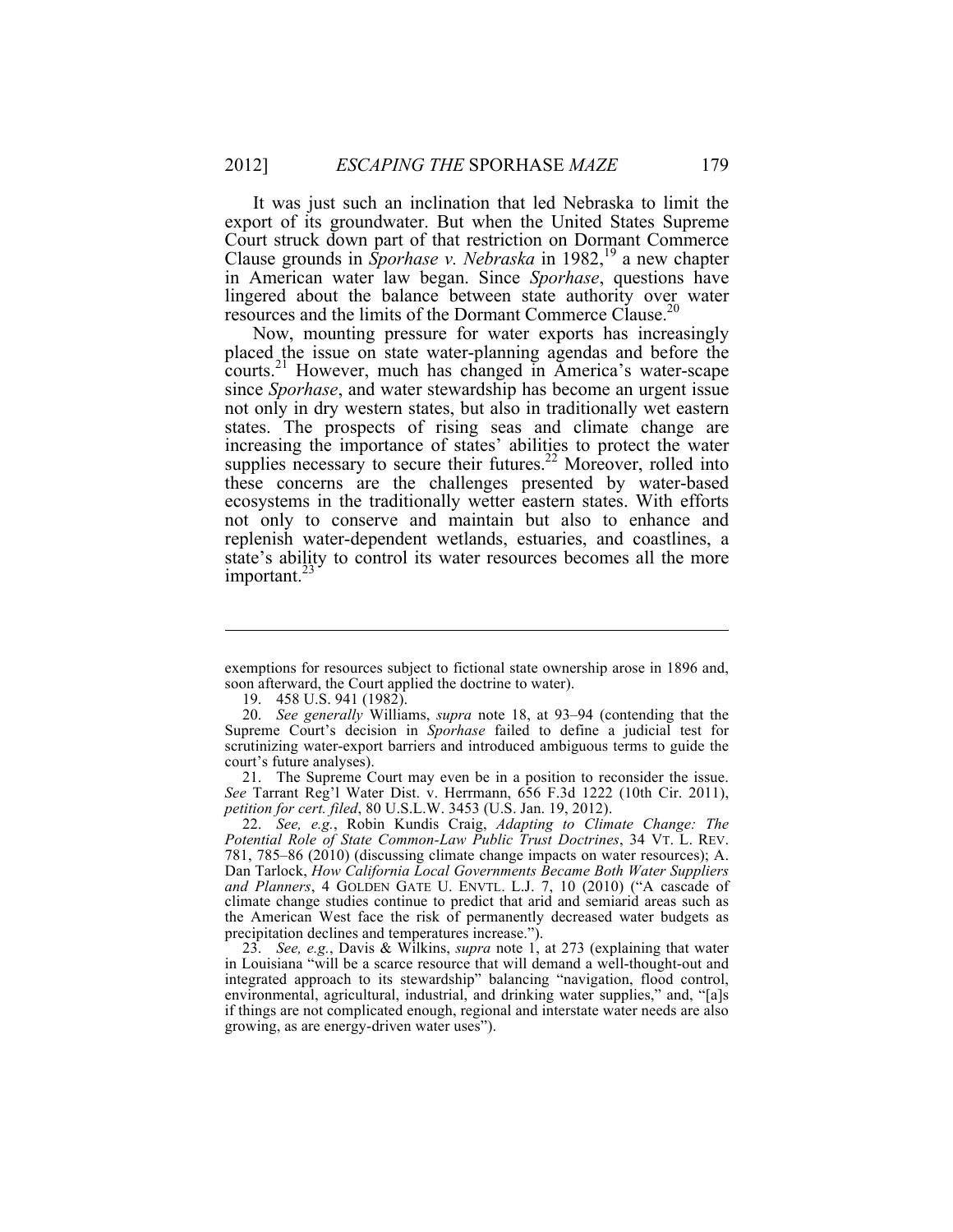Neither case law nor scholarly analysis has addressed the impact of *Sporhase* in eastern states or its particular impact on environmental conservation and restoration served by keeping water in place. Further, the cases that have followed *Sporhase* fundamentally misapply it, distorting the state–federal balance.<sup>24</sup> In response, this Article offers guidance for states, particularly eastern states concerned with maintaining and improving water-dependent ecosystems, in seeking to restrict water exports while staying within the confines of the Dormant Commerce Clause. Accordingly, in Part II, we begin by documenting some of the environmental concerns that may particularly impact the wetter eastern states and animate state efforts to limit the export of water. Then, in Part III, we revisit *Sporhase* and the line of cases leading up to it to provide a proper background and understanding of the balance between states' powers to regulate water and the Dormant Commerce Clause's limitations. Following that, in Part IV, we highlight the important considerations that *Sporhase* and its surrounding cases leave for states to contemplate in shaping their water restrictions, and drawing on the example of Louisiana, we offer guidance for how eastern states might navigate the *Sporhase* Doctrine to protect environmental water uses.

#### II. WET STATES AND WATER NEEDS

The logic is so simple as to be obvious: water-based environments require water to survive. Thus, unsurprisingly, "[w]hen rivers and streams are deprived of adequate supplies of flowing water, the effects on wildlife are often devastating."<sup>25</sup> In fact, the effects are devastating on the entire ecosystem, as entire coastal estuaries, which are vital breeding grounds for plant and animal species, suffer with insufficient freshwater flows.<sup>26</sup> There is no substitute for water flowing in its natural place.

The western United States offers numerous examples of the struggles to maintain water supplies for ecosystems and the environmental harms resulting from inadequate water. Sufficient water flowing instream is essential for the trout and salmon populations of the Northwest, which would suffer greatly without state efforts to ensure these water supplies.<sup>27</sup> Similarly, in the

 <sup>24.</sup> *See infra* notes 127–156 and accompanying text.

<sup>25.</sup> Jack Sterne, *Instream Rights & Invisible Hands: Prospects for Private Instream Water Rights in the Northwest*, 27 ENVTL. L. 203, 203 (1997).

<sup>26.</sup> *See, e.g.*, *Why Restore Estuaries?*, RESTORE AMERICA'S ESTUARIES, http://www.estuaries.org/why-restore-estuaries/ (last visited Aug. 1, 2012).

<sup>27.</sup> Sterne, *supra* note 25, at 204.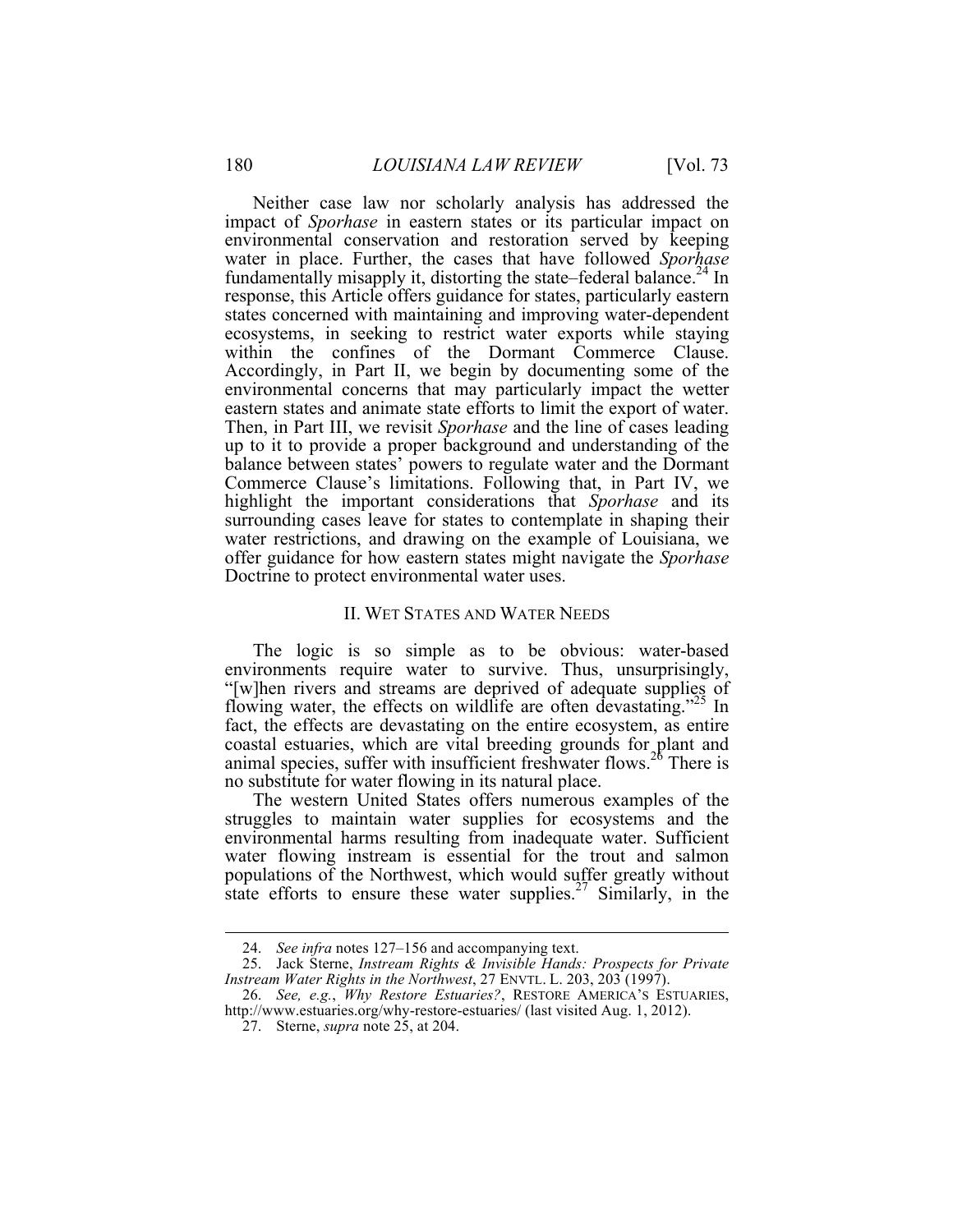Southwest, the riparian and wetland habitats, home to myriad plant and animal species that once flourished in the Colorado River Delta, were dependent on sufficient water flowing from the Colorado River into the Sea of Cortez.<sup>28</sup> Without the water flows, those habitats and species are dwindling, if not gone altogether.<sup>29</sup>

Obviously, eastern ecosystems require water as well, but because the wetter eastern states have historically not faced the water-supply challenges of the West, there has been less difficulty in maintaining sufficient water to sustain the environment. However, this does not diminish the need for water in place to maintain these environments. Abundant flowing freshwater supplies are crucial to ecosystems throughout the eastern United States, including the Everglades<sup>30</sup> and the Chesapeake Bay.<sup>31</sup> In fact, because these eastern ecosystems have evolved around a greater abundance of water, they frequently require a greater quantity of water than do those in the West. For example, enormous flows of sediment-laden freshwater $3^2$  are essential to the continued existence and productivity<sup>33</sup> of Louisiana's coast, which has experienced a crisis of land loss since at least the 1930s.<sup>34</sup> This environment requires abundant freshwater just to maintain the current, depleted coastline.

Moreover, these freshwater supplies are necessary for mere maintenance of the status quo, but environmental restoration and

 <sup>28.</sup> *See* Sean T. Olson, *Saving a Dying Oasis: Utilizing the United Nations Convention on Non-Navigational Uses of International Watercourses to Preserve and Restore the Colorado River Delta*, 9 U. DENV. WATER L. REV. 159, 159–60 (2005).

<sup>29.</sup> *Id.*

<sup>30.</sup> *See* Fla. Dep't of Envtl. Prot., *Learn About Your Watershed: Everglades Watershed*, FLORIDA'S WATER, http://www.protectingourwater.org/watersheds/ map/everglades/ (last visited Aug. 13, 2012).

<sup>31.</sup> "Within the Chesapeake Bay watershed, five major rivers—the Susquehanna, Potomac, Rappahannock, York and James—provide almost 90 percent of the fresh water to the Bay." *Rivers and Streams*, CHESAPEAKE BAY PROGRAM, http://www.chesapeakebay.net/issues/issue/rivers\_and\_streams (last visited Aug. 1, 2012).

<sup>32.</sup> LA. GROUND WATER RES. COMM'N, MANAGING LOUISIANA'S GROUNDWATER RESOURCES 9 (2012), *available at* http://dnr.louisiana.gov/assets/ docs/conservation/groundwater/12.Final.GW.Report.pdf ("A reliable supply of fresh water is critically important to the long-term success of the [Louisiana Master Plan for Coastal Restoration and Protection].").

<sup>33.</sup> *See* 2012 LOUISIANA COASTAL MASTER PLAN, *supra* note 9, at 20 (noting that a healthy Louisiana coast provides, among other benefits, 26% of continental U.S. commercial fisheries production and habitat for 5 million migratory waterfowl).

<sup>34.</sup> *Id.* at 14; Oliver A. Houck, *Land Loss in Coastal Louisiana: Causes, Consequences, and Remedies*, 58 TUL. L. REV. 3, 9–10 (1983).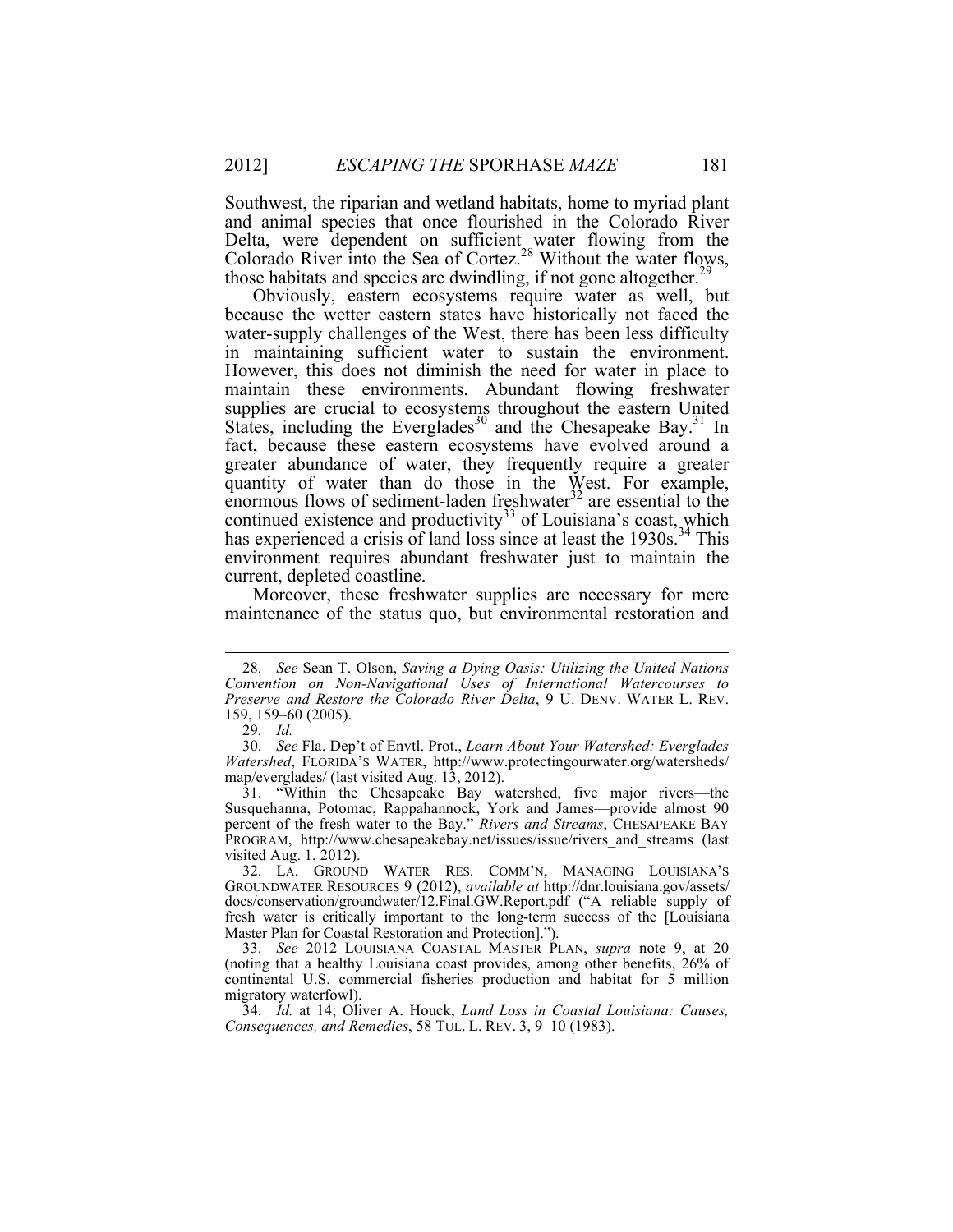enhancement will require even greater freshwater supplies. For example, restoration efforts in Louisiana's 2012 Coastal Master Plan are premised on increased freshwater uses.<sup>35</sup> Across the coast of Louisiana, the plan's restoration agendas call for projects that "[m]aintain and increase, where possible, the input of freshwater to maintain a balance among saline and fresh wetlands," "increas[e] the use of Atchafalaya River sediment and water . . . to sustain the coastal ecosystem," and "[u]se sediment and water from the Mississippi River to sustain and rebuild land."<sup>36</sup> Additionally, the plan further focuses on freshwater, calling for "restor[ing] natural hydrologic patterns by conveying fresh water to areas that have been cut off by man-made features or by preventing the intrusion of salt water into fresh areas through man-made channels and eroded wetlands," as well as diverting sediment using freshwater. $37$ These plans are built on assumptions about environmental scenarios that include river discharge of between 509,000 and 534,000 cubic feet per second.<sup>38</sup> As this makes clear, Louisiana's coast needs a lot of freshwater, sometimes in large doses, to maintain itself, much less rebuild.

Beyond Louisiana, there is a national demand for freshwater to support restoration, enhancement, and even creation of wetland ecosystems. In fact, as a condition for any Clean Water Act Section 404(b) permit for dredging or filling a wetland, the EPA and Army Corps require compensatory mitigation for losses of aquatic resources, which includes "restoration, enhancement, establishment, and in certain circumstances preservation" of aquatic resource functions. $39$  Such projects, which may involve greater than one-to-one acreage compensation, $40$  will likely require freshwater supplies greater than those currently allocated to environmental uses, and water in place will be essential to meeting these demands.

Sufficient freshwater flow is essential for maintaining aquatic environments, and having a reliable water source in place is necessary for improving and restoring them. To ensure that such water is available and in place, "wet" states, which are likely to be

 <sup>35.</sup> *See* <sup>2012</sup> LOUISIANA COASTAL MASTER PLAN, *supra* note 9, at 46.

<sup>36.</sup> *Id.* at 31, 118, 124, 130.

<sup>37.</sup> *Id.* at 68–69.

<sup>38.</sup> *Id.* at 83. To give these flow numbers some context, the average annual flow of the Colorado River measured at Lees Ferry is 15 million acre-feet per year or 20,719 cubic feet per second. *See* U.S. DEP'T OF INTERIOR BUREAU OF RECLAMATION, INTERIM REPORT NO. 1: COLORADO RIVER BASIN WATER SUPPLY AND DEMAND STUDY (STATUS REPORT) 18 (2011)*.*

<sup>39.</sup> *See* 40 C.F.R. § 230.93 (2011).

<sup>40.</sup> *See id*.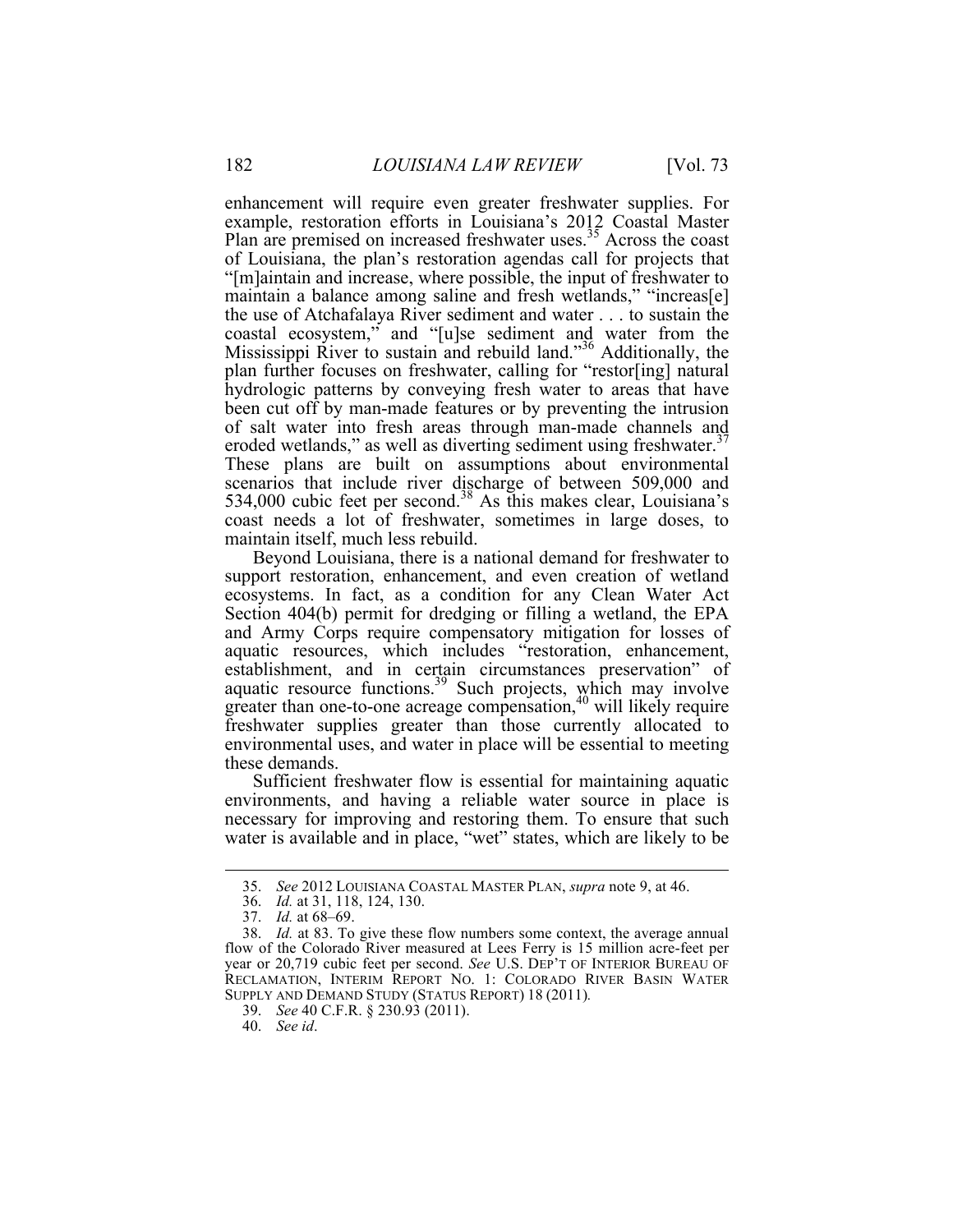targeted as sources for interstate water markets, may wish to limit water exports.

## III. A HISTORY OF STATE WATER REGULATION AND THE DORMANT COMMERCE CLAUSE

While state police power provides a basis for regulating the use and export of water, the Dormant Commerce Clause limits state power in this area. Thus, to successfully protect water in place, states must navigate the *Sporhase* Doctrine to create water restrictions that do not run afoul of the Dormant Commerce Clause. This Part offers the background context for understanding the *Sporhase* Doctrine. First, it gives a broad overview of state water regulations. Next, it turns to an outline of the Dormant Commerce Clause in general. Finally, it considers the line of cases where these two intersect, culminating in the leading case on the issue, *Sporhase*.

### *A. State Water Regulation*

Water has historically been a natural resource controlled by the states as part of their police power, and the regulation, allocation, and administration of water resources has, with little exception, been an aspect of state law.<sup>41</sup> Thus, there are 50 different sets of water laws in the United States.<sup>42</sup> Each state has developed its own water-law regimes for surface water and groundwater (which are often treated separately),<sup>43</sup> and states' treatment of water ranges from a fully-held private property interest to a mere usufruct right. Though each state employs its own distinct water provisions, multiple states certainly embrace common doctrines.<sup>44</sup> While most

 <sup>41.</sup> *See* DAVID H. GETCHES, WATER LAW IN A NUTSHELL 315 (3d ed. 1997) ("The federal government has long deferred to state law in the allocation of water, even on public lands.").

<sup>42.</sup> *See, e.g.*, R. Timothy Weston, *Harmonizing Management of Ground and Surface Water Use Under Eastern Water Law Regimes*, 11 U. DENV. WATER L. REV. 239, 246 (2008) (discussing the eastern states' embrace of the riparian rights doctrine but remarking that "[t]he details of riparian doctrine vary somewhat from jurisdiction to jurisdiction; while the jurisdictions share many fundamental principles, subtle but important nuances exist within the laws of the eastern states<sup>"</sup> (citation omitted)).

<sup>43.</sup> For further discussion of the law of groundwater and diffused surface water, see GETCHES, *supra* note 41, at 8–11.

<sup>44.</sup> For example, "[t]he eight most arid states (Arizona, Colorado, Idaho, Montana, Nevada, New Mexico, Utah, and Wyoming) constitutionally or statutorily repudiated riparian rights very early and adopted prior appropriation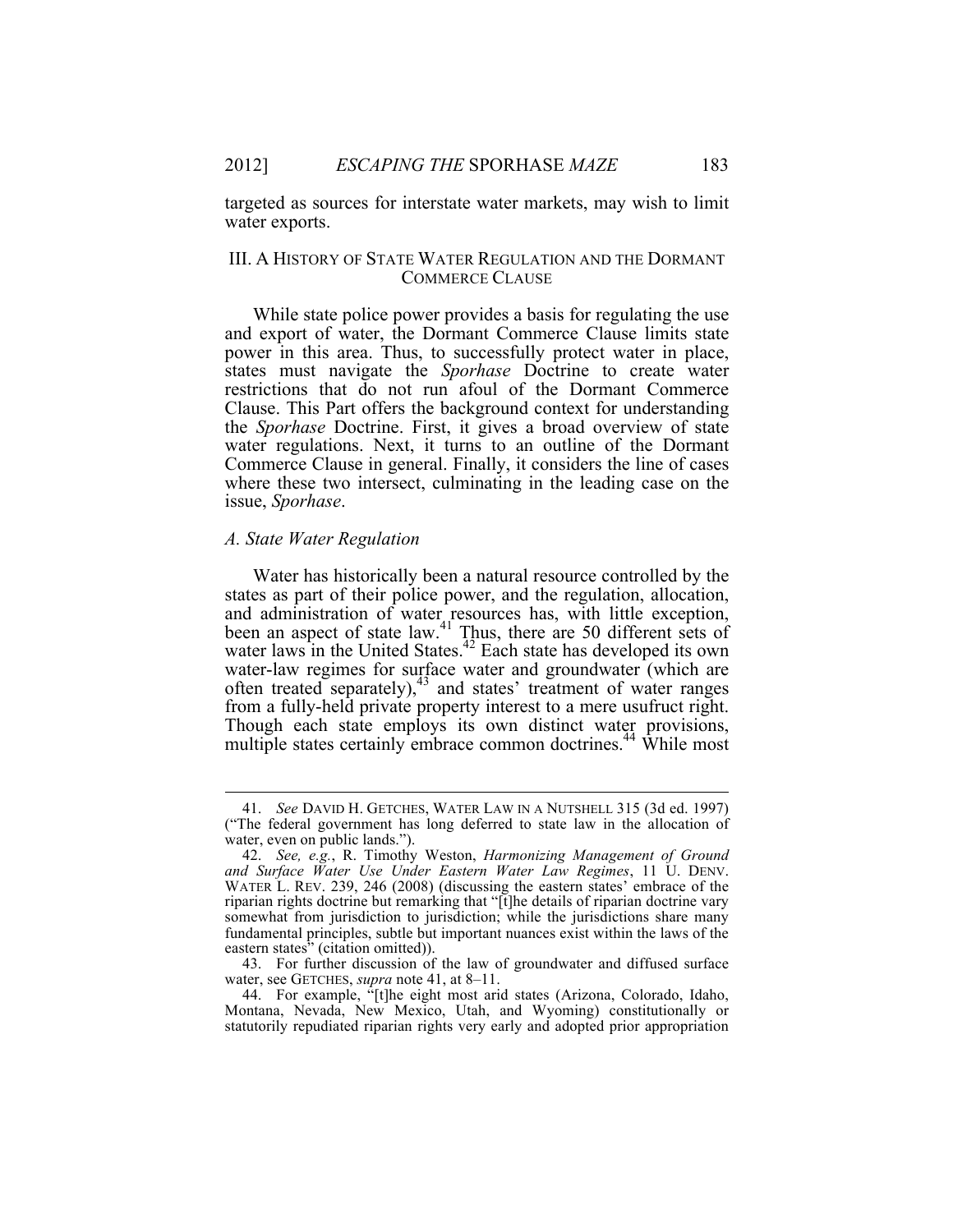states have replaced the pure common law doctrines with "statutory," "regulated," or "permit-based" variations,<sup>45</sup> the traditional structures described below remain descriptive enough to offer a broad overview.

In the case of surface water, western states generally favor the prior appropriation doctrine; whereas, eastern states generally take a riparian approach.<sup>46</sup> The prior appropriation states of the West traditionally recognize water rights only when water is diverted from its natural course and put to beneficial use, so severing water from its watercourse is essential to the right.<sup>47</sup> The other key attribute of prior-appropriation schemes is the "first-in-time, firstin-right" approach to shortage, whereby an earlier ("senior") water user has right to his entire appropriation before a more recent ("junior") appropriator has any right to water.<sup>48</sup>

Eastern riparian regimes, on the other hand, focus on maintaining water in watercourses and sharing in times of shortage. Riparian water rights stem not from diversion, but rather from ownership of a tract of land that abuts or contains a

46. *See id.* at 21–22 (explaining that as the United States expanded, the preexisting "riparian doctrine was thought to be impractical for the arid region beyond the one-hundredth meridian" because it was "[a] system that limited rights to owners of land bordering a stream," leading to the West's embrace of the prior appropriation doctrine to allow settlers to "make a diversion that did not deprive 'prior appropriators' of the quantity of water already being diverted by them").

48. *Id.* at 101 ("When there is not enough water for both senior and junior appropriators, the doctrine of priority allows the full senior right to be exercised before the junior can use any water.").

 $\overline{a}$ 

as the sole method of acquiring rights to the use of water for all beneficial purposes." *Id*. at 81.

<sup>45.</sup> *See, e.g.*, *id.* at 5 (observing that "[r]iparian rules have been altered by statute and case law so that today there are no riparian doctrine states governed simply by common law" and that, "[t]ypically, riparians must obtain permits from a state agency in order to use water").

<sup>47.</sup> *Id.* While some jurisdictions require the physical diversion of water from a stream, others do not require actual removal of the water as long as there is some use of it, including instream use. *Id.* at 92–93. *See also, e.g.*, Bountiful City v. De Luca, 292 P. 194 (Utah 1930) (requiring a diversion of water even for use as a water supply for livestock)*. But see In re* Dearborn Drainage Area, 766 P.2d 228, 233 (Mont. 1988) ("A completed appropriation meant an actual diversion of the water which served any of several purposes. Diversion proved an intent to appropriate the water, as did the capacity of the works." (citations omitted)), *overruled by In re* Adjudication of the Existing Rights to the Use of All of the Water, 55 P.3d 396 (Mont. 2002) (holding that a diversion is not required when water can be used beneficially without a diversion).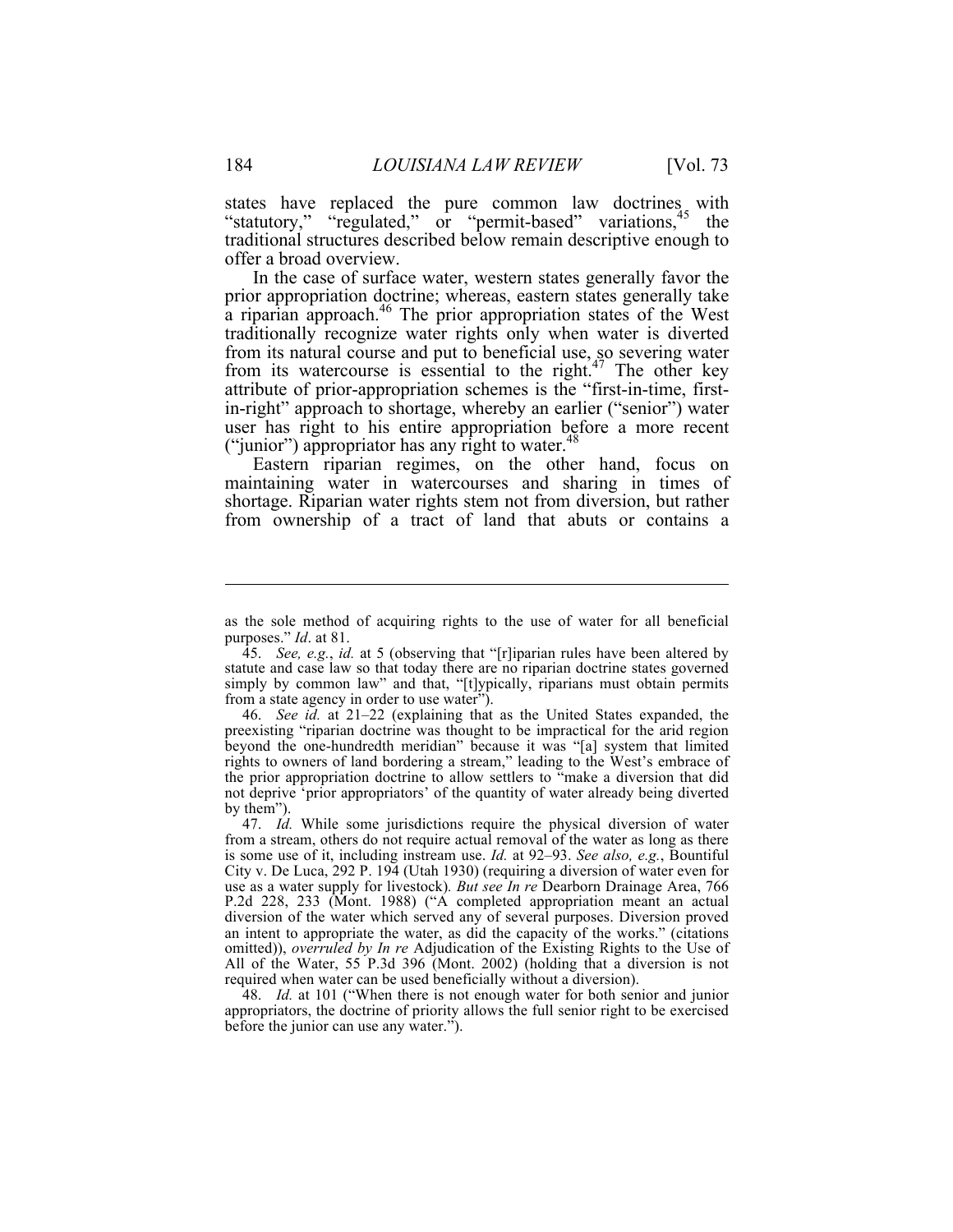watercourse (i.e., a riparian tract). $49$  A riparian landowner traditionally has the right to make reasonable use of water on the riparian tract or within a prescribed distance from the watercourse so that return flows will ensure sufficient water for downstream users.<sup>50</sup> In times of drought, all riparians share the burden of shortage; earlier users receive no favored status.<sup>31</sup>

States also vary in their legal treatment of groundwater, which is usually managed and regulated differently than surface water despite being chemically fungible (as well as, in some cases, hydrologically connected). This disparity is undoubtedly rooted in the physical obviousness of surface water and the hidden nature of groundwater aquifers that, until the 1930s, were beyond our technical capacity to tap to any great degree.<sup>52</sup> Over the past hundred years, great advances have been made in our understanding of hydrology and our ability to access, transport, and treat water to make it usable, but for the most part the laws governing groundwater continue to treat it as a resource legally distinct from surface water. Groundwater management schemes fall into five predominant regimes that are often statutorily modified within states.<sup>53</sup> However, unlike surface-water laws, state groundwater doctrines do not fall into as predictable of a pattern in the eastern as in the western United States; in fact, individual states may contain multiple groundwater management districts with differing regulations.<sup>5</sup>

States also vary in the legal status they give to water rights. In some states, water rights are merely usufruct interests; in other states they are closer to private property. For example, in Louisiana, running waters and naturally navigable waters are "public things" owned by the State in its capacity as a public

 <sup>49.</sup> *Id.* at 59 ("Because parties generally intend to transfer water rights along with the land, the courts have held that a conveyance of riparian land carries with it all of the riparian rights appurtenant to that land even if not expressly conveyed by the deed.").

<sup>50.</sup> *Id*. at 48–49 ("A riparian proprietor is subject to liability for making an unreasonable use of the water of a watercourse or lake that causes harm to another riparian proprietor's reasonable use of the water or his land.").

<sup>51.</sup> *See* Tyler v. Wilkinson, 24 F. Cas. 472, 475 (C.C.D.R.I. 1827) (explaining that all riparian proprietors have equal right to use the balance of water flowing in a shared waterway).

<sup>52.</sup> *See, e.g.*, Michael Pappas, *Unnatural Resource Law: Situating Desalination in Coastal Resource and Water Law Doctrines*, 86 TUL. L. REV. 81, 97 (2011).

<sup>53.</sup> *See* JOSEPH L. SAX ET AL., LEGAL CONTROL OF WATER RESOURCES 345 (3d ed. 2000).

<sup>54.</sup> *Id.*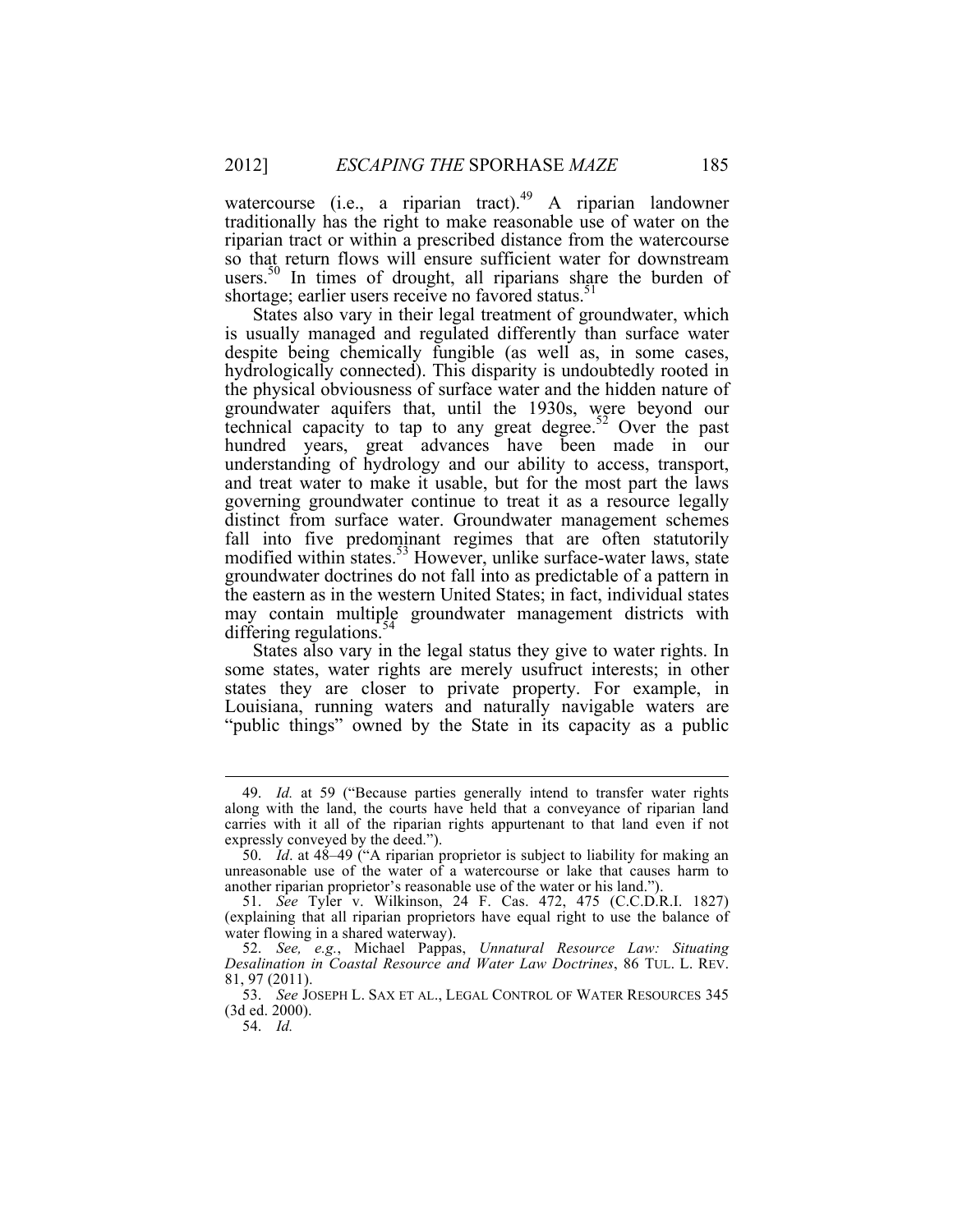person;<sup>55</sup> all water rights are merely usufruct.<sup>56</sup> A number of other state laws also contain declarations that surface water is publicly owned and that water rights permit only certain uses. $57^{\circ}$ On the other hand, in some jurisdictions "a water right is a legally recognized and freely alienable property right."<sup>58</sup>

These differences in the property status of water rights can exist not only between states, but also within the same state. For example, some states, like Texas and Louisiana, recognize greater private property rights in groundwater than in surface water.<sup>59</sup> Again, this stems from groundwater's long treatment as something completely apart from surface water and so difficult to understand as to put it beyond public control and oversight. $\frac{60}{100}$ 

All of this variation underscores that treatment, characterization, and management of water resources are functions of state law.

### *B. The Dormant Commerce Clause*

Far from being a creature of state law, the Dormant Commerce Clause is thoroughly federal in nature. It grows out of the Commerce Clause in the United States Constitution, which gives the federal government the power to regulate interstate

 <sup>55.</sup> *See* LA. REV. STAT. ANN. § 9:1107 (2011). The high seas are a *common thing* under article 449 and are not owned, in the property sense, by anyone. LA. CIV. CODE ANN. art. 449 (2010).

<sup>56.</sup> *See* GETCHES, *supra* note 41, at 213 (explaining that Louisiana has various statutorily created types of water districts that supply customers with use, but not ownership, of water).

<sup>57.</sup> *See id.* at 304 (noting that "a few states attempt to regulate or restrict a landowner's use of diffused surface water").

<sup>58.</sup> *See* Robert E. Beck & Owen L. Anderson, *Reallocations, Transfers, and Changes*, *in* 1 WATERS AND WATER RIGHTS § 14.01(b)(1) (Robert E. Beck & Amy K. Kelley eds., 3d ed. 2012).

<sup>59.</sup> *See, e.g.*, *Texas Water Law*, TEX. A&M UNIV., http://texaswater. tamu.edu/water-law (last visited Aug. 13, 2012) (discussing the difference in Texas surface versus groundwater law).

<sup>60.</sup> This view is at the heart of the "rule of capture" approach to groundwater use and management, which is the law in Texas and is effectively the law in Louisiana. In justifying this "it's yours if you take it" approach, the Texas Supreme Court has noted that groundwater is "so secret, occult, and concealed that an attempt to administer any set of legal rules in respect to [it] would be involved in hopeless uncertainty, and would, therefore, be practically impossible." *See* Sipriano v. Great Spring Waters of Am., 1 S.W.3d 75, 76 (Tex. 1999) (citation omitted). Most states have gravitated away from this capture rule, but recently Texas not only affirmed the rule, but went further to hold that restrictions on future withdrawals by owners of overlying parcels may give rise to compensable takings claims against the state. *See* Edwards Aquifer Auth. v. Day, 369 S.W.3d 814, 838 (Tex. 2012).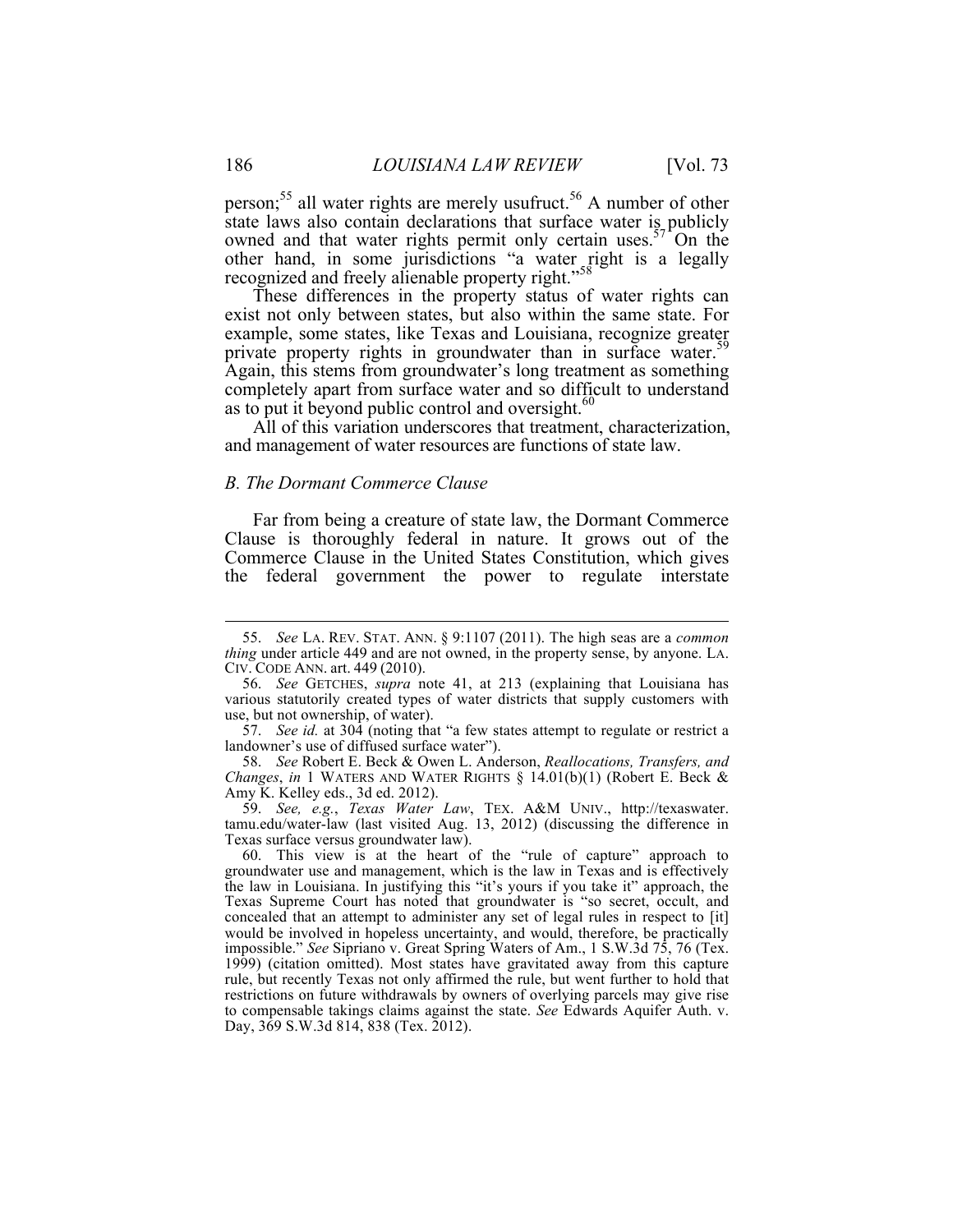commerce.<sup>61</sup> The "flip side" of this grant of power to the federal government is the Dormant (or Negative) Commerce Clause, a doctrine built on the reasoning that if the federal government has the exclusive power to regulate interstate commerce, then states necessarily cannot legislate to interfere with interstate commerce.<sup>62</sup> The fundamental inquiry in Dormant Commerce Clause cases, then, is whether states are interfering with interstate commerce, and the challenge courts face is distinguishing between impermissible interference and economic protectionism, on the one hand, and permissible exercise of state police power to regulate health and safety, on the other. 63

In making these determinations in the water context, the court first distinguishes between "evenhanded" regulations and "explicit barriers to commerce."<sup>64</sup> If a restriction "regulates evenhandedly to effectuate a legitimate local public interest, and its effects on interstate commerce are only incidental," the court will apply the balancing test set forth in *Pike v. Bruce Church* and will uphold the restriction "unless the burden imposed on such commerce is clearly excessive in relation to the putative local benefits."<sup>65</sup> However, if a regulation facially or intentionally discriminates against commerce, it is an "explicit barrier to commerce" subject to strict scrutiny; for such a measure to survive, the state must demonstrate that it is narrowly tailored to a legitimate local purpose.<sup>66</sup>

#### *C. Striking the Balance:* Sporhase *in Context*

Since the founding of the Union, state water regulations and the Dormant Commerce Clause have found themselves at odds in only a handful of cases.  $67$  Though countless legal disputes have arisen over water as a highway for commerce (leading to tomes of jurisprudence and commentary relating to navigation and

 <sup>61.</sup> U.S. CONST. art. I, § 8, cl. 3 ("Congress shall have Power . . . [t]o regulate Commerce . . . among the several States . . . .").

<sup>62.</sup> *See* Christine A. Klein, *The Dormant Commerce Clause and Water Export: Toward a New Analytical Program*, 35 HARV. ENVTL. L. REV. 131, 134 (2011).

<sup>63.</sup> *See* Sporhase v. Nebraska *ex rel.* Douglas, 458 U.S. 941, 956 (1982).

<sup>64.</sup> *See id.* at 954–58.

<sup>65.</sup> *See* Pike v. Bruce Church, Inc., 397 U.S. 137, 142 (1970).

<sup>66.</sup> *See Sporhase*, 458 U.S. at 957.

<sup>67.</sup> *See, e.g.*, WILLIAM GOLDFARB, WATER LAW 58 (2d ed. 1988) ("Until 1982, the U.S. Supreme Court had not considered the constitutionality of antiexportation

statutes in light of the so-called 'negative Commerce Clause' . . . .").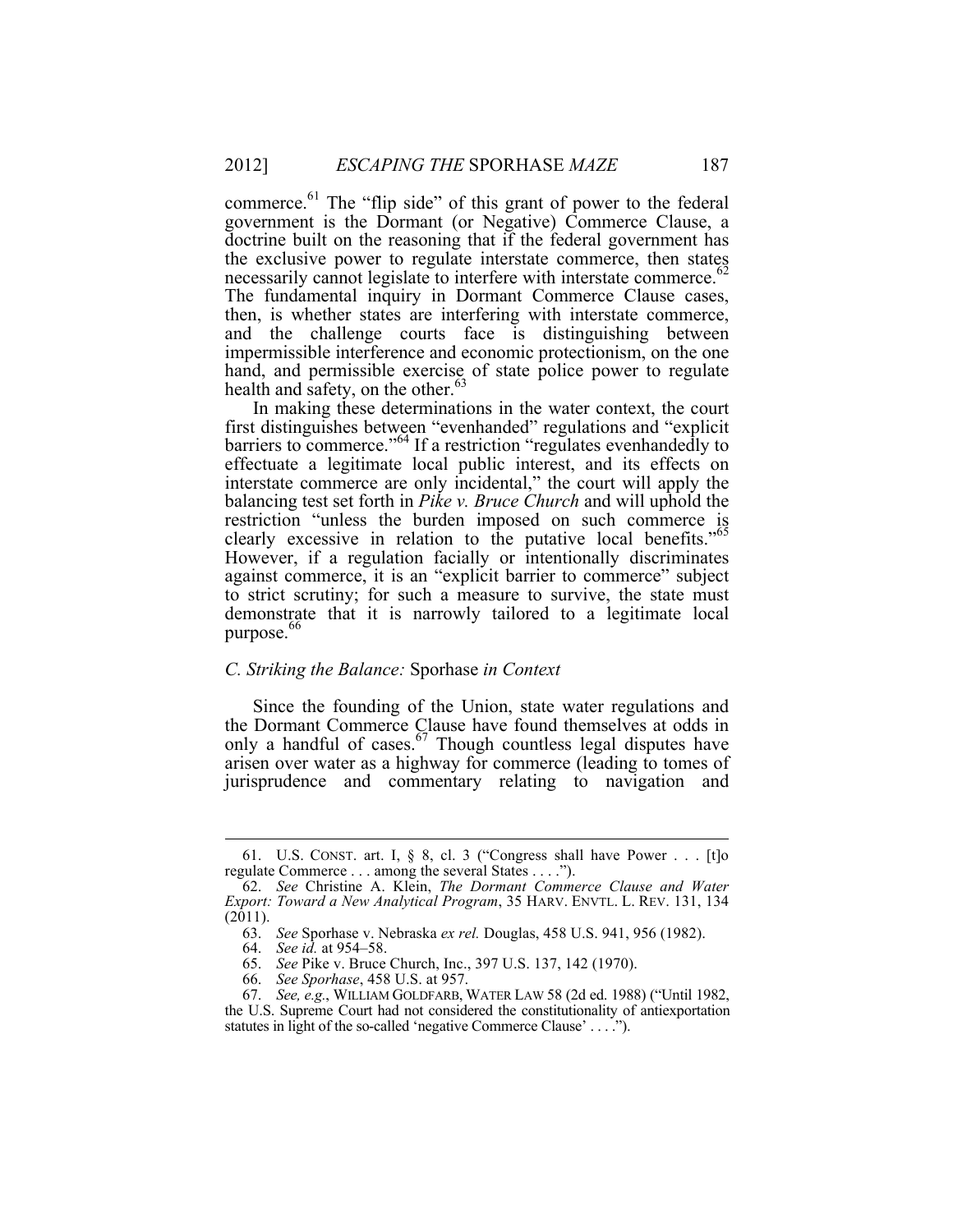navigability), $68$  rarely has interstate controversy arisen over water as an article of commerce itself.<sup>69</sup> That, however, is changing rapidly. As noted above, with increasing water demands, overexploited water resources, and climate change destabilizing water supplies, interstate water markets are on the rise.<sup> $0$ </sup> These markets increase demand and pressure for the export of water from one state to another, building the tension between state powers to regulate waters and federal limits on these powers. As these concerns amplify and creep east, as "dry" states eye their "wet" neighbors, and as the options for preserving and restoring waterbased ecosystems decrease, this area of law needs to come into much sharper focus. This process begins with properly understanding the handful of cases on the subject: the Supreme Court's decisions in *Hudson County*, *Altus*, and *Sporhase*, and the subsequent lower court cases *El Paso I*, *El Paso II*, and *Tarrant*.

In 1908, the Supreme Court first addressed the balance between state water restrictions and the Dormant Commerce Clause in *Hudson County Water Co. v. McCarter*, <sup>71</sup> holding that New Jersey's characterization of water as a state-owned resource insulated its water-use restrictions from Dormant Commerce Clause review.<sup>72</sup> As a result, the Court concluded that New Jersey's "ownership" of its water resources was sufficient to justify its prohibition on interstate transfer of surface water.<sup>13</sup>

The New Jersey statute at issue in *Hudson County* sought to conserve freshwater "for the health and prosperity of [its] citizens" by making it illegal for any person or corporation to transport New Jersey surface water for use in any other state.<sup>74</sup> A water company, which, despite that statute, had contracted to provide water from a

- 72. *Id.* at 356–57.
- 73. *Id.* at 354.

 <sup>68.</sup> *See id.* at 73–74 (explaining that the Supreme Court of the United States decided in 1865 that commerce includes transportation, "which in turn includes 'navigation,' and that the power to regulate navigation includes the control of navigable waters," and the Court provided for a broad interpretation of the navigation power).

<sup>69.</sup> There certainly have been numerous disputes between states over claims to certain water sources, such as the Colorado River or the Great Lakes, but these disputes have focused on the right to withdraw or the allocation of water rather than water as an article of commerce. *See generally* Robert W. Adler, *Revisiting the Colorado River Compact: Time for a Change?*, 28 J. LAND RESOURCES & ENVTL. L. 19 (2008).

<sup>70.</sup> *See supra* notes 1–7 and accompanying text.

<sup>71.</sup> 209 U.S. 349 (1908).

<sup>74.</sup> *Id.* at 353 ("[I]t shall be unlawful for any person or corporation to transport or carry, through pipes, conduits, ditches or canals, the waters of any fresh water lake, pond, brook, creek, river, or stream of this state into any other state, for use therein.").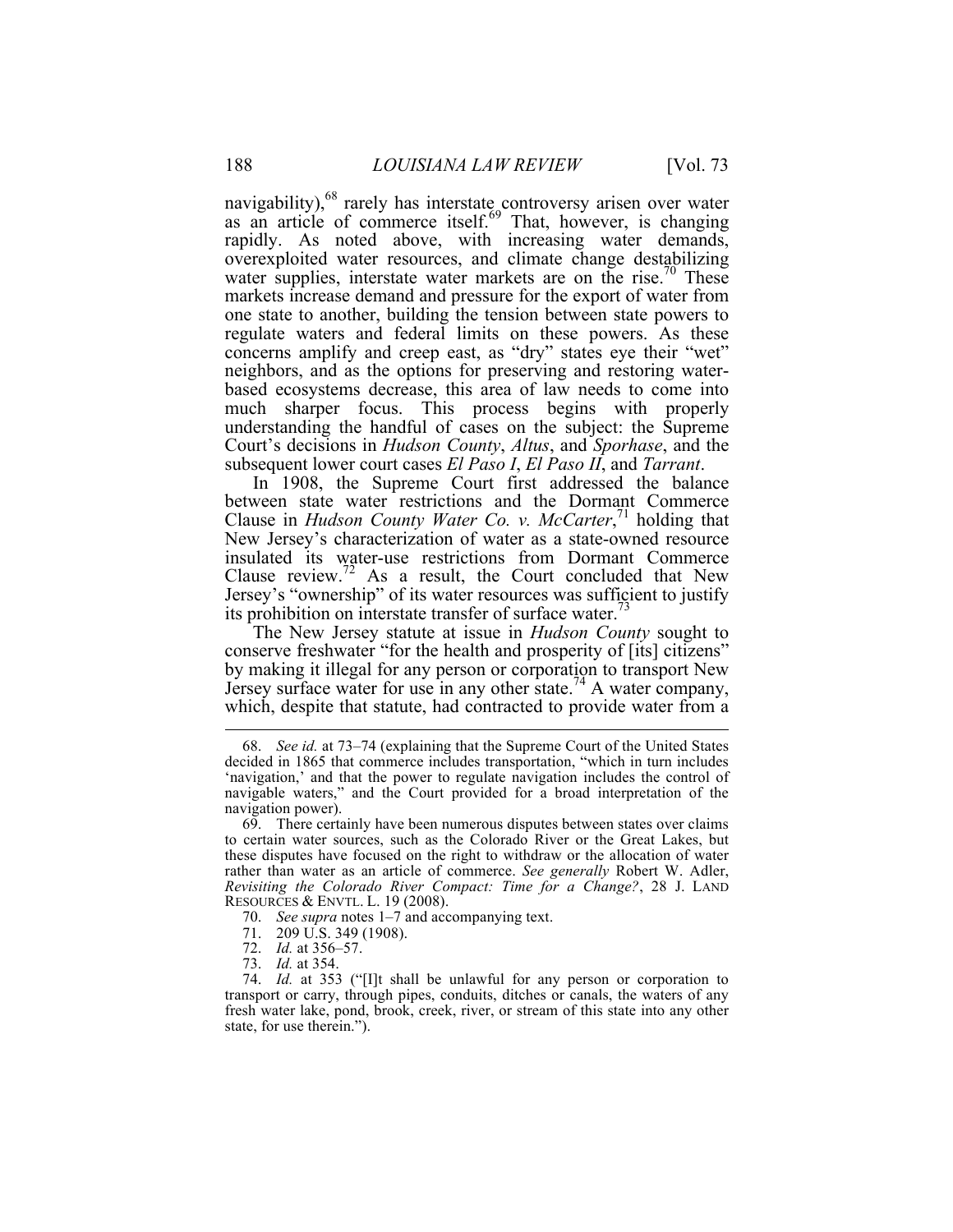New Jersey River for use in New York City, then challenged the statute, asserting that it violated the Dormant Commerce Clause.<sup>75</sup>

In evaluating the challenge, the Court emphasized that New Jersey, as part of its police power, had the power to define property rights and, consequently, had the power to reserve certain resources in the public rather than private or commercial spheres.<sup>76</sup> The Court explained that "the state, as quasi-sovereign and representative of the interests of the public" has the power to protect its natural resources and define the limits of property interests that may be held in those resources.<sup>77</sup> Moreover, the Court particularly stressed the extent of state power to define the property interests available in water resources, noting:

[F]ew public interests are more obvious, indisputable, and independent of particular theory than the interest of the public of a state to maintain the rivers that are wholly within it substantially undiminished, except by such drafts upon them as the guardian of the public welfare may permit for the purpose of turning them to a more perfect use.<sup>7</sup>

The Court further reasoned that New Jersey had exercised its police power authority to keep its water resources outside of commerce and to maintain a "residuum of public ownership" in all waters.<sup>79</sup> So, while New Jersey law permitted riparian usage of water, allowing riparian proprietors to divert limited amounts of water within prescribed distances and for certain ordinary uses,<sup>8</sup>

 <sup>75.</sup> The water company brought a host of other claims as well. *Id*. at 353–54 ("The defendant sets up that the statute, if applicable to it, is contrary to the Constitution of the United States, that it impairs the obligation of contracts, takes property without due process of law, interferes with commerce between New Jersey and New York, denies the privileges of citizens of New Jersey to citizens of other States, and denies to them the equal protection of the laws.").

<sup>76.</sup> *See id*. at 355 ("The limits set to property by other public interests present themselves as a branch of what is called the police power of the State.").

<sup>77.</sup> *Id*.

<sup>78.</sup> *Id*. at 355–56.

<sup>79.</sup> *Id.* at 354–55. The statute and controversy at issue in this case dealt only with surface water, and the Court specifically addressed "rivers" in much of its reasoning. However, periodically, the Court shifted its language from "surface water" or "rivers" to "water." *See id.* at 355 ("[T]he state, as quasi-sovereign and representative of the interests of the public, has a standing in court to protect the atmosphere, the water, and the forests within its territory . . . ."). This does not change the narrow subject of the case from just surface water, and the failure to differentiate may be because the opinion predated the boom of groundwater usage beginning in the 1930s.

<sup>80.</sup> *Id*. ("The private right to appropriate is subject . . . to the initial limitation that it may not substantially diminish one of the great foundations of public welfare and health.").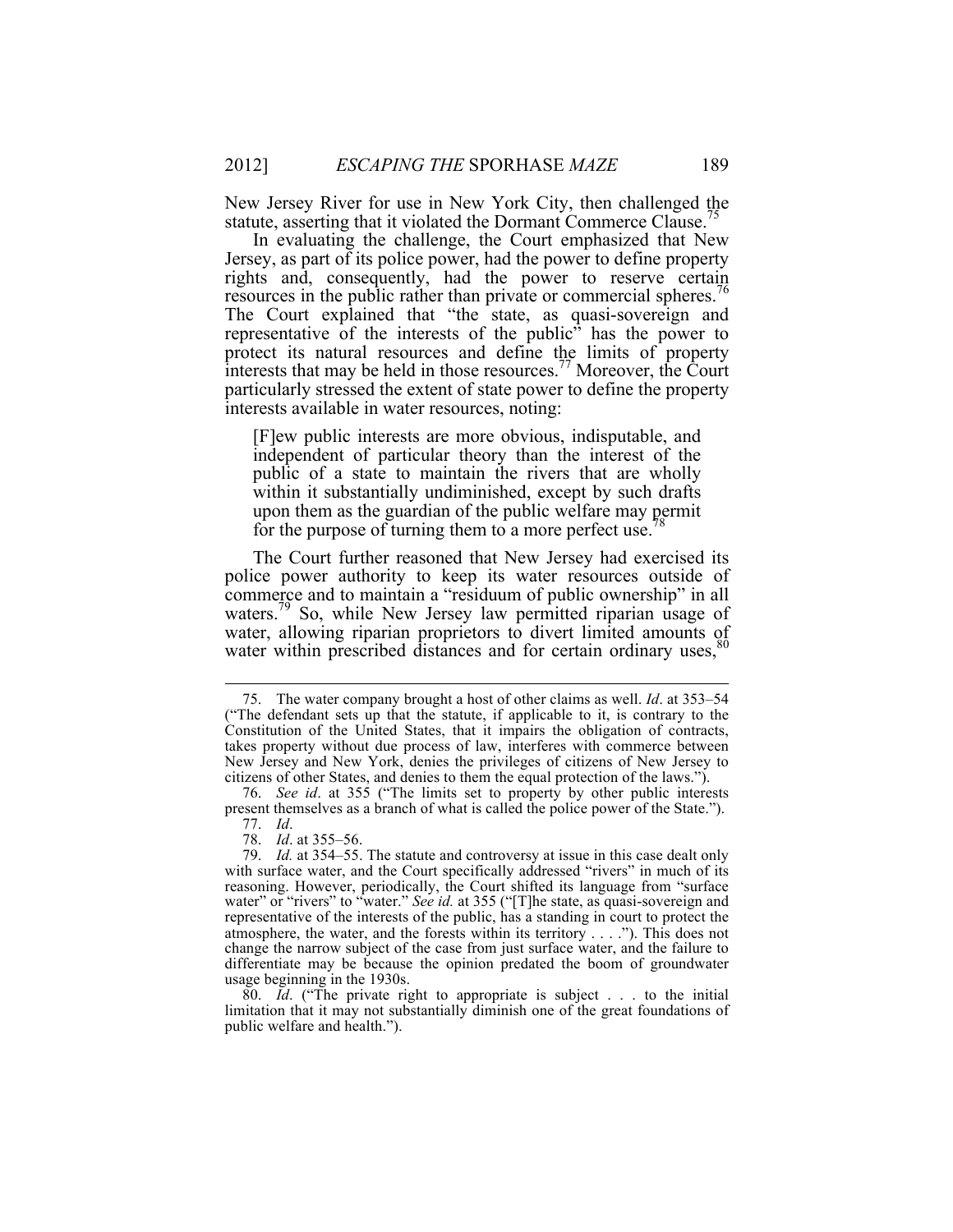these riparian rights did not include grants of title in the corpus of the water.<sup>81</sup> The Court stressed that New Jersey riparian proprietors did not own the body of the stream, which remained property of the state; rather the riparian merely had the right "to have the flow continue."<sup>82</sup> In reaching its conclusion, the Court focused its inquiry on the extent of state police power and the announced New Jersey law; it did not make a practical inquiry into how New Jersey water was treated *de facto* (i.e., whether water was actually transferred commercially or for payment in New Jersey). In sum, the Court held that water in New Jersey was publicly owned and managed by the state, and while riparians had some right to use the water, the water itself was not, and under New Jersey law could not be,  $83$  privately owned or commoditized.  $84$ 

*Hudson County* stood as the sole Supreme Court precedent regarding Dormant Commerce Clause challenges to a water restriction until 1966, $85$  when the Court summarily affirmed that a Texas water regulation violated the Dormant Commerce Clause.<sup>86</sup> This case, *City of Altus v. Carr*, involved a suit by an Oklahoma city challenging, as a violation of the Dormant Commerce Clause, a Texas law forbidding the interstate export of groundwater without approval by the Texas legislature. $8<sup>5</sup>$  The suit proceeded before a three-judge district court panel,<sup>88</sup> which struck down the statute.<sup>89</sup> In reaching this conclusion, the district court held that groundwater was an article of commerce under Texas law, which allowed for private ownership and sale of groundwater once it was pumped from the ground.<sup>90</sup> The district court based this ruling on a specific examination of Texas water law, ultimately concluding that "[t]here is no question of state ownership of captured

 <sup>81.</sup> *Id.* at 354–55 ("[A]s against the rights of riparian owners merely as such, the state was warranted in prohibiting the acquisition of the title to water on a larger scale.").

<sup>82.</sup> *Id.*

<sup>83.</sup> *Id.* at 357 ("A man cannot acquire a right to property by his desire to use it in commerce among the states. Neither can he enlarge his otherwise limited and qualified right to the same end.").

<sup>84.</sup> *Id.* at 354–56.

<sup>85.</sup> Sporhase v. Nebraska *ex rel.* Douglas, 458 U.S. 941, 947 (1982).

<sup>86.</sup> *See* City of Altus v. Carr, 255 F. Supp. 828 (W.D. Tex. 1966), *aff'd*, 385 U.S. 35 (1966).

<sup>87.</sup> *Id.* at 830.

<sup>88.</sup> This was pursuant to the now-repealed 28 U.S.C. § 2281, which provided that "an interlocutory or permanent injunction restraining the enforcement, operation or execution of a State statute on grounds of unconstitutionality should not be granted unless the application has been heard and determined by a threejudge district court." 28 U.S.C. § 2281 (repealed 1976).

<sup>89.</sup> *City of Altus*, 255 F. Supp. at 830–31.

<sup>90.</sup> *Id.* at 839*.*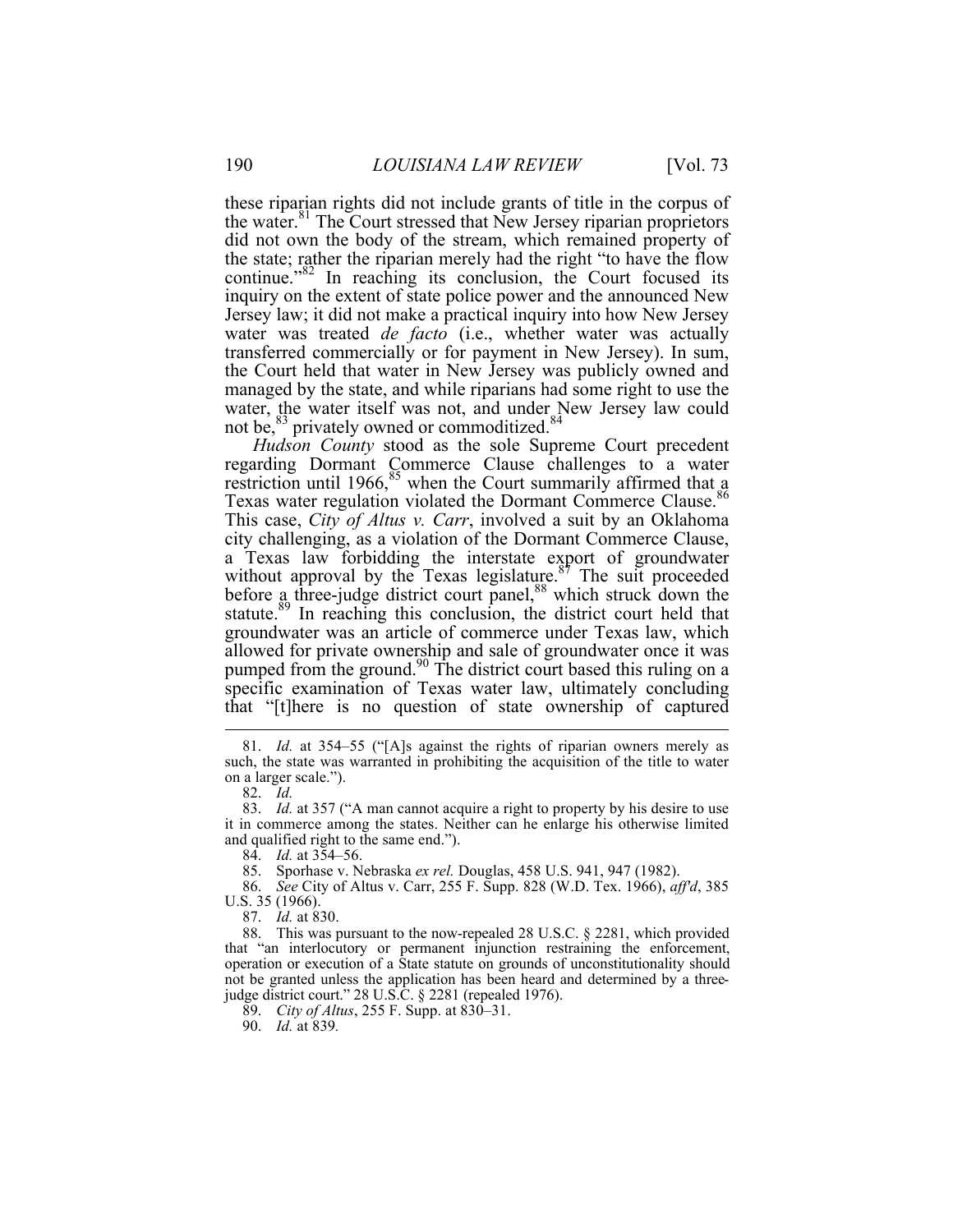underground water, for the law of  $T$ exas $91$  is well settled that the landowner has the right to drill wells and appropriate the water beneath his land."<sup>92</sup> Accordingly, the court held that the statute, which restricted only interstate export and not in-state transfer of Texas groundwater, was an undue burden on interstate commerce.<sup>93</sup>

Texas appealed the ruling directly to the Supreme Court,  $94$ which summarily affirmed the result without necessarily embracing the reasoning of the court below and without supplying its own discussion or reasoning.95 Thus, after *Altus*, which turned on the intricacies of Texas's particular groundwater regime,<sup>96</sup> *Hudson County* remained the Court's sole written opinion on the intersection of state water regulation and the Dormant Commerce Clause.

It was against this background that in 1982 the Court considered *Sporhase* and invalidated part of a Nebraska water statute for inconsistency with the Dormant Commerce Clause.<sup>97</sup> The statute at issue required a permit for the withdrawal of Nebraska groundwater that was to be transported for use in another state. $98$  To qualify for such a permit, the withdrawal had to meet four conditions.<sup>99</sup> The first three conditions required that the withdrawal must be reasonable, not contrary to the conservation and use of groundwater, and not otherwise detrimental to the public welfare.<sup>100</sup> Finally, the fourth condition was a reciprocity requirement, demanding that "the state in which the water is to be used grants reciprocal rights to withdraw and transport ground water from that state for use in the State of Nebraska.<sup>5101</sup> A water

 <sup>91.</sup> The Texas law on this matter is unique; Texas is the only state that has the absolute capture doctrine for groundwater. *See* Deborah Clarke Trejo, *Identifying and Valuing Groundwater Withdrawal Rights in the Context of Takings Claims—A Texas Case Study*, 23 TUL. ENVTL. L.J. 409, 413 (2010) ("Indeed, Texas is the only state in the country that has not fully abandoned the Rule of Capture."). As previously noted, the Texas Supreme Court went even further in 2012, holding that the owner of an overlying tract had a compensable property interest in unpumped and uncaptured groundwater. *See supra* note 60.

<sup>92.</sup> *City of Altus*, 255 F. Supp. at 833.

<sup>93.</sup> *Id.* at 839.

<sup>94.</sup> *See* 28 U.S.C. § 1253 (2006) (allowing for direct appeal to the Supreme Court from a district court of three judges).

<sup>95.</sup> Carr v. City of Altus, 385 U.S. 35 (1966).

<sup>96.</sup> Texas groundwater law is an abnormality in the United States because it follows a strict rule of capture. *See supra* note 91.

<sup>97.</sup> Sporhase v. Nebraska *ex rel.* Douglas, 458 U.S. 941, 958 (1982).

<sup>98.</sup> *Id.* at 941, 943–44.

<sup>99.</sup> *Id.*

<sup>100.</sup> *Id*.

<sup>101.</sup> *Id.* at 944.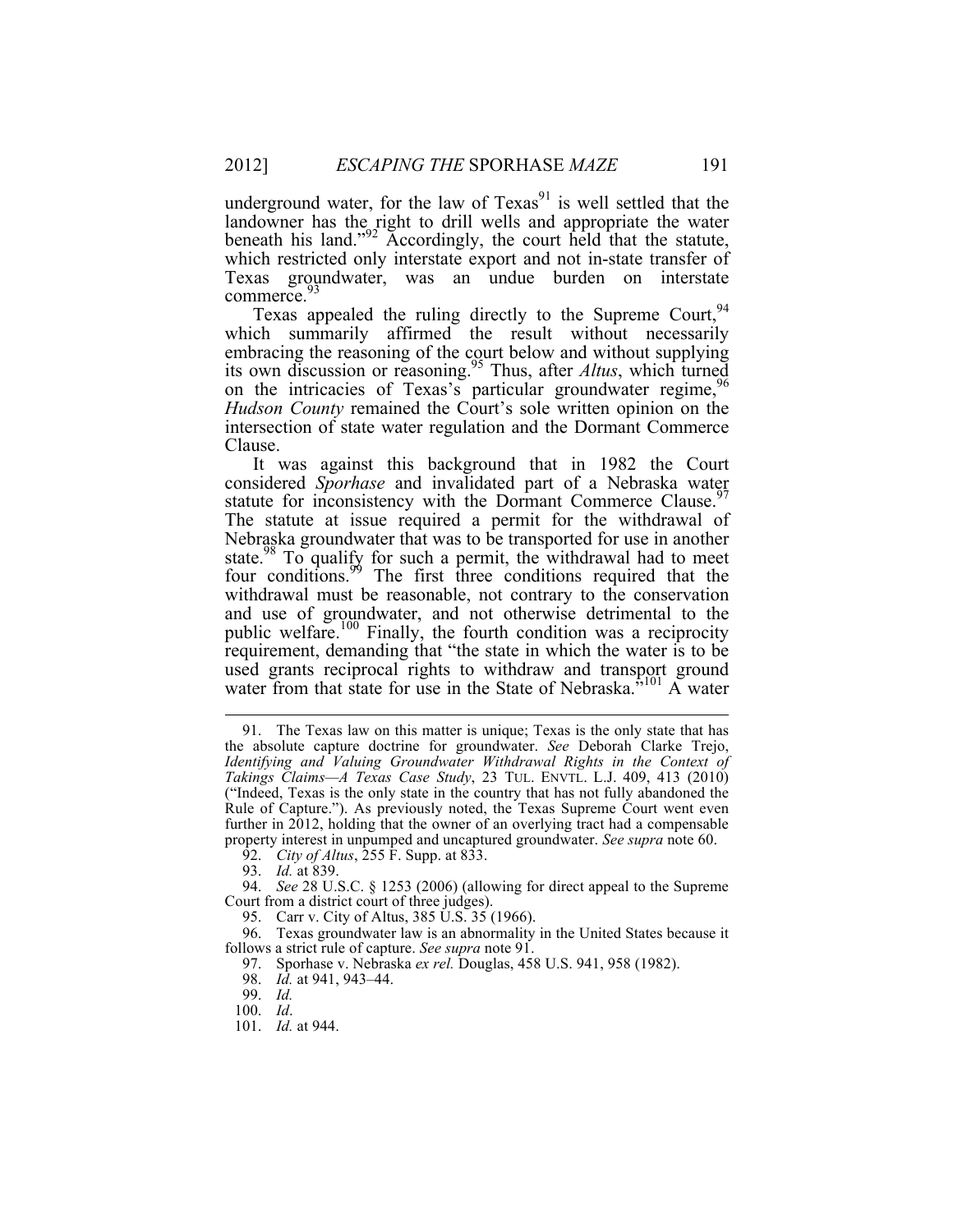user wishing to export Nebraska groundwater to Colorado challenged the statute as a violation of the Dormant Commerce Clause.<sup>102</sup>

In evaluating the case, the Court considered three issues: (1) whether the water was an article of commerce subject to the Dormant Commerce Clause; (2) whether Nebraska's restrictions imposed an impermissible burden on commerce; and (3) whether Congress had granted to the states permission to regulate commerce in this area.<sup>103</sup> First, as a threshold matter, the Court held that Nebraska's groundwater was an article of commerce and, thus, subject to Dormant Commerce Clause inquiry.104 Second, it held that Nebraska's first three restrictions were constitutionally valid but that the fourth condition, the reciprocity requirement, was an impermissible burden on commerce.<sup>105</sup> Finally, the Court determined that Congress had not granted the states authority to regulate commerce in this area.<sup>106</sup>

The Court first concluded that Nebraska's groundwater was an article of commerce, $107$  which meant that it was subject to both federal Commerce Clause jurisdiction and Dormant Commerce Clause limitations. <sup>108</sup> In reaching this conclusion, the Court rejected Nebraska's contention that, like the surface water at issue in *Hudson County*, its groundwater was state-owned and therefore outside of commerce.<sup>109</sup> Rather, the Court characterized Nebraska's state ownership argument as "a legal fiction" because utilities in Nebraska withdrew and distributed groundwater for municipal water supplies. $110$  Because the utilities charged a fee for providing this water, the Court concluded that groundwater was in fact commoditized in Nebraska.<sup>111</sup> Dismissing Nebraska's

 <sup>102.</sup> *Id*.

<sup>103.</sup> *Id*. at 941, 943–44.

<sup>104.</sup> *Id.* at 953–54.

<sup>105.</sup> *Id.* at 955, 958.

<sup>106.</sup> *Id*. at 941, 943–44.

<sup>107.</sup> The opinion addressed only Nebraska groundwater and offered no comment on surface water. *Id.* at 953-54 ("But appellee's claim that Nebraska ground water is not an article of commerce goes too far: it would not only exempt Nebraska *ground water* regulation from burden-on-commerce analysis, it would also curtail the affirmative power of Congress to implement its own policies concerning such regulation. If Congress chooses to legislate in this area under its commerce power, its regulation need not be more limited in Nebraska than in Texas and States with similar property laws." (emphasis added) (citing Philadelphia v. New Jersey, 437 U.S. 617, 621–23 (1978))).

<sup>108.</sup> *Id.*

<sup>109.</sup> *Id.* at 950.

<sup>110.</sup> *Id.* at 952.

<sup>111.</sup> *Id.*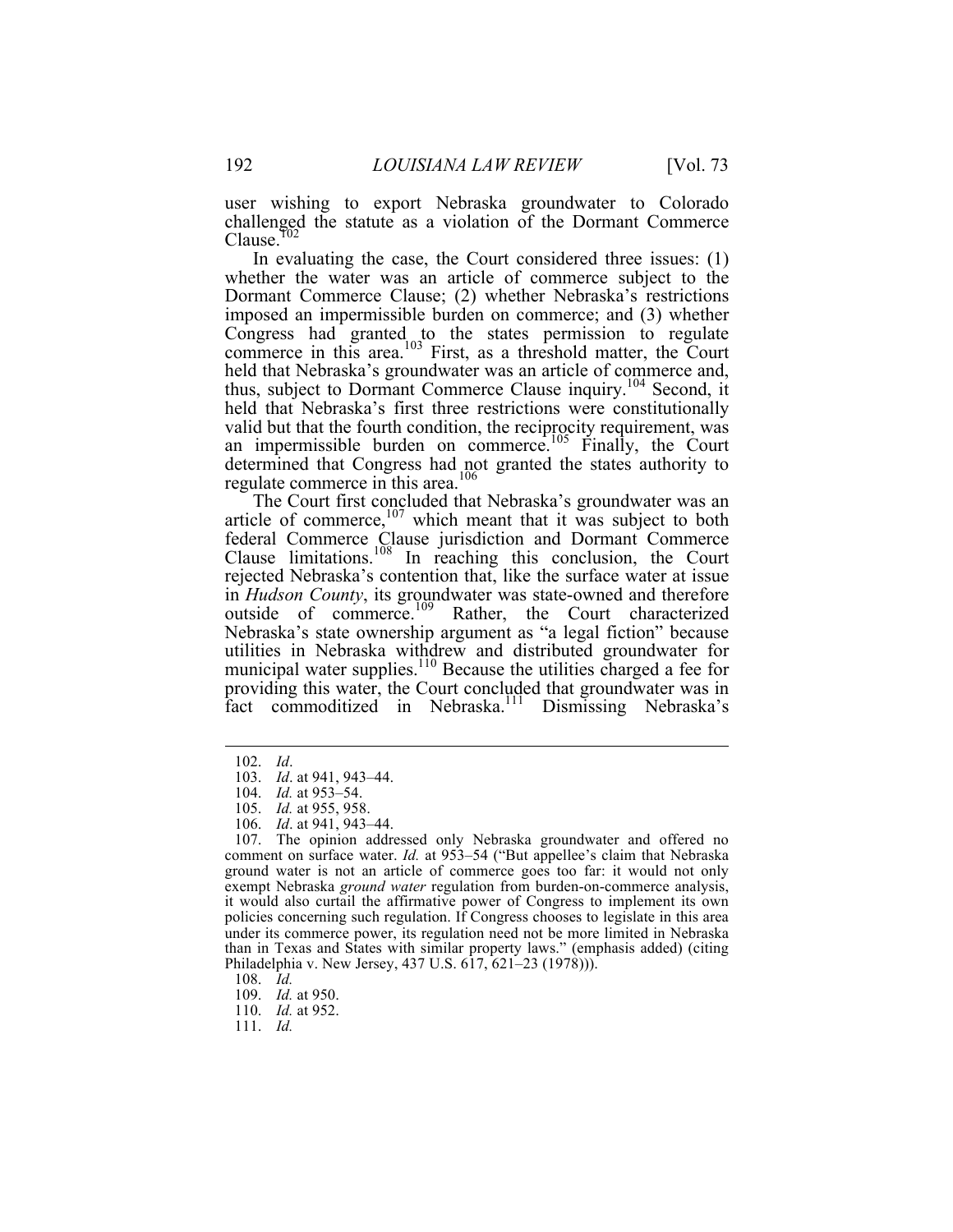argument that these fees were paid merely for distribution and not for the water itself, the Court concluded that the characterization of the payment was unimportant; rather, the fact that the water was distributed in exchange for value made it an article of commerce regardless of the formalities of the rate structure.<sup>112</sup> Thus, the Court grounded its conclusion in a functionalist assessment of how Nebraska treated water *de facto*, holding that Nebraska groundwater was an article of commerce despite the Nebraska Supreme Court's ruling that "under Nebraska law, ground water is not 'a market item freely transferable for value among private parties, and therefore [is] not an article of commerce. $\frac{5.113}{113}$  The Court also stressed hydrological factors that made the water at issue in *Sporhase* an article of interstate commerce, particularly emphasizing the interstate nature of the Ogallala Aquifer, which was the source of the water at issue.<sup>114</sup>

Having held Nebraska's groundwater to be an article of commerce, the Court next analyzed whether Nebraska's regulations ran afoul of the Dormant Commerce Clause. The Court held that although the first three conditions were valid, the fourth was an impermissible burden on interstate commerce.<sup>115</sup> In this analysis, the Court first considered whether Nebraska's permit conditions were evenhanded regulations or explicit barriers to commerce, determining that the first three requirements—that the withdrawal must be reasonable, not contrary to the conservation and use of groundwater, and not otherwise detrimental to the public welfare—were evenhanded restrictions because Nebraska also imposed restrictions on intrastate water transfers. Thus, these conditions received and survived the *Pike* balancing test.<sup>116</sup> However, the Court found the fourth restriction—the reciprocity requirement—to be an explicit barrier to commerce and therefore subject to strict scrutiny review, which it ultimately failed because it was not narrowly tailored.<sup>117</sup> Finally, the Court considered

 <sup>112.</sup> *Id.*

<sup>113.</sup> *Id.* at 944.

<sup>114.</sup> *Id.* at 953.

<sup>115.</sup> *Id.* at 954–58.

<sup>116.</sup> *Id.* at 954–55. In *Pike*, the Court stated that "[w]here the statute regulates even-handedly to effectuate a legitimate local public interest, and its effects on interstate commerce are only incidental, it will be upheld unless the burden imposed on such commerce is clearly excessive in relation to the putative local benefits." Pike v. Bruce Church, Inc., 397 U.S. 137, 142 (1970) (citing Huron Portland Cement Co. v. City of Detroit, 362 U.S. 440 (1960)).

<sup>117.</sup> *Sporhase*, 458 U.S. at 957.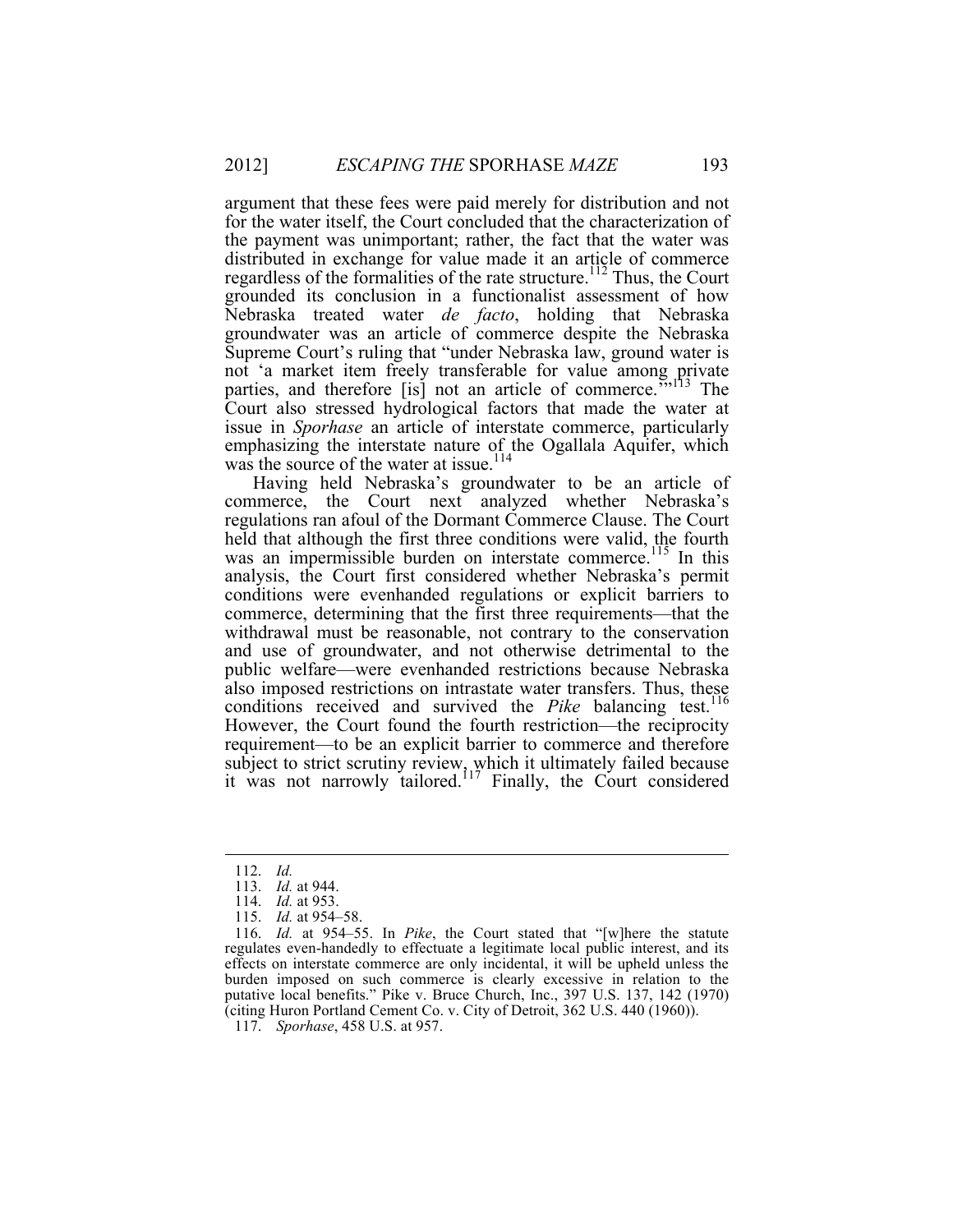whether Congress had permitted the states to regulate commerce in this area and determined that it had not.<sup>118</sup>

As the first Supreme Court case to offer a written opinion invalidating a state water restriction on Dormant Commerce Clause grounds, *Sporhase* created a great amount of uncertainty.<sup>119</sup> Particularly, *Sporhase* led to questions about the continued validity of *Hudson County*,<sup>120</sup> the validity of other states' water restrictions, and even states' power to continue regulating their water sources.<sup>121</sup> The opinion led to a wave of questions and commentary; $^{122}$  however, few cases have since arisen to flesh out the *Sporhase* Doctrine. In fact, the only cases directly applying *Sporhase* followed within a few years of that decision and were confined to a district court in New Mexico.

The first of these cases, *El Paso v. Reynolds* ("*El Paso I*"), considered New Mexico's prohibition on the out-of-state export of groundwater and ultimately held the provision unconstitutional.<sup>123</sup> Giving rise to the case, the City of El Paso, Texas, attempted to meet growing water demands by appropriating groundwater from New Mexico.<sup>124</sup> However, a New Mexico statute banned the export of groundwater from New Mexico for use in another state,<sup>125</sup> and on these grounds New Mexico denied El Paso an

121. *See generally* Chan, *supra* note 119.

123. City of El Paso v. Reynolds, 563 F. Supp. 379, 380, 392 (D.N.M. 1983) [hereinafter *El Paso I*].

124. *Id.* at 381.

 <sup>118.</sup> *Id.* at 958–60.

<sup>119.</sup> *See* Arthur H. Chan, *Policy Impacts of* Sporhase v. Nebraska, 22 J. ECON. ISSUES 1153, 1153 (1988) (explaining that *Sporhase* marked the first time that the Court set forth a national policy governing interstate groundwater allocation when previously states largely regulated groundwater resources and claiming that the implications of the decision continued to require careful study).

<sup>120.</sup> *See, e.g.*, Edward B. Schwartz, *Water as an Article of Commerce: State Embargoes Spring a Leak Under* Sporhase v. Nebraska, 12 B.C. ENVTL. AFF. L. REV. 103, 117 (1985) (claiming that "[i]n *Sporhase*, the Court completed the reversal of *Hudson County* which it had begun in *City of Altus*").

<sup>122.</sup> *See* Douglas L. Grant & Bret C. Birdsong, *State Regulation of Interstate Water Export*, *in* 3 WATERS AND WATER RIGHTS § 48.03 (Robert E. Beck & Amy K. Kelley eds., 3d ed. 2012).

<sup>125.</sup> *Id.* at 381 n.2 ("No person shall withdraw water from any underground source in New Mexico for use in any other state by drilling a well in New Mexico and transporting the water outside the state or by drilling a well outside the boundaries of New Mexico and pumping water from under lands lying within the boundaries of New Mexico; provided that nothing in this act prohibits the transportation of water by tank truck from an underground source in New Mexico to any other state where the water is used for exploration and drilling for oil or gas . . . . The amount of water withdrawn from any one well for such exportation shall never exceed three acre-feet.").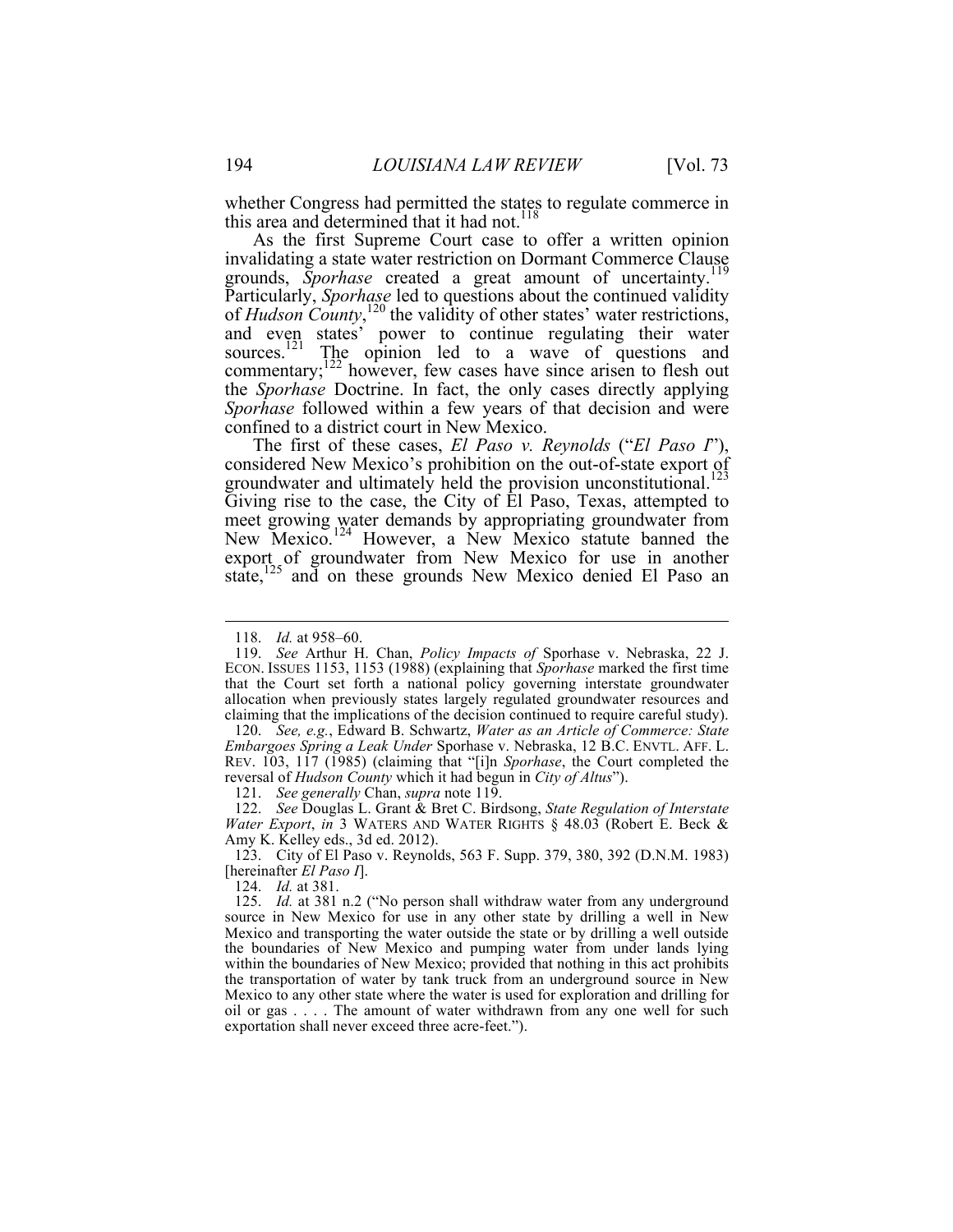appropriation permit.<sup>126</sup> El Paso then challenged the New Mexico statute as a violation of the Dormant Commerce Clause.<sup>127</sup> In evaluating the claim, the district court applied a broad reading of *Sporhase* to conclude that the water was categorically an article of commerce.<sup>128</sup> Rather than inquire into the specifics of New Mexico's water law, the district court read *Sporhase* as an expansive declaration that all water is an article of commerce and that all state ownership claims are legal fictions, regardless of the particularities of state law or practice.<sup>129</sup> The district court then held New Mexico's restrictions completely banning export to be explicit barriers to commerce subject to strict scrutiny.<sup>130</sup> Again reading *Sporhase* broadly, the district court reasoned that "a state may discriminate in favor of its citizens only to the extent that water is *essential to human survival*. Outside of fulfilling human survival needs, water is an economic resource."<sup>131</sup> Thus, the district court found that the regulations were economic protectionism because "there is no present or imminent shortage of water in New Mexico for health and safety needs."<sup>132</sup> The court dismissed as irrelevant New Mexico's predictions of future shortages for "'public welfare' needs, including water requirements for municipalities, industry, irrigated agriculture, energy production, fish and wildlife, and recreation."<sup>133</sup>

However, this decision did not end the water struggle between El Paso and New Mexico. In the wake of *El Paso I*, the New Mexico Legislature amended the restrictions at issue, but the state appealed the *El Paso I* decision to the Tenth Circuit.<sup>134</sup> In light of the change of law, the Tenth Circuit vacated *El Paso I* and remanded the matter for the district court to reconsider El Paso's renewed challenge to the amended restrictions.135 Thus, in *El Paso II*, the same district court considered a new set of water

 <sup>126.</sup> *Id.* at 381.

<sup>127.</sup> *Id*.

<sup>128.</sup> *Id.* at 388.

<sup>129.</sup> *Id.* (stating that "water is an article of commerce" and "a state's asserted ownership of public waters within the state is only a legal fiction" (internal citations omitted)). The district court reached this conclusion without examining New Mexico's characterization of water, despite later in the opinion recognizing New Mexico as a "pioneer in ground water management" and as a state in which, by law, all groundwaters "are public waters." *Id.* at 389.

<sup>130.</sup> *Id.* at 388.

<sup>131.</sup> *Id.* at 389 (emphasis added).

<sup>132.</sup> *Id.* at 390.

<sup>133.</sup> *Id.*

<sup>134.</sup> City of El Paso v. Reynolds, 597 F. Supp. 694, 696 (D.N.M. 1984) [hereinafter *El Paso II*].

<sup>135.</sup> *Id.* at 696–97.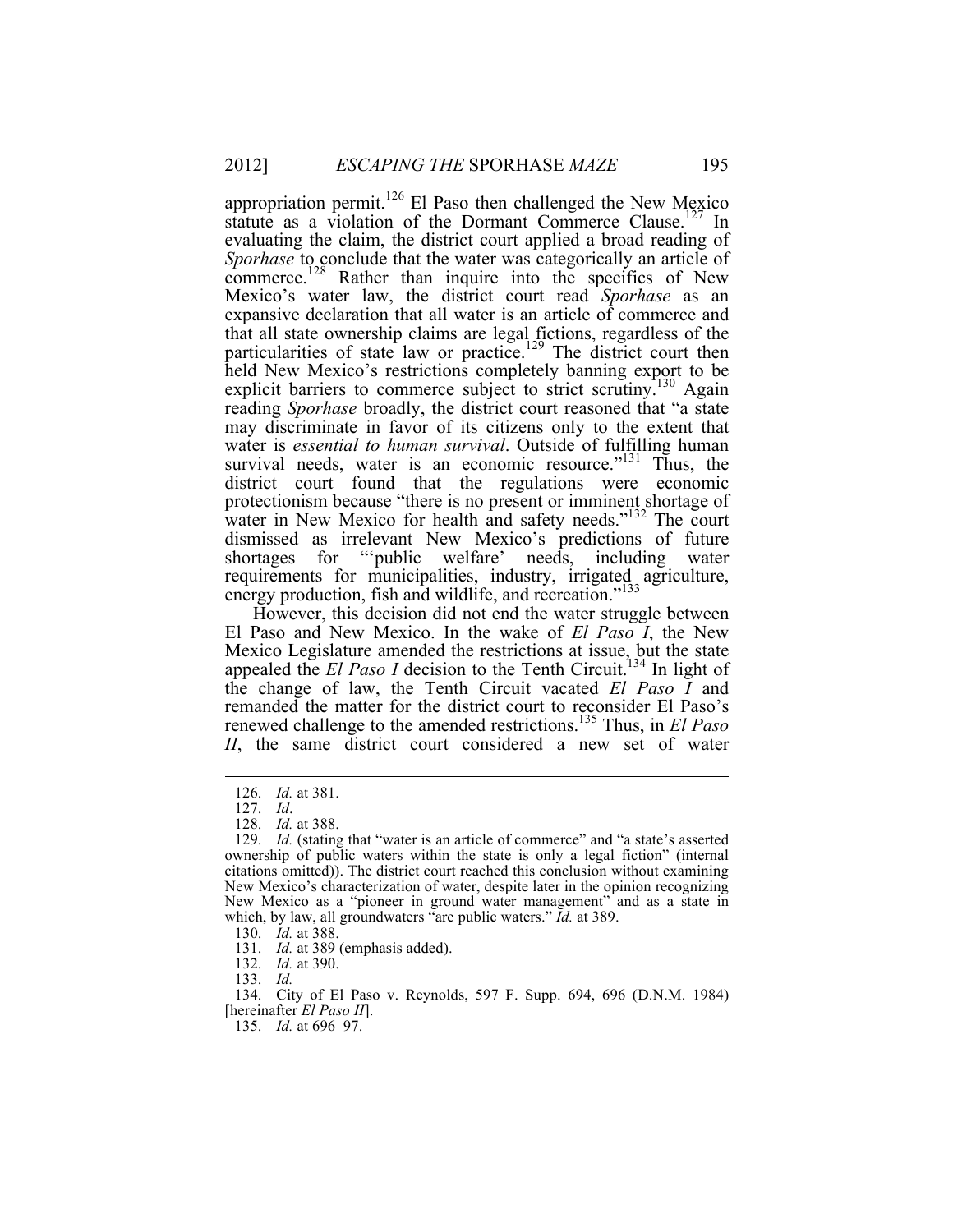restrictions, finding some valid and others unconstitutional in light of the Dormant Commerce Clause.<sup>136</sup>

The new statutory scheme at issue in *El Paso II* imposed restrictions on some appropriations for in-state groundwater use, as well as appropriations for out-of-state groundwater use. Permit conditions for *in-state* groundwater use applied only to *new* appropriations from certain "declared" basins<sup>137</sup> and required a finding that appropriation was "not contrary to conservation of water within the state" and "not detrimental to the public welfare of the state."138 Permit conditions for *out-of-state* groundwater use applied more broadly, affecting "all interstate uses of ground water—new appropriations from declared and undeclared basins, new surface water appropriations, transfers of water rights, and supplemental and domestic wells."<sup>139</sup> These conditions required that out-of-state uses "would not impair existing water rights, [are] not contrary to the conservation of water within the state and [are] not otherwise detrimental to the public welfare of the citizens of New Mexico."<sup>140</sup> Further, the New Mexico law also required the state engineer to consider six additional factors in applications for water export.<sup>141</sup> Finally, New Mexico regulations imposed a twoyear moratorium on new groundwater wells in the two basins that El Paso had targeted for appropriation.<sup>142</sup>

In considering El Paso's renewed challenge, the court upheld New Mexico's more evenhanded restrictions. It ruled that requiring that exports not be "contrary to the conservation of water within the state" and "not otherwise detrimental to the public welfare of the citizens of New Mexico" could withstand a facial Dormant Commerce Clause challenge.<sup>143</sup> Similarly, the court held that requiring the state engineer to consider the six factors did not violate the Commerce Clause when applied to "*new appropriations* of water to be used outside New Mexico."<sup>144</sup> Key to this holding was the court's conclusion that these export restrictions were evenhanded because they mirrored the burdens on new

143. *Id.* at 708. Other aspects of New Mexico's approach to regulating water were, however, found to violate the Commerce Clause. *Id.* Those aspects are beyond the scope of this Article.

 <sup>136.</sup> *Id.* at 708.

<sup>137.</sup> *Id.* at 703.

<sup>138.</sup> *Id.* at 697.

<sup>139.</sup> *Id.* at 703.

<sup>140.</sup> *Id.* at 697.

<sup>141.</sup> These included analyses of "the effect of the proposed export on in-state shortages," "the applicant's water supply and demand," and "the alternate sources of water supply available to the applicant in the state of import." *Id.*

<sup>142.</sup> *Id.* at 705–06.

<sup>144.</sup> *Id.* (emphasis added).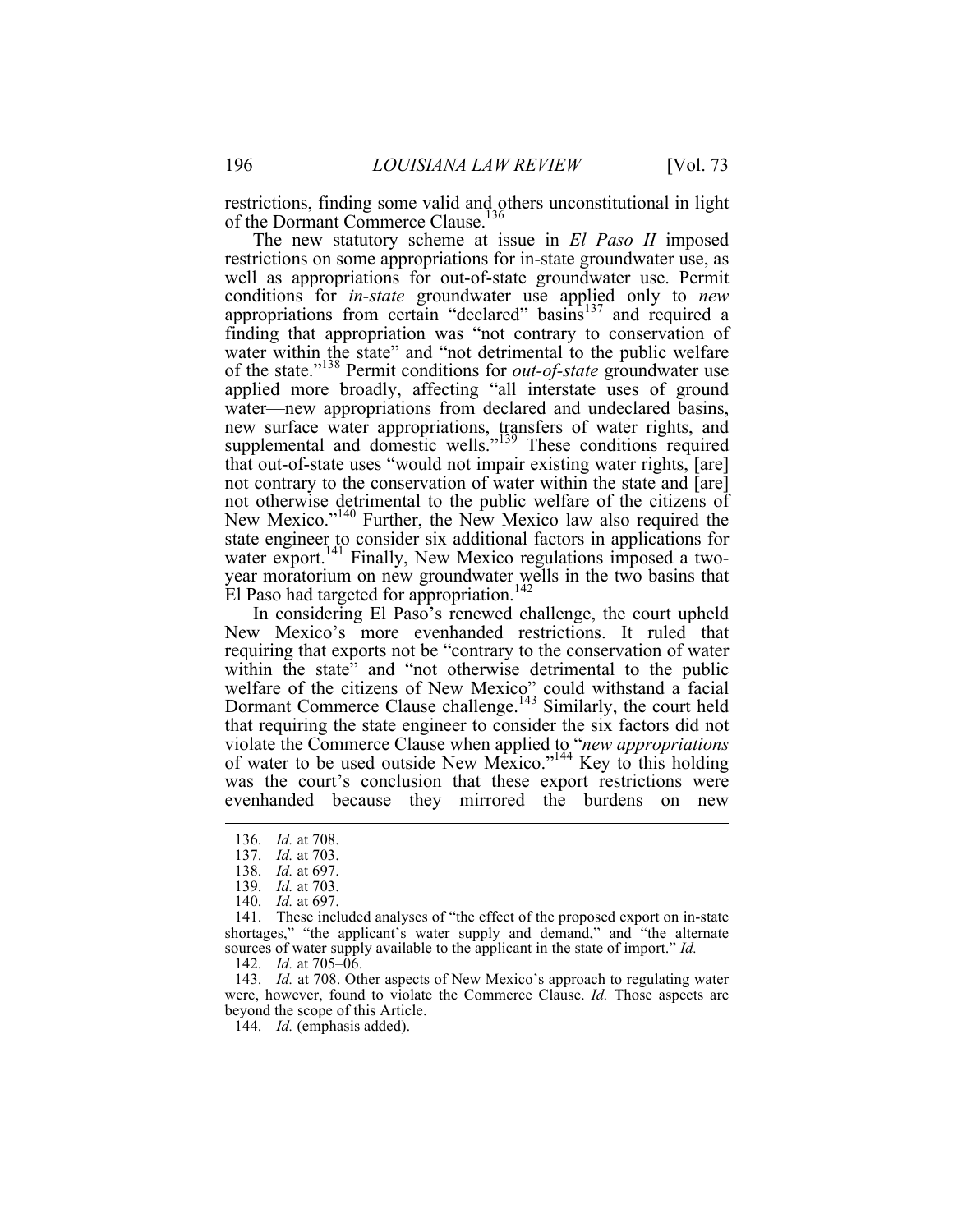appropriations for *in-state* water use.<sup>145</sup> However, the court also struck down two portions of New Mexico's amended water restrictions as undue burdens on commerce. First, the court held that restrictions applying only to export applications and not to instate transfers were facially discriminatory and not narrowly tailored.146 Second, the court invalidated New Mexico's limited moratorium on new appropriations, finding that though it applied evenhandedly to both in-state and out-of-state appropriators, it served the discriminatory purpose of blocking El Paso's attempts to access groundwater.<sup>147</sup> Finally, the *El Paso II* court retreated from its previous hardline that only "human survival" could justify in-state water preference; rather, the court reasoned that "health and safety, recreational, aesthetic, environmental and economic interests" could be sufficient "public welfare" concerns to justify some in-state preference.<sup>148</sup>

After *El Paso I* and *II*, no case directly confronted the *Sporhase* issue of whether water restrictions run afoul of the Dormant Commerce Clause until *Tarrant Regional Water District v. Herrmann.*<sup>149</sup> The *Tarrant* case involved a Dormant Commerce Clause challenge to Oklahoma's laws restricting water exports, with the additional wrinkle that some of those waters were covered by the multistate Red River Compact.<sup>150</sup> The case arose when the Tarrant Regional Water District, a Texas state agency, sought to appropriate water in Oklahoma for use in Texas.151 In conjunction with its application for an appropriation permit, Tarrant sought declaratory judgment to invalidate and enjoin enforcement of Oklahoma statutes that limited export or out-of-state water use.<sup>152</sup>

152. *Id.*

 <sup>145.</sup> *Id.* at 698.

<sup>146.</sup> *Id.* at 703–04, 708 (concluding that application of "the conservation and public welfare criteria and the six factors . . . to . . . domestic wells and transfers of existing rights where the water is to be used outside the State creates an unconstitutional burden on interstate commerce" because these restrictions applied only to "applications to export water from domestic and transfer wells but not [to] in-state transfers and domestic wells").

<sup>147.</sup> *Id.* at 706–07 ("The only factor that distinguishes the Hueco and Mesilla Bolsons which would explain their special treatment is that El Paso has filed applications for export from those aquifers.").

<sup>148.</sup> *Id.* at 700.

<sup>149.</sup> 656 F.3d 1222 (10th Cir. 2011).

<sup>150.</sup> *Id.* at 1227. Multistate compacts are creatures of the Compact Clause of the United States Constitution and have the effect of federal law. *See generally*  Duncan B. Hollis, *Unpacking the Compact Clause*, 88 TEX. L. REV. 741 (2010).

<sup>151.</sup> *Tarrant*, 656 F.3d at 1227.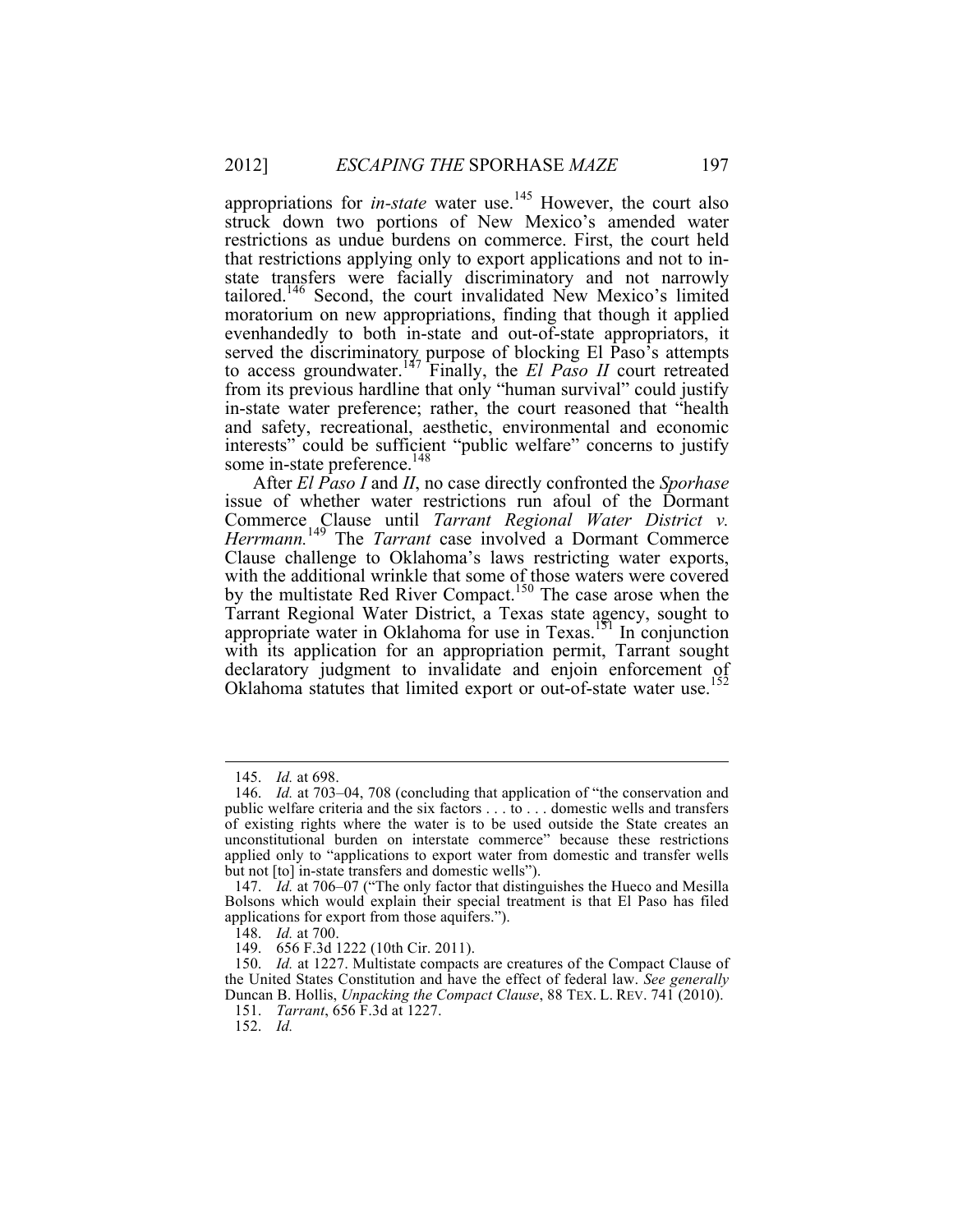Relying on *Sporhase*, Tarrant claimed that these Oklahoma statutes violated the Dormant Commerce Clause.<sup>153</sup>

However, both the district court and the Tenth Circuit ruled that *Sporhase* was distinguishable and that Dormant Commerce Clause limitations were inapplicable because the Red River waters at issue were subject to an interstate compact ratified by Congress.<sup>154</sup> The district court and Tenth Circuit agreed that because the congressionally ratified Red River Compact divided the water between states and specifically allocated certain portions to Oklahoma, then Oklahoma's restrictions pursuant to that allocation could not offend the Dormant Commerce Clause.<sup>155</sup> Thus, in a decision rendered in September 2011, the Tenth Circuit concluded that "[t]he broad language of key Compact provisions inoculates the Oklahoma statutes challenged here from Dormant Commerce Clause attack" because the compact contained clear statements authorizing state regulation.<sup>156</sup> Tarrant has sought certiorari from the United States Supreme Court on this issue, and the petition was still pending at the time of this writing.<sup>15</sup>

### IV. STATE PRACTICE IN LIGHT OF A CORRECT READING OF *SPORHASE*

As interstate water markets come online, states need to carefully consider any restrictions on water export or preferences for in-state water use. *Sporhase* and its surrounding cases (collectively, the "*Sporhase* Doctrine") leave states with four important considerations to assess the compatibility of state water regulations with the Dormant Commerce Clause. First, both state characterizations of water resources and state water practice will determine whether waters are articles of commerce and water regulations are subject to Dormant Commerce Clause review. Second, generally applicable water restrictions are more likely to survive Dormant Commerce Clause scrutiny. Third, states gain more freedom to regulate when they define and document water "shortage."<sup>158</sup> Finally, water compacts can remove state water

 <sup>153.</sup> *Id.* 

<sup>154.</sup> *Id.* at 1231, 1239.

<sup>155.</sup> *Id.*

<sup>156.</sup> *Id.* at 1237.

<sup>157.</sup> *See* Tarrant Regional Water District v. Herrmann *Pending Petition*, SCOTUSBLOG, http://www.scotusblog.com/case-files/cases/tarrant-regional-waterdistrict-v-herrmann/ (last visited Aug. 13, 2012).

<sup>158.</sup> As discussed later, the authors argue that the term *shortage*, as used by the Court, actually stands in for water *need*, as opposed to *drought*. *See* discussion *infra* Part IV.C.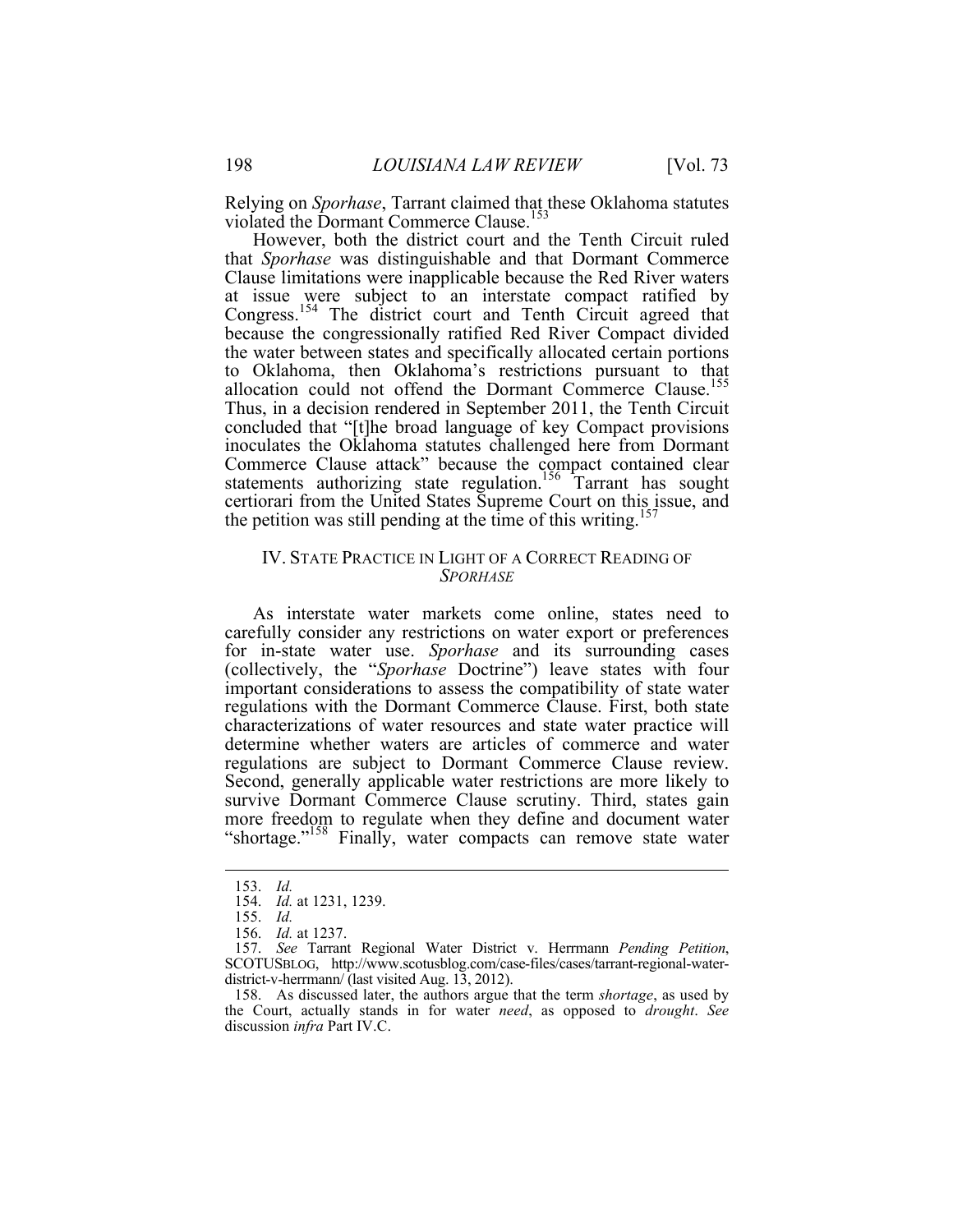restrictions from Dormant Commerce Clause review. Understanding the *Sporhase* Doctrine and properly accounting for these considerations is essential to states' abilities to shape their water futures, particularly when it comes to environmental water concerns. This Part discusses each consideration in turn and uses Louisiana as an example of how states might navigate the *Sporhase* Doctrine.

#### *A. State Characterization and Treatment of Water Resources*

#### *1. Determining Whether Water Is an Article of Commerce*

The threshold question for whether state water restrictions are subject to Dormant Commerce Clause inquiry is whether the state's water is an article of commerce.<sup>159</sup> If so, then the water falls under federal Commerce Clause jurisdiction and restrictions must pass Dormant Commerce Clause muster.<sup>160</sup> If not, then state water restrictions are immune from Dormant Commerce Clause review.<sup>161</sup> Importantly and fortunately, the *Sporhase* Doctrine demonstrates that whether water is under federal Commerce Clause–Dormant Commerce Clause jurisdiction requires no inquiry into the historically confusing  $162$  and continuingly contentious<sup>163</sup> concept of navigability.<sup>164</sup> The question centers solely on whether water is an article of commerce.<sup>165</sup>

In turn, whether water is an article of commerce depends on how states treat water, both in law and in practice. In reviewing this issue, a court performs a three-step inquiry, with the third step likely to be most important. First, the court determines whether

161. *Id.*

 <sup>159.</sup> *See* Sporhase v. Nebraska *ex rel.* Douglas, 458 U.S. 941, 943 (1982); *see also* Klein, *supra* note 62, at 137 ("Instead of considering whether the challenged Nebraska statute posed an impermissible burden on interstate commerce, *Sporhase* first evaluated whether groundwater itself is an article of commerce.").

<sup>160.</sup> *Sporhase*, 458 U.S. at 954.

<sup>162.</sup> *See generally* PPL Mont., LLC v. Montana, 132 S. Ct. 1215 (2012) (analyzing historic navigability).

<sup>163.</sup> *See, e.g.*, Rapanos v. United States, 547 U.S. 715 (2006) (determining that navigable waters within the purview of the Clean Water Act include waters that are relatively permanent and not simply intermittent or ephemeral).

<sup>164.</sup> The concern for navigability involved with Clean Water Act jurisdictional inquiries stems from the Clean Water Act's use of the statutory term "navigable waters." *See id.* at 723. Because no such statutory language governs the question of whether water is an article of commerce, the navigability issue is inapposite in this instance.

<sup>165.</sup> *See Sporhase*, 458 U.S. at 954.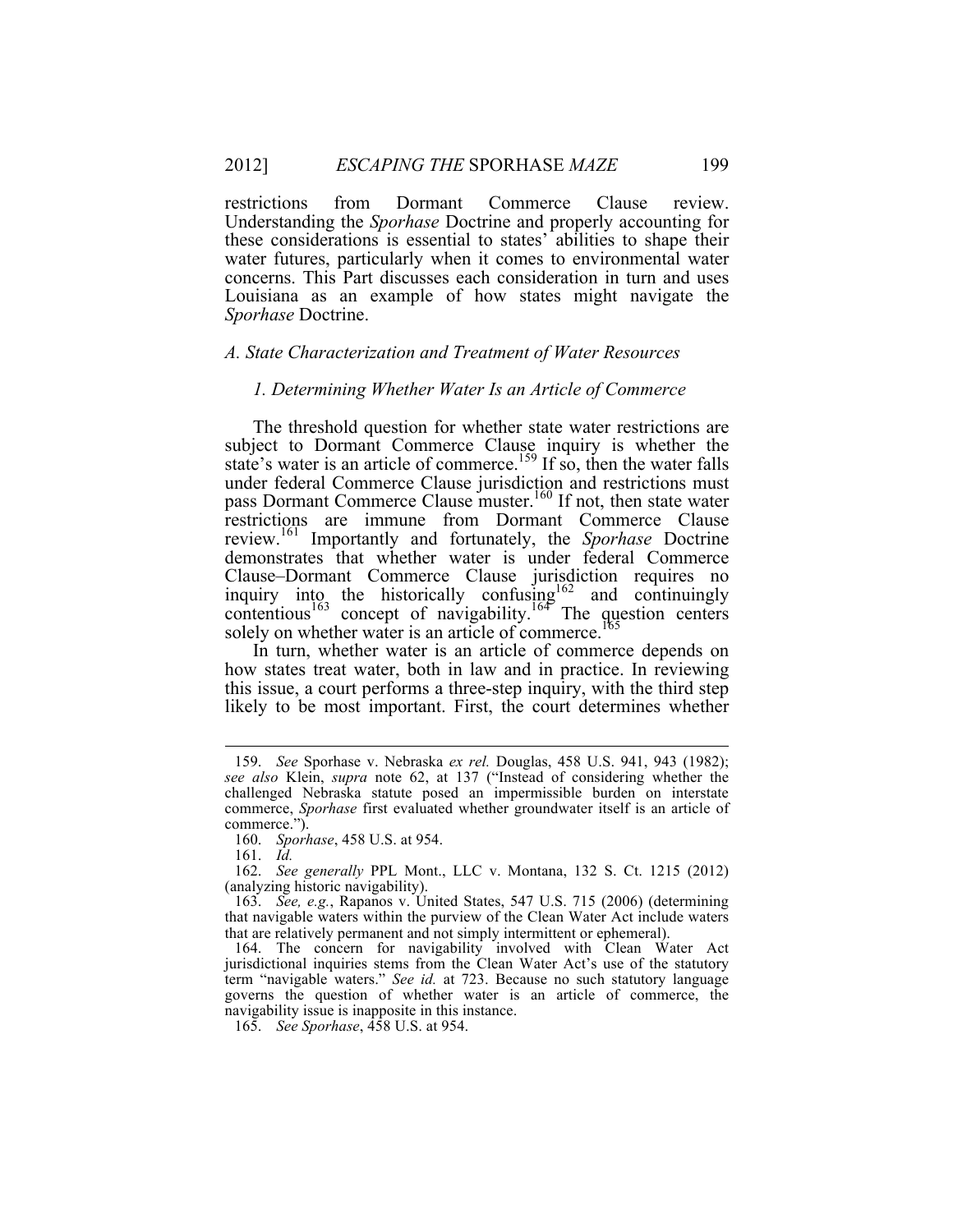states have the power to characterize water such that it does not enter commerce. Because the U.S. Supreme Court has answered this question affirmatively and has not revisited it, this step becomes essentially a background principle.<sup>166</sup> Second, the Court inquires whether the state has exercised this power and declared water to be outside of commerce. If state law treats water as an article of commerce, the inquiry is over and the Dormant Commerce Clause balancing can begin.<sup>167</sup> If, however, state law declares water to be publicly owned or reserved outside of commerce, the court takes a third step and examines the practice within the state to see if the *de facto* treatment of water resembles commerce. As opposed to the first two inquiries, which tend toward formalism, this third, functionalist inquiry is fact-intensive and focuses on state practice rather than on written law. This third inquiry is also the ultimate determiner of whether water is an article of commerce. As such, one might approach the third inquiry as a shorthand, single-step determination of whether water is an article of commerce, but both a thorough, precise analysis of state authority and a complete synthesis of the Supreme Court's treatment of the issue involve all three steps.

Regarding the first question, the court determines whether the states have the power to define property rights in natural resources, particularly water-use rights, in such a way that they do not enter interstate commerce. The U.S. Supreme Court answered this question affirmatively in *Hudson County* and has not since reexamined this fundamental question. <sup>168</sup> In *Hudson County*, the Court recognized that states' police power includes the authority to designate certain resources, especially water, as public things that cannot be held as private property and thus cannot be bought and sold.<sup>169</sup> No case since has directly disputed or overruled this conclusion.170 Rather, in *Altus*, Texas merely declined to exercise this power and, instead, legally treated its groundwater as private

 <sup>166.</sup> *See* Hudson Cnty. Water Co. v. McCarter, 209 U.S. 349, 356–57 (1908).

<sup>167.</sup> *See Sporhase*, 458 U.S. at 954.

<sup>168.</sup> *Hudson Cnty*., 209 U.S. at 356–57*.*

<sup>169.</sup> *See supra* notes 76–78 and accompanying text.

<sup>170.</sup> While *Hudson County* relied in part on *Geer v. Connecticut*, 161 U.S. 519 (1896), *overruled by* Hughes v. Oklahoma, 441 U.S. 322 (1979), as precedent for expansive state authority in this area, and while *Geer* was subsequently overruled by *Hughes*, this case dealt with federal regulatory authority rather than with limiting states' authority to define property in resources. *Hudson Cnty*., 209 U.S. at 356. Additionally, *Hughes* offers another example of state practice (the sale of minnows), reflecting that the state did not actually remove the item from commerce *de facto*. *Hughes*, 441 U.S. at 323.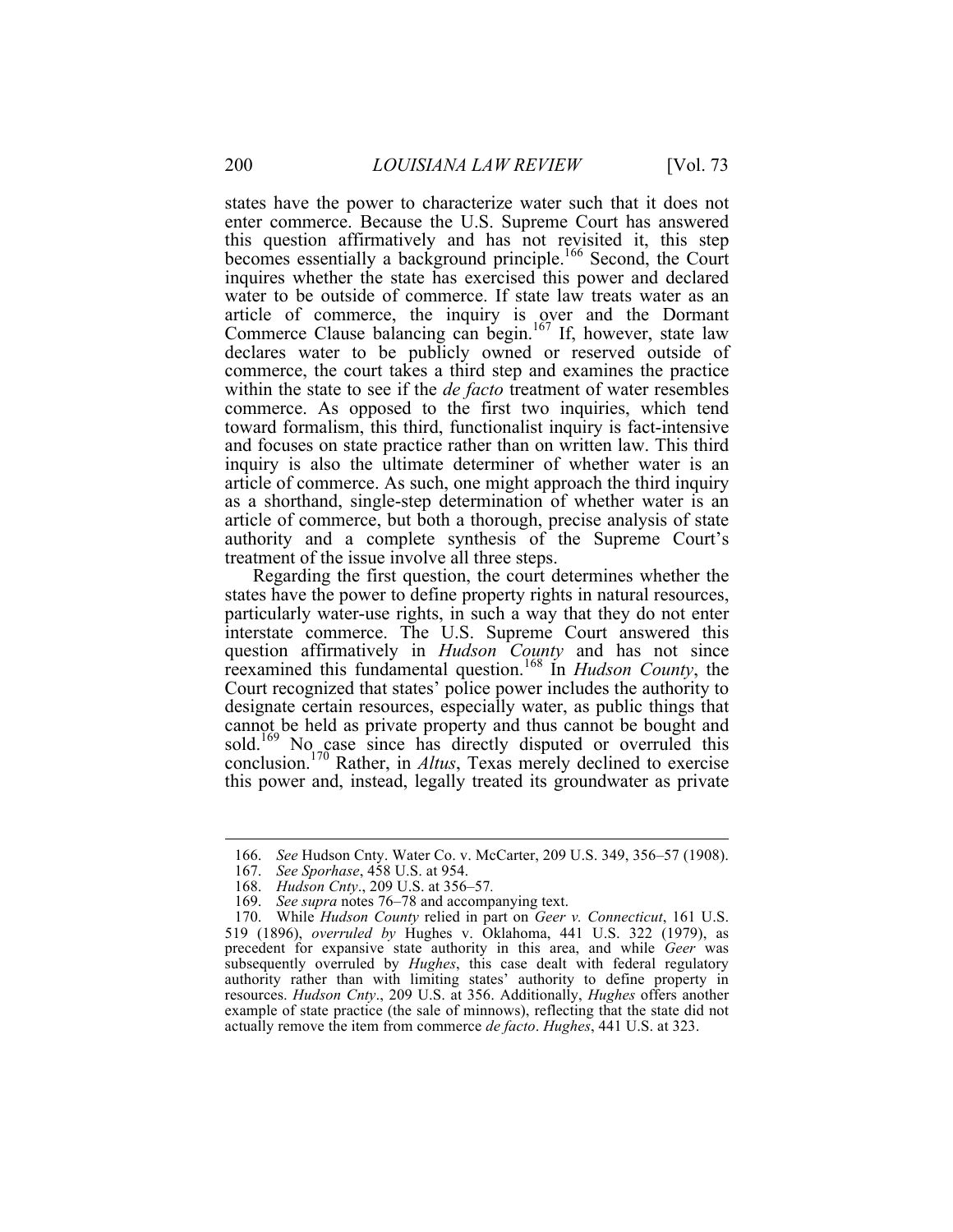property,<sup>171</sup> and in *Sporhase* Nebraska's groundwater was an article of commerce not because Nebraska lacked the authority to reserve it outside of commerce, but because Nebraska *de facto* treated its groundwater as a marketable item.<sup>172</sup> Thus, the Supreme Court has continually recognized state authority to classify water as publicly owned and outside of commerce. So, the first question essentially becomes a background legal principle about the extent of state power, leaving for the second and third inquiries the question of whether states have actually, in law and in fact, exercised this power and treated water as a resource outside of commerce.

This leads to the second inquiry, where a court examines whether state law classifies water resources as private property and thus articles of commerce—or as public resources outside of commerce. The Supreme Court in *Hudson County* went this far,<sup>173</sup> concluding that New Jersey's riparian scheme maintained a public ownership of surface water and thus legally reserved it outside of commerce.<sup>174</sup> The *Altus* decision<sup>175</sup> also concluded at this second inquiry because Texas law treated groundwater as private property in commerce, so no further examination was necessary before beginning Dormant Commerce Clause review.<sup>176</sup> Finally, in *Sporhase* the Court examined Nebraska's legal treatment of its water, recognizing that Nebraska law and the Nebraska Supreme Court considered water not to be "a market item freely transferable for value among private parties, and therefore . . . not an article of commerce."<sup>177</sup> Thus, the Court in *Sporhase* moved to the

 <sup>171.</sup> There was no written Supreme Court opinion in *Altus*, but in *Sporhase*  the Court briefly discussed the interplay between *Altus* and *Hudson County*. *Sporhase*, 458 U.S. at 950. The Court noted that *Altus* "is inconsistent with *Hudson County*" based on the district court's analysis of the Texas statute at issue in *Altus*, which it found unconstitutional because it prevented water that was personal property, and, thus in commerce, from being transported interstate. *Id.* at 950 & n.12.

<sup>172.</sup> *Id.* at 951. In fact, *Sporhase* recognized that state ownership of resources is not "without significance" and "may not be irrelevant to Commerce Clause analysis"; it just moved to the second and third inquiries to resolve the issue. *Id.* at 951–53.

<sup>173.</sup> 209 U.S. 349 (1908). In *Hudson County*, the Court stopped its inquiry at this step because it had not yet developed the functionalist third inquiry used in *Sporhase*.

<sup>174.</sup> *See supra* notes 71–84 and accompanying text.

<sup>175.</sup> Though in *Altus* the Supreme Court did not necessarily adopt the reasoning of the lower court, the Court's subsequent discussion of *Altus* in *Sporhase* shows that it fits within this analysis.

<sup>176.</sup> *See supra* notes 86–96 and accompanying text.

<sup>177.</sup> *Sporhase*, 458 U.S. at 944.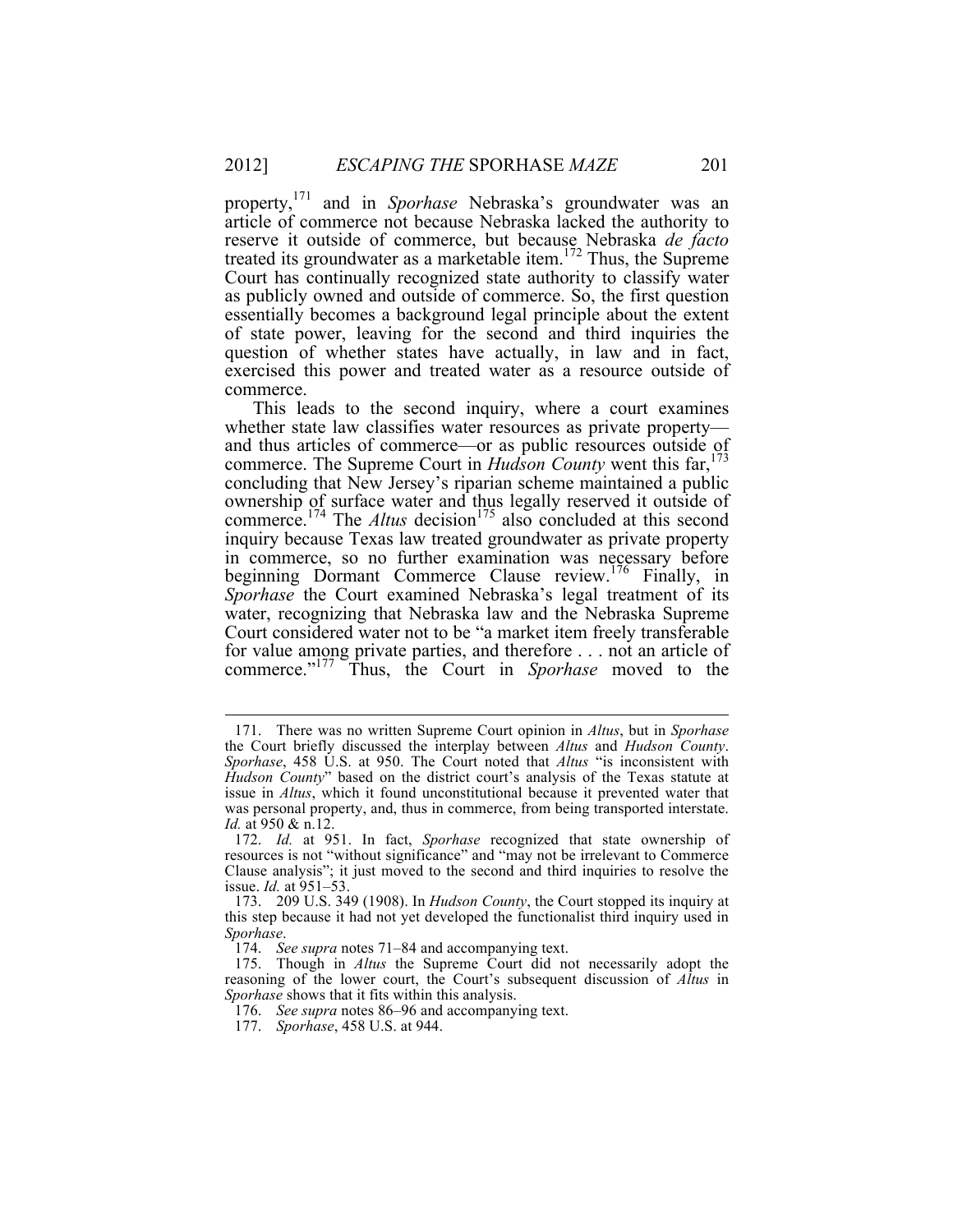functionalist third inquiry, asking how the state actually treats water *de facto*.

In the third inquiry, the court moves from examining announced legal treatment of water to investigating state practice. Here, the court determines whether the state actually treats water as a public good outside of commerce or whether the assertions of public ownership merely mask commoditized water that is transferred for value.<sup>178</sup> The bulk of the Court's analysis in *Sporhase* centered on this third inquiry,<sup>179</sup> and it ultimately found Nebraska's claimed public ownership of water to be a "legal fiction" because it was inconsistent with the water marketing occurring within Nebraska.<sup>180</sup> Looking past legalistic characterizations, the Court asked simply whether water was exchanged for value in Nebraska.<sup>181</sup> The Court found that it was because Municipal Utility Districts in Nebraska distributed water in exchange for payment.<sup>182</sup> Thus, the Court concluded that the exchange of payment for water made it a market commodity and article of commerce, regardless of the formal characterizations or rate structures. 183

182. *Id.*

183. *See id.* at 951–52 ("The fiction is illustrated by municipal water supply arrangements pursuant to which ground water is withdrawn from rural areas and transferred to urban areas. Such arrangements are permitted in Nebraska, but the Nebraska Supreme Court distinguished them on the ground that the transferor was only permitted to charge as a price for the water his costs of distribution and not the value of the water itself. Unless demand is greater than supply, however,

 <sup>178.</sup> This is another example of water rights distinguishing between formal "paper rights" and functional realities at play.

<sup>179.</sup> When *Hudson County* was decided, the Court did not yet use this functionalist third inquiry. If it had, *Hudson* might have come out differently if water was distributed for a price within New Jersey, as was the plan for the water exported out of New Jersey.

<sup>180.</sup> *Id.* at 951–52. *Sporhase* proves that a court will give a hard look to whether water is an article of commerce based on state practice, not just state declaration. As much is clear in the *Sporhase* opinion where, despite the Nebraska Supreme Court's declaration that Nebraska groundwater was not a market item, *id.* at 944, the Supreme Court looked beyond that to the Nebraska practice of allowing the transfer of some groundwater for a fee. *See id.* at 951 (citing Nebraska's permitting of arrangements transferring water from rural to urban areas). This differs greatly from the deference to New Jersey's practice found in *Hudson County*. *See, e.g.*, Hudson Cnty. Water Co. v. McCarter, 209 U.S. 349, 356 (1908) ("The problems of irrigation have no place here. Leaving them on one side, it appears to us that few public interests are more obvious, indisputable, and independent of particular theory than the interest of the public of a state to maintain the rivers that are wholly within it substantially undiminished, except by such drafts upon them as the guardian of the public welfare may permit for the purpose of turning them to a more perfect use.").

<sup>181.</sup> *Sporhase*, 458 U.S. at 951–52.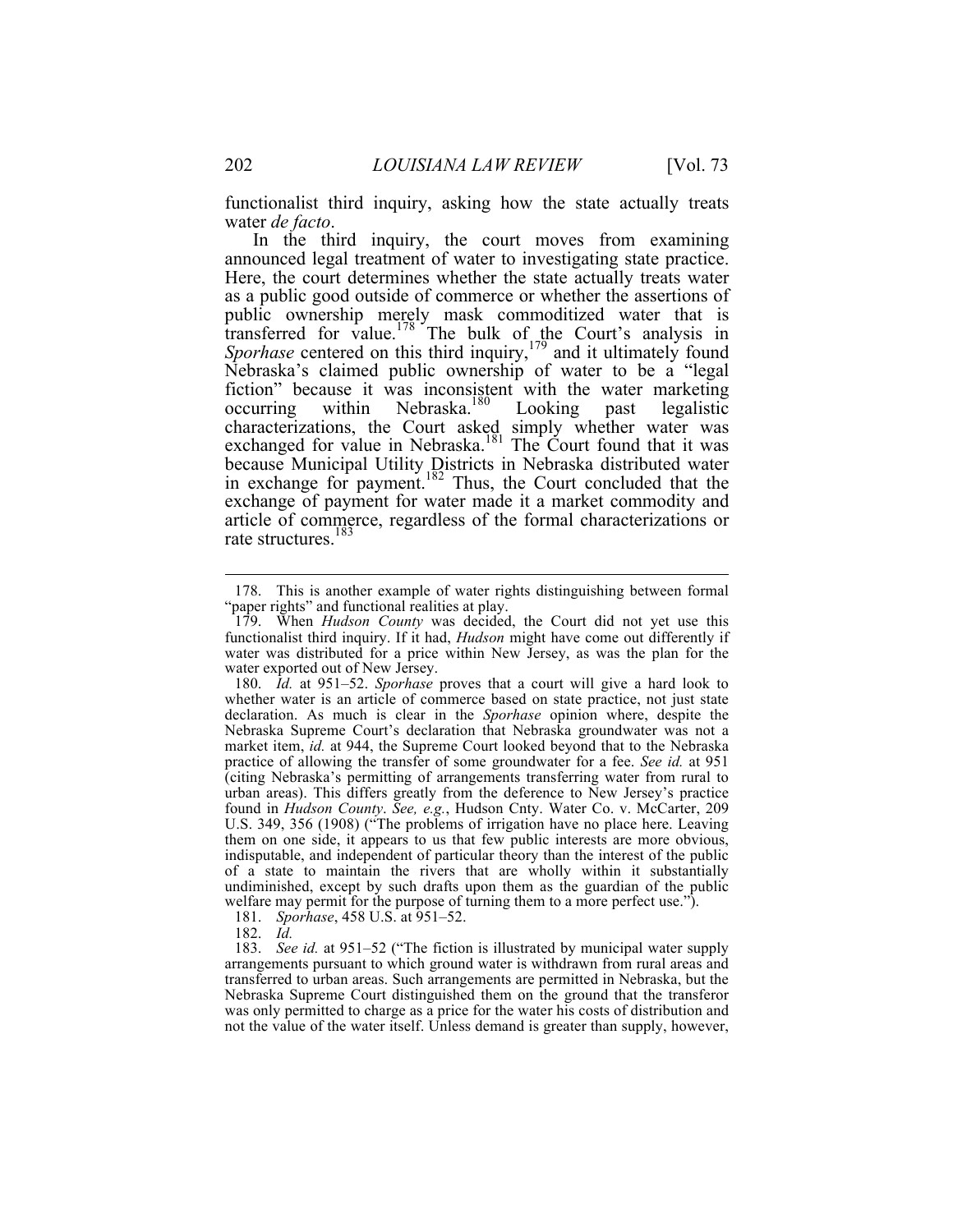The state-specific nature of these three inquiries illustrates that the *Sporhase* Doctrine contains no categorical conclusion that all water is necessarily an article of commerce. Rather, all of these cases look at the particularities of state law and practice to determine, on a state-by-state basis, whether water is an article of commerce in a given state.<sup>184</sup> Further, while the functionalist third inquiry may ultimately reveal that water is an article of commerce in most, if not all, states, due regard for state sovereignty and police power in defining property requires the entire three-step inquiry for an informed look at state law and practice. Anything less than a thorough state-by-state approach would essentially strip states of their fundamental police-power authority to define (or redefine) property.<sup>185</sup>

In this regard, *El Paso I* and *II* exhibited a common misreading of *Sporhase* and erred in failing to follow the three-step state-bystate inquiry. These cases failed to recognize that state sovereignty includes the potential authority, whether exercised or not, to reserve water outside of commerce, failed to analyze whether state law purported to hold water outside of commerce, and failed to inquire whether New Mexico actually treated water as a commodity. Instead, *El Paso I* and *II* applied *Sporhase*'s "legal fiction" analysis as absolute and, in doing so, fostered

 $\overline{a}$ 

this reasoning does not distinguish minnows, the price of which presumably is derived from the costs of seining and of transporting the catch to market. Even in cases of shortage, in which the seller of the natural resource can demand a price that exceeds his costs, the State's rate structure that requires the price to be cost-justified is economically comparable to price regulation. A State's power to regulate prices or rates has never been thought to depend on public ownership of the controlled commodity. It would be anomalous if federal power to regulate economic transactions in natural resources depended on the characterization of the payment as compensation for distribution services, on the one hand, or as the price of goods, on the other." (citations omitted)).

<sup>184.</sup> The *Sporhase* opinion emphasizes the state-by-state nature of this inquiry, noting that "[i]f Congress chooses to legislate [to regulate groundwater] under its commerce power, its regulation need not be more limited in Nebraska than in Texas and States with similar property laws." *Id.* at 953. The Court did not say that Congress will have equal Commerce Clause power to regulate water in all states; rather, the Court focused on states with property regimes that commoditize water: Nebraska, Texas, and "[s]tates with similar property laws." *Id.* Thus, the Court emphasized that the proper inquiry for whether water is an article of commerce will turn on examination of the particular property law of each state.

<sup>185.</sup> For example, if a state declared water to be publicly owned and had no municipal utility arrangements transferring water for value, or if it eliminated such arrangements, its water could be considered outside of commerce.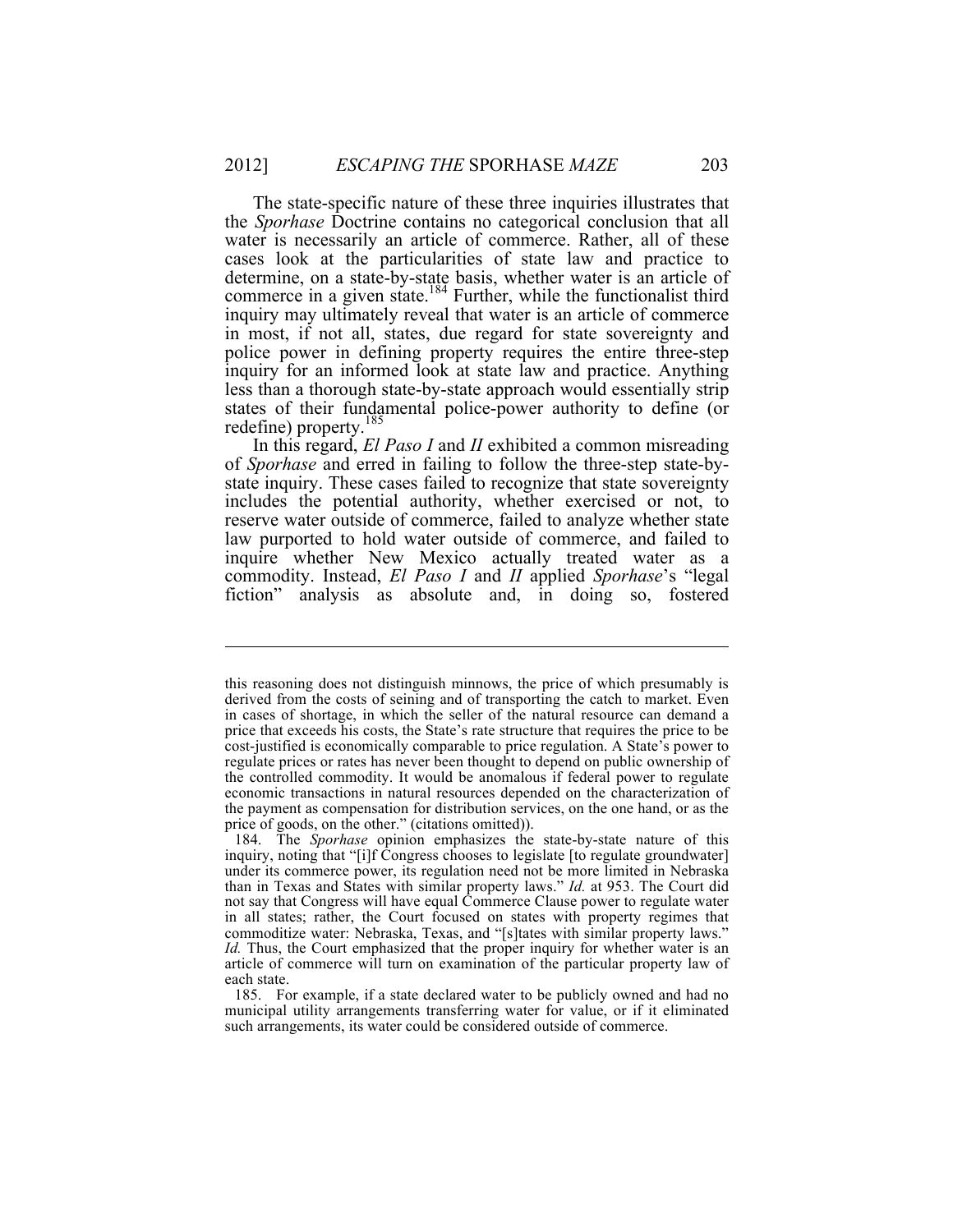misunderstanding and confusion about the proper application of *Sporhase*, as well as the extent of state police power.<sup>18</sup>

While the *Sporhase* Doctrine is not categorical and involves state-by-state inquiries, most states have municipal utilities that distribute water for a fee,  $187$  so they will likely find that their waters are articles of commerce. Thus, in designing or amending water restrictions, states with these utilities arrangements should assume that they will be subject to Dormant Commerce Clause review. As discussed above, if water is exchanged for value, it will be an article of commerce.<sup>188</sup> However, this functional inquiry draws no apparent distinction between groundwater versus surface water. So, even though *Sporhase* addressed only groundwater and most state laws distinguish between ground and surface water,<sup>189</sup> attempts to distinguish *Sporhase* on this basis are likely to fail in the presence of a fee-based water utility. Similarly, while it may be tempting for eastern states to argue that *Sporhase* is the rule for prior appropriation jurisdictions whereas *Hudson County* governs riparian schemes, that distinction also fades in light of the importance that *Sporhase* placed on water utilities.<sup>190</sup>

In Louisiana, for example, water is an article of commerce under the functionalist third inquiry even though that state follows a riparian approach,<sup>191</sup> distinguishes between surface and groundwater, and has a strong legal tradition characterizing water

 <sup>186.</sup> In the end, the *El Paso* cases may have reached the correct conclusion about New Mexico water being an article of commerce because water is municipally supplied in that state. However, this does not ameliorate application of the incorrect test and reasoning.

<sup>187.</sup> *See generally* Scott E. Masten, *Public Utility Ownership in 19th-Century America: The "Aberrant" Case of Water*, 27 J.L. ECON. & ORG. 604 (2011).

<sup>188.</sup> *See supra* notes 181–183 and accompanying text.

<sup>189.</sup> *See, e.g.*, Sharon Megdal et al., *The Forgotten Sector: Arizona Water Law and the Environment*, 1 ARIZ. J. ENVTL. L. & POL'Y 243, 276 (2011) ("Arizona law regulates groundwater and surface water differently."); Travis Witherspoon, *Into the Well: Desired Future Conditions and the Emergence of Groundwater as the New Senior Water Right*, 5 ENVTL. & ENERGY L. & POL'Y J. 166, 169 (2010) (explaining that in Texas, "[g]roundwater is not state owned and controlled like surface water" and describing the laws governing each); *see also* Jack Tuholske, *Trusting the Public Trust: Application of the Public Trust Doctrine to Groundwater Resources*, 9 VT. J. ENVTL. L. 189, 204 (2008) ("Though groundwater aquifers know no political bounds and are often interconnected to surface waters, groundwater law traditionally was adopted on a state-by-state basis separate from laws governing surface water.").

<sup>190.</sup> Sporhase v. Nebraska *ex rel.* Douglas, 458 U.S. 941, 951–52 (1982).

<sup>191.</sup> LA. CIV. CODE ANN. art. 657 (2008) ("The owner of an estate bordering on running water may use it as it runs for the purpose of watering his estate or for other purposes.").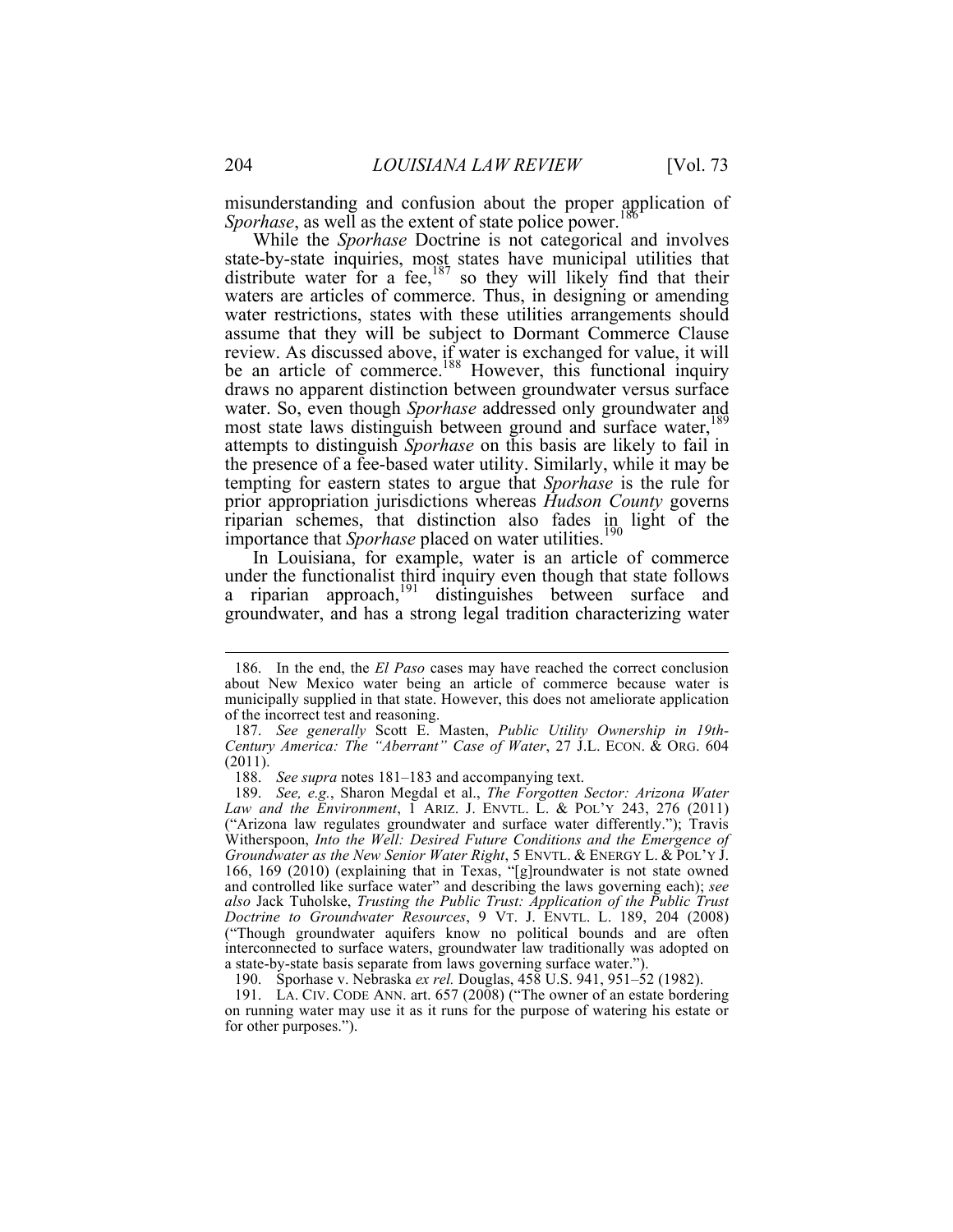as publicly owned. Working through the three-pronged *Sporhase* inquiry, first, Louisiana, like all states, has the police power authority to define property as falling outside of commerce. Second, Louisiana law appears to exercise this authority, at least when it comes to surface water. The Louisiana Constitution recognizes public responsibilities in water $192$  and prevents alienation of state-owned, water-related resources.<sup>193</sup> Additionally, Louisiana law declares surface waters to be public things,  $194$  even limiting riparian uses of surface water,<sup>195</sup> though it has recently loosened these limitations.<sup>196</sup> However, with respect to the third factor, Louisiana treats groundwater as private property, <sup>197</sup> so a court is likely to find that Louisiana has not legally withdrawn groundwater from commerce. Regardless, because Louisiana municipal utilities distribute both surface water<sup>198</sup> and groundwater<sup>199</sup> for a fee, the public ownership characterization, even for surface water, is a legal fiction in this case. Thus,

193. *See* LA. CONST. art. VII, § 14 (prohibiting donations of state property); *Id.* art. IX, § 3 (prohibiting alienation of the beds of navigable waters except for reclamation of eroded lands).

194. *See* LA. CIV. CODE ANN. art. 450 (2010) (declaring such things as running waters, waters and bottoms of natural navigable water bodies, the territorial sea, and the seashore to be public things); *see also* LA. REV. STAT. ANN. § 9:1101 (2008) (declaring the water and beds of bayous, rivers, lakes, streams, lagoons, lakes, and bays not privately owned on August 12, 1910, to be owned by the State).

195. *See* LA. CIV. CODE ANN. arts. 657, 658 (2008).

196. *See* Act of May 25, 2012, No. 261, 2012 La. Sess. Law Serv. 261 (H.B. 532) (West) (allowing the State of Louisiana to enter into cooperative endeavor agreements for use of running surface waters for nonriparian and consumptive use).

197. *See* LA. CIV. CODE ANN. art. 490 (2010); *see also* Adams v. Grigsby, 152 So. 2d 619, 622 (La. Ct. App. 1963) (treating groundwater as a fugitive resource subject to the laws of capture and placing restrictions on location or purpose of use).

198. *See The Water Purification Process at the Carrollton Plant*, SEWERAGE & WATER BD. OF NEW ORLEANS, http://www.swbno.org/history\_water\_ purification.asp (last visited Aug. 13, 2012) (describing the Mississippi River as the water source for New Orleans, Louisiana utilities).

199. *See City of Ruston: Water Utilities,* RUSTON.ORG, http://www.ruston. org/waterfaq/#q3783 (last visited Aug. 9, 2012) (describing the Sparta Aquifer as the source of municipal water for the city of Ruston, Louisiana).

 <sup>192.</sup> *See* LA. CONST. art. IX, § 1 ("The natural resources of the state, including air and water, and the healthful, scenic, historic, and esthetic quality of the environment shall be protected, conserved, and replenished insofar as possible and consistent with the health, safety, and welfare of the people. The legislature shall enact laws to implement this policy."). The Louisiana Supreme Court has read article IX, section 1 to impose a "public trust" duty of environmental protection on all state agencies and officials. Save Ourselves, Inc. v. La. Envtl. Control Comm'n, 452 So. 2d 1152, 1156 (La. 1984).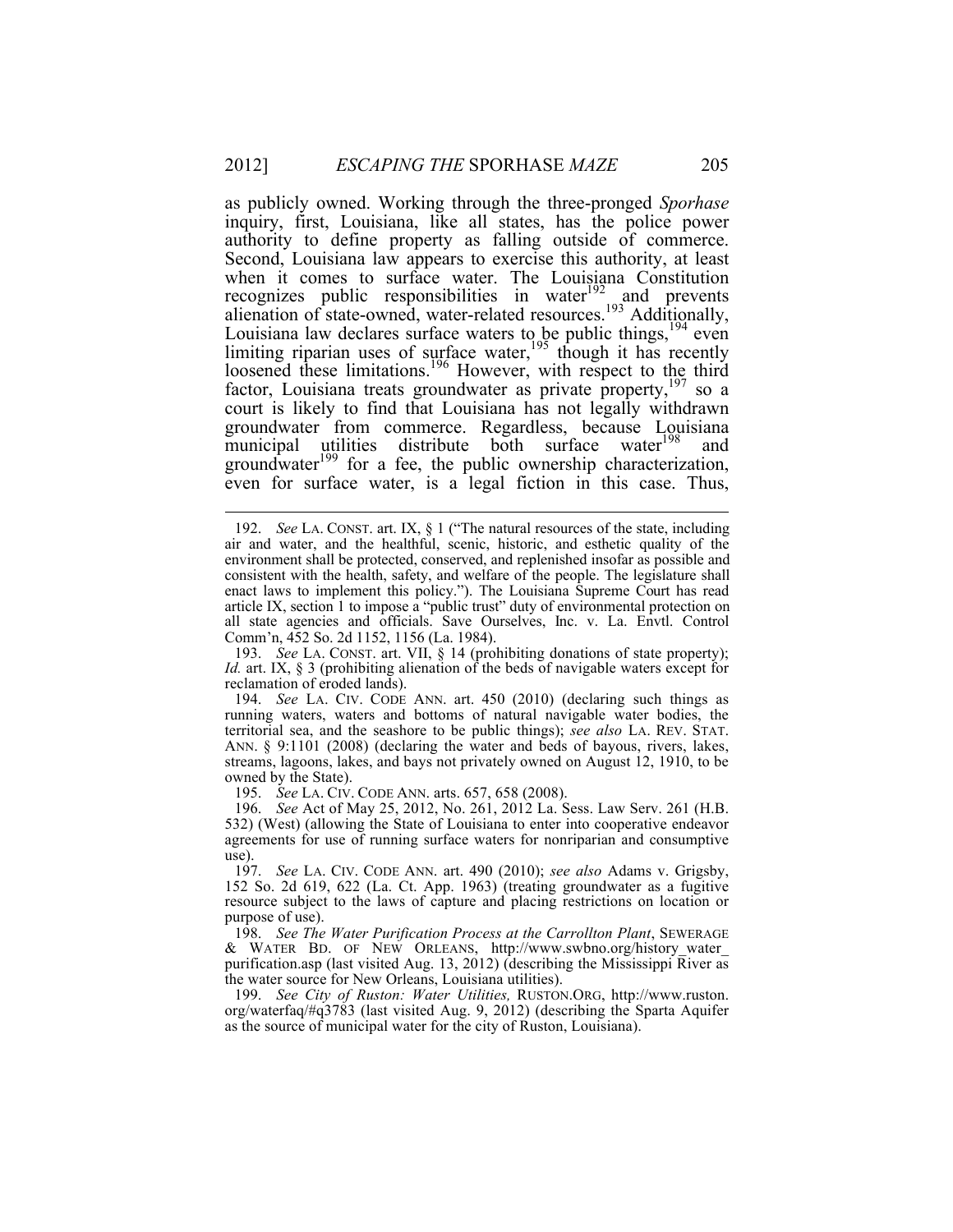Louisiana water is an article of commerce under the third inquiry because, functionally, Louisiana has water provision arrangements similar to those at issue in *Sporhase*.

As the Louisiana example demonstrates, while states retain the power to characterize water resources and public ownership of water is not necessarily always a legal fiction, the functionalist third inquiry in the *Sporhase* test means that the water in most states, including most riparian jurisdictions, will be considered an article of commerce. Thus, states should shape water restrictions with a mind toward Dormant Commerce Clause review.

## *2. The Importance of State Characterization in Dormant Commerce Clause Balancing*

While, as a practical matter, most states' water will be an article of commerce, state characterization of water resources is far from irrelevant. Even when a state's asserted ownership of its water resources is a legal fiction insufficient to avoid Dormant Commerce Clause review, it can still impact the Dormant Commerce Clause analysis and trigger greater deference from courts. As the Court observed in *Sporhase*, "Nor is appellee's claim to public ownership without significance. Like Congress' deference to state water law, these factors inform the determination whether the burdens on commerce imposed by state ground water regulation are reasonable or unreasonable."<sup>200</sup> Even when water is an article of commerce, the state's treatment and characterization of its water resources remain relevant. Thus, returning again to the example of Louisiana, while the strong declarations of public  $\overline{\text{own}}$  of water will not immunize Louisiana water restrictions from Dormant Commerce Clause review, they will likely give Louisiana more latitude in shaping water regulations because they make such regulations more likely to be reasonable.

## *B. Generally Applicable Water Restrictions*

The second major consideration under *Sporhase* is whether a water restriction is generally applicable because the scope of a water restriction greatly impacts its likelihood of surviving a Dormant Commerce Clause challenge. As noted, courts evaluate "evenhanded" restrictions with the *Pike* test, balancing the burden imposed on commerce against the benefits to the regulating

 <sup>200.</sup> Sporhase v. Nebraska *ex rel.* Douglas, 458 U.S. 941, 953 (1982).

<sup>201.</sup> *See supra* notes 192–196 and accompanying text.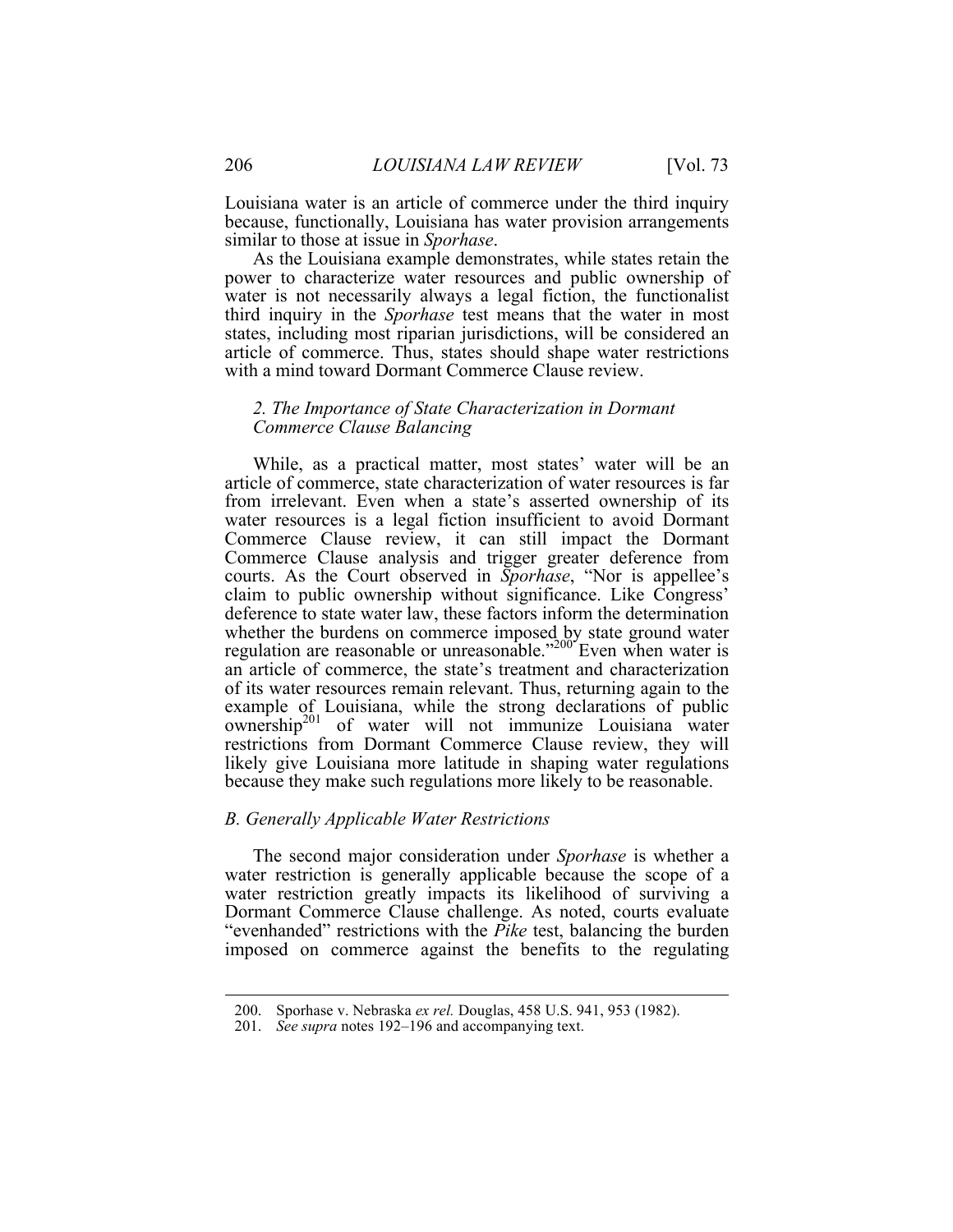state.<sup>202</sup> In the water context, this amounts to a review for reasonableness, with the Court offering deference to states' expertise in managing water resources.<sup>203</sup> Alternatively, restrictions that are not considered evenhanded face a low likelihood of surviving a Dormant Commerce Clause challenge. Such restrictions, dubbed "explicit barrier[s] to commerce," receive strict scrutiny analysis, requiring that the restriction be narrowly tailored to the state's legitimate interest.<sup>204</sup> While not impossible to survive, $205$  this standard of review usually leads to invalidation of a restriction.

Because the evenhanded versus explicit-barrier-to-commerce distinction is so crucial to determining the constitutionality of a regulation, the differences between the two are critical, though not necessarily intuitive. For example, to qualify as an evenhanded regulation, a water restriction need not actually treat interstate and intrastate transfers of water the same way. Rather, an evenhanded regulation can burden interstate transfers differently than intrastate transfers so long as the regulation *also restricts intrastate transfers*. Thus, the requirement for evenhandedness is not one of uniformity; rather, it is one of comparability. For example, in *Sporhase* the Court found Nebraska's requirements "that the withdrawal of the ground water requested is reasonable, is not contrary to the conservation and use of ground water, and is not otherwise detrimental to the public welfare" to be an evenhanded and ultimately constitutional restriction because Nebraska also imposed restrictions on intrastate transfers.<sup>206</sup> The fact that the interstate restrictions were not the same as those on intrastate transfers did not concern the Court. In fact, the Court offered no discussion of the relative stringency or restrictiveness of the intrastate versus interstate restrictions. Rather, in determining that the restrictions were evenhanded, the Court focused on the fact that there were corollary, though not identical, intrastate regulations.<sup>207</sup>

The Court went so far as to say that a regulation could apply only to out-of-state transfers and still qualify as evenhanded and

207. *Id.*

 <sup>202.</sup> *See supra* note 65 and accompanying text.

<sup>203.</sup> *See Sporhase*, 458 U.S. at 954–57.

<sup>204.</sup> *See id.* at 957–58.

<sup>205.</sup> For an example of surviving strict scrutiny in the Dormant Commerce Clause context, see Maine v. Taylor, 477 U.S. 131 (1986) (upholding a Maine statute banning import of live baitfish after subjecting the statute to strict scrutiny because Maine documented that there was no less discriminatory means of avoiding the import of parasites harmful to wild fish).

<sup>206.</sup> *Sporhase*, 458 U.S. at 955–56.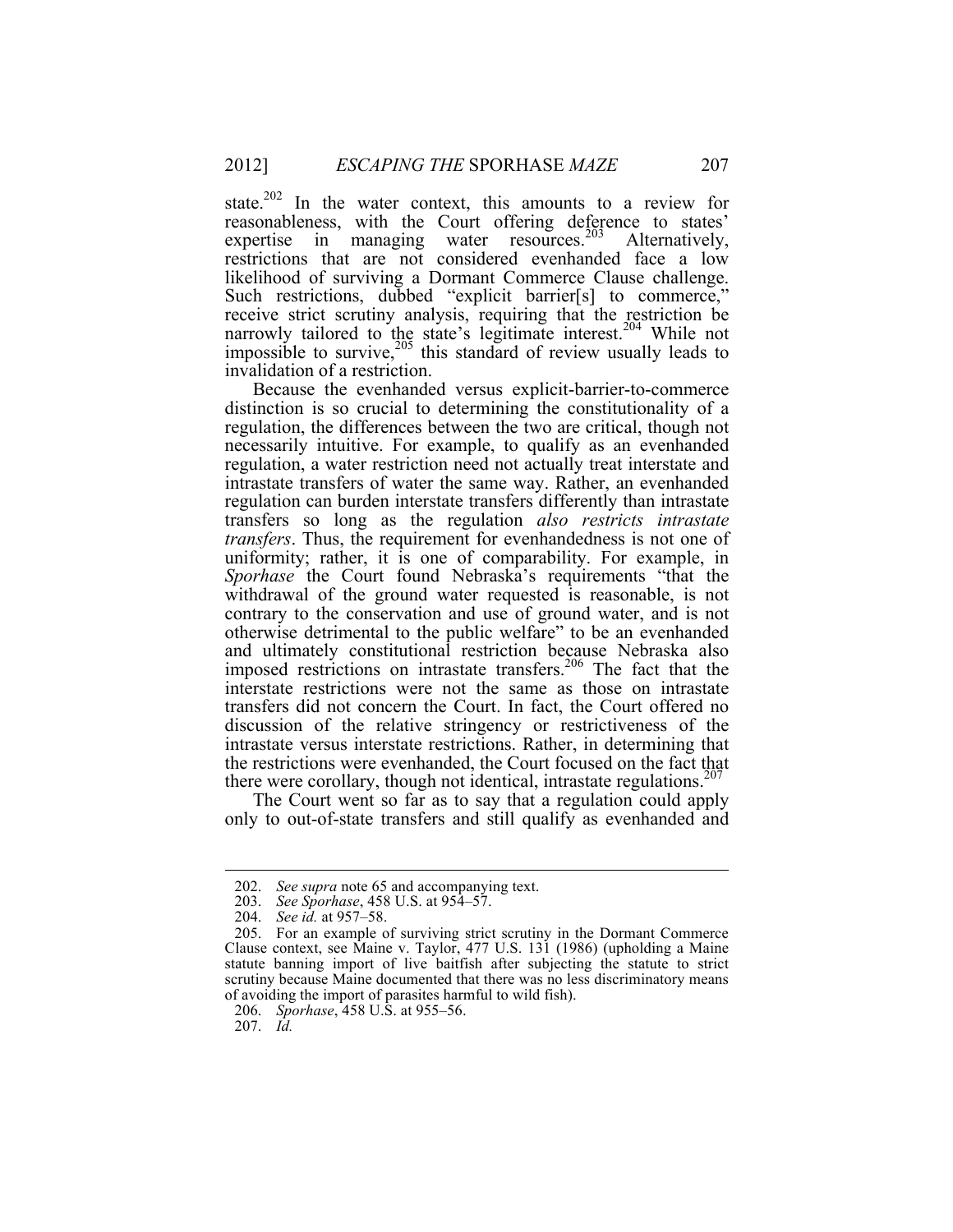constitutional, again showing that *evenhanded* does not mean *uniform*. For example, in *Sporhase* the Court noted that

[a]lthough Commerce Clause concerns are implicated by the fact that [Nebraska's water restriction] applies to interstate transfers but not to intrastate transfers, there are legitimate reasons for the special treatment accorded requests to transport ground water across state lines. Obviously, a State that imposes severe withdrawal and use restrictions on its own citizens is not discriminating against interstate commerce when it seeks to prevent the uncontrolled transfer of water out of the State.<sup>208</sup>

Thus, the mere existence of other, separate intrastate restrictions satisfied the Court that the interstate restrictions were evenhanded. Essentially, this means that courts will require states to have their own resource restrictions in order before imposing restrictions on other states. Put another way, a state's entire water restriction or conservation program cannot focus solely on restricting interstate use or transport; it must restrict its own citizens as well, at least to some degree.

As for "explicit barriers" to interstate commerce, the Court did not offer a list or test to identify this suspect category of restrictions. However, the Court indicated that the following will constitute explicit barriers: a complete ban on export of water, a condition making export of water practically impossible,<sup>209</sup> a restriction without an intrastate corollary, a regulation with discriminatory effect and purpose, and a regulation effecting pure economic protectionism.<sup>210</sup>

Because evenhanded restrictions have a much greater likelihood of surviving a Dormant Commerce Clause challenge, states should strive to ensure that their restrictions are evenhanded. The easiest way to achieve evenhandedness is by ensuring that any interstate restrictions have intrastate corollaries, even if they are not completely uniform. Though the Court has indicated that regulations can be evenhanded even when intrastate restrictions do

 <sup>208.</sup> *Id.*

<sup>209.</sup> This was the situation in *Sporhase*. The Nebraska law contained a reciprocity requirement that allowed export of water to only those states that would also export water to Nebraska. *Id.* at 957–58. This requirement made it impossible to export water from Nebraska to Colorado because Colorado banned all export of water. *Id.* Ironically, then, it was Colorado's hardline restriction that led to the invalidation of Nebraska's lesser restriction as an explicit barrier to commerce.

<sup>210.</sup> *Id.* at 956–58.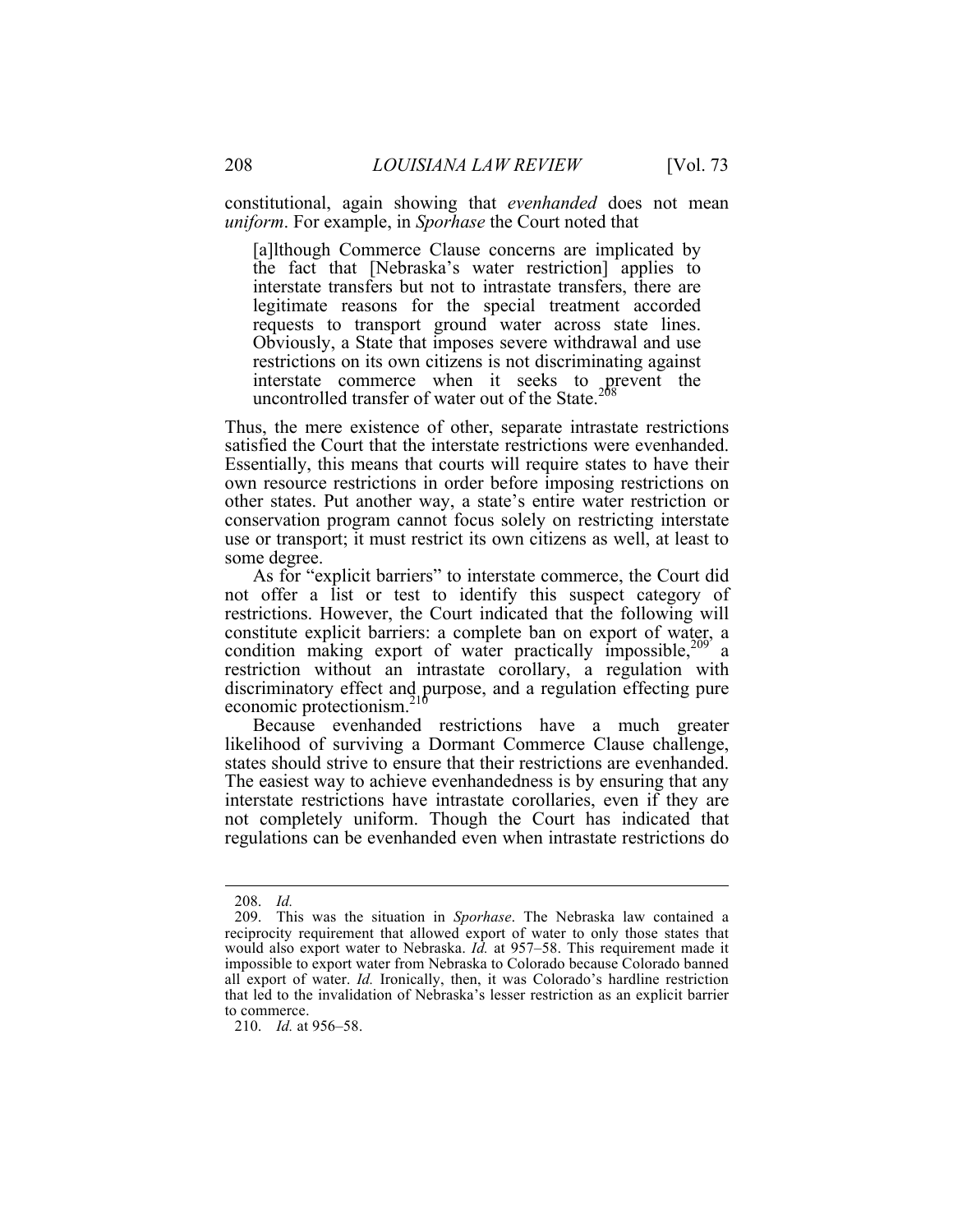not exactly match interstate restrictions, $2^{11}$  there is little precedent to guide how disparate the treatment can be while still remaining evenhanded. The closer the match between interstate and intrastate restrictions, the more likely a restriction will be evenhanded, so states should err on the side of treating interstate and intrastate uses equally.

Fortunately for many states, water restrictions that are rooted in traditional water regimes (such as riparianism) or tied to factors other than state lines are evenhanded because they apply also to intrastate use. So, for example, traditional riparian principles that restrict the use of water to riparian tracts or to a reasonable distance from a stream are evenhanded because they affect both instate and out-of-state use equally. Similarly, prior appropriation doctrines like the "no harm" doctrine, which disallows water transfers that injure junior appropriators, $2^{12}$  are evenhanded, as are watershed-based or basin-based transfer restrictions and in-stream flow requirements for ecology or navigation. All of these restrictions apply to both intrastate and interstate uses and can supply a starting point for states seeking to restrict water use.

Returning to the example of Louisiana, the state's traditional riparian restrictions requiring that surface water be used on a riparian estate and be returned to its original channel<sup> $213$ </sup> are certainly evenhanded restrictions. However, the state's recent law relaxing these restrictions and allowing the state to enter into cooperative endeavor agreements for consumptive use of surface water or use on nonriparian tracts<sup>214</sup> withdraws the evenhanded place-based limitations on surface water use. If Louisiana were to try to introduce additional limitations on the use of surface water, it must be careful not to restrict out-of-state users without imposing some in-state restrictions. Similarly, Louisiana's groundwater use is not currently restricted in terms of place or purpose of use,  $215$  so

 <sup>211.</sup> *Id.* at 955–56 (explaining that "a State that imposes severe withdrawal and use restrictions on its own citizens is not discriminating against interstate commerce" and applying this principle because the first three standards at issue "may" have been less strict in application than the limitations placed on intrastate transfers).

<sup>212.</sup> *See* Johanna Hamburger, *Improving Efficiency and Overcoming Obstacles to Water Transfers in Utah*, 15 U. DENV. WATER L. REV. 69, 78 (2011) (explaining that the no harm rule, "a doctrine that all Western states follow," disallows a change of use of water from impairing vested rights).

<sup>213.</sup> *See* LA. CIV. CODE ANN. arts. 657, 658 (2008).

<sup>214.</sup> *See* Act of May 25, 2012, No. 261, 2012 La. Sess. Law Serv. 261 (H.B. 532) (West).

<sup>215.</sup> *See* LA. CIV. CODE ANN. art. 490 (2010); *see also* Adams v. Grigsby, 152 So. 2d 619, 623−24 (La. Ct. App. 1963).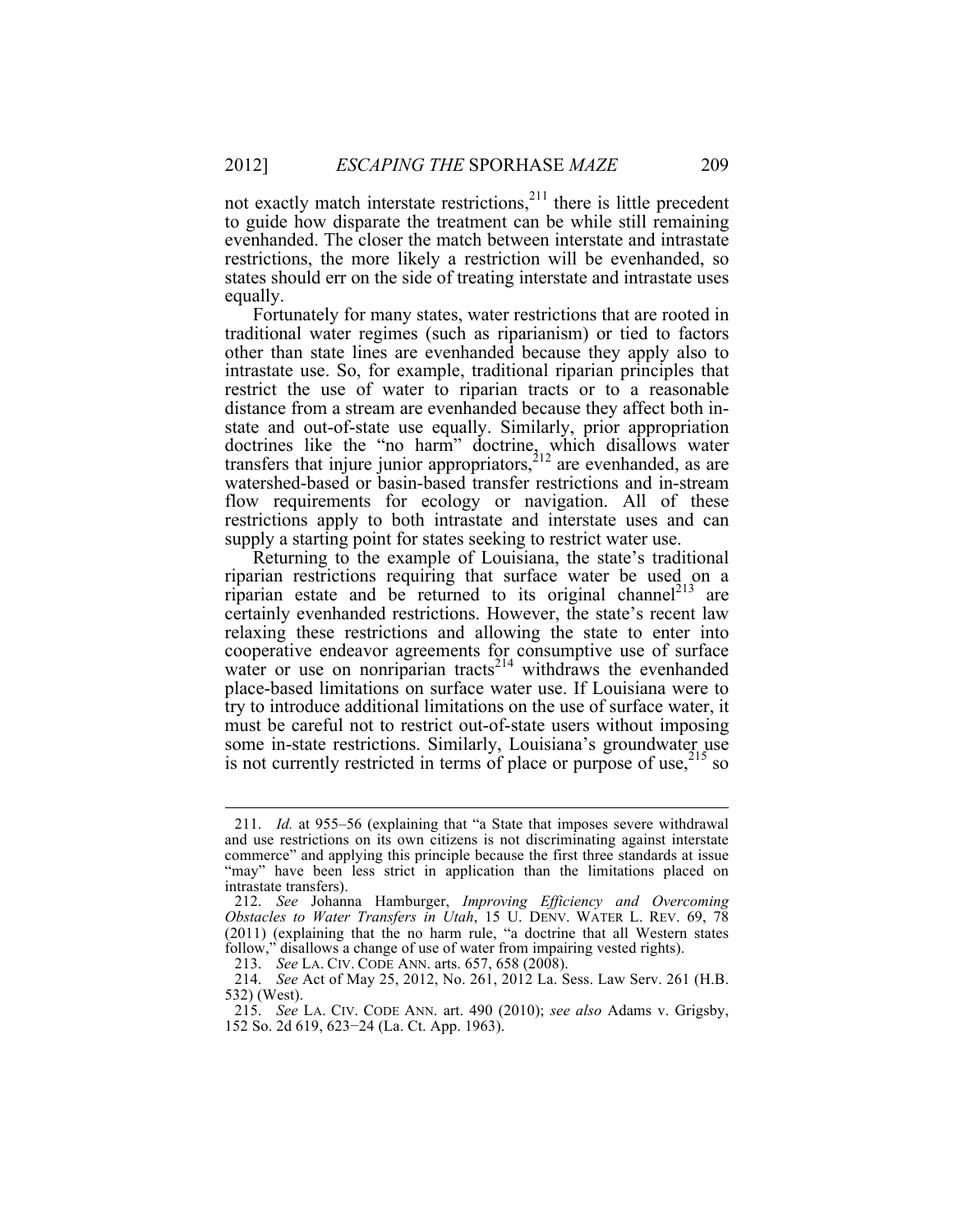any restriction placed on out-of-state groundwater use would likely be an explicit barrier to commerce without an in-state corollary.

### *C. Documentation of Water Shortages*

Another major consideration arising from *Sporhase* is the importance of state documentation of water "shortages" to justify water restrictions. A documented record of water shortage makes a state's water restrictions more likely to survive a Dormant Commerce Clause challenge because such a record builds the case that water restrictions are valid health and safety regulations, as opposed to impermissible economic protectionism. This Section discusses the evolution of this documentation requirement and considers what evidence of "shortage" will help in surviving Dormant Commerce Clause review of water restrictions, particularly for wetter eastern states.

Just as *Sporhase* expanded the *Hudson County* inquiry into whether water was an article of commerce by investigating how states actually treat water in addition to how they legally classify it,216 *Sporhase* also deepened the *Hudson* inquiry into the purpose of state water restrictions, examining documentation of shortage to justify state regulations. In *Hudson County*, the Court explicitly declined to inquire into evidence of shortage as a basis for state water restrictions; rather, the Court held that New Jersey's police power provided sufficient authority for its water restrictions and that a state need not offer explanation for its resource management decisions.<sup>217</sup> However, in *Sporhase*, the Court showed no such deference to unexplained state management decisions<sup>218</sup> and instead required states to articulate reasoning to justify their water

 <sup>216.</sup> *See supra* notes 112–114 and accompanying text.

<sup>217.</sup> *See* Hudson Cnty. Water Co. v. McCarter, 209 U.S. 349, 356–57 (1908). In fact, the Court emphatically stated that the states need offer no justification. *Id.* ("We are of opinion, further, that the constitutional power of the state to insist that its natural advantages shall remain unimpaired by its citizens is not dependent upon any nice estimate of the extent of present use or speculation as to future needs. . . . [A state] finds itself in possession of what all admit to be a great public good, and what it has it may keep and *give no one a reason for its will*." (emphasis added)).

<sup>218.</sup> It is possible that the different inquiries in the two cases explain the difference. In *Hudson*, the Court found that the Dormant Commerce Clause inquiry was inapplicable because the water was not an article of commerce. *Id.*  In *Sporhase*, however, the water was an article of commerce, and the Court required documentation so that it could evaluate the Dormant Commerce Clause issue. Sporhase v. Nebraska *ex rel.* Douglas, 458 U.S. 941, 953–54 (1982).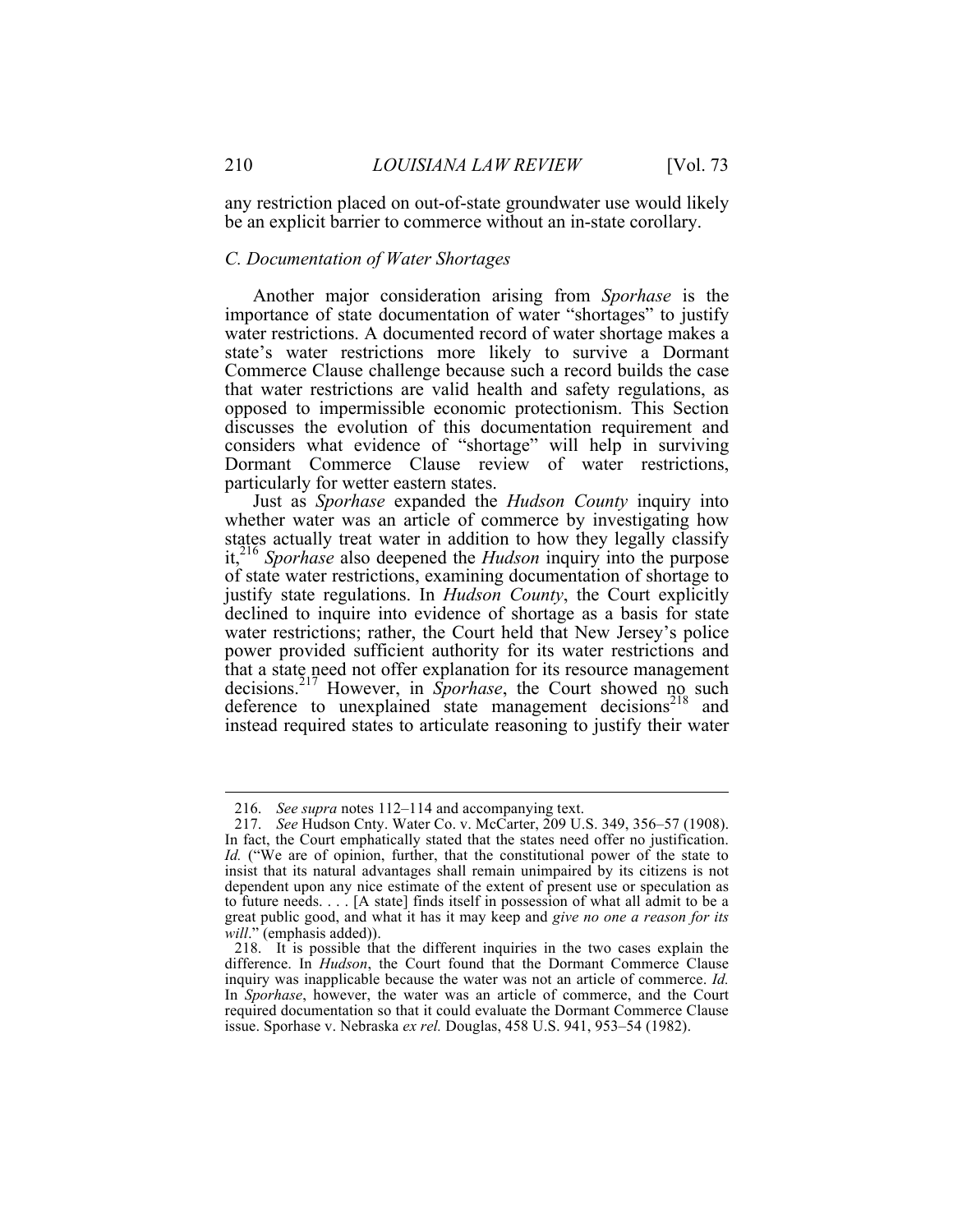restrictions, $2^{19}$  stressing the importance of documenting shortage and of closely examining the evidence proffered to justify Nebraska's restrictions.<sup>220</sup>

For example, in upholding Nebraska's evenhanded restrictions, the Court in *Sporhase* emphasized the evidence of shortage necessitating those restrictions. The Court noted its reluctance "to condemn as unreasonable, measures taken by a State to conserve and preserve for its own citizens this vital resource in times of *severe shortage*."221 The Court also identified as evidence of shortage Nebraska's designation of groundwater control areas, its declarations of water shortage, and its restrictions and monitoring of in-state water use and transfers.<sup>222</sup> In light of this documented need, the Court had little trouble finding Nebraska's evenhanded restrictions reasonable.<sup>223</sup>

Conversely, in holding that Nebraska's reciprocity requirement was not narrowly tailored, the Court emphasized a lack of documentation to justify that measure. Specifically, the Court highlighted a lack of evidence that

the State as a whole suffers a water shortage, . . . the intrastate transportation of water from areas of abundance to areas of shortage is feasible regardless of distance, . . .

 <sup>219.</sup> *Id.* at 954–55. This shift in the Court's expectation of documentation is not unique to reviewing state actions, though. Rather, it fits with the Court's requirements of Congress in exercise of its Commerce Clause power. For example, the record-keeping requirement in *Sporhase* provides a corollary to the requirements the Court placed on Congress in *Solid Waste Agency of Northern Cook County v. United States Army Corps of Engineers*, 531 U.S. 159 (2001), *United States v. Lopez*, 514 U.S. 549 (1995), and *United States v. Morrison*, 529 U.S. 598 (2000). Those cases collectively stand for the proposition that when Congress wishes to push the limits of its Commerce Clause authority and regulate in areas that may infringe on state police power, Congress must make a clear statement of its intention to do so and must create a record documenting the links to interstate commerce that justify the federal authority to act in the area. The documentation requirement in *Sporhase* is the converse of the same concept. *See generally* Christine A. Klein, *The Environmental Commerce Clause*, 27 HARV. ENVTL. L. REV. 1, 23–29 (2003) (charting the history of the Commerce Clause and discussing *Lopez*, *Morrison*, and *Solid Waste Agency* in detail). Under *Sporhase*, when states wish to push the limits of their police power and regulate in areas that may infringe on Congress's authority to regulate interstate commerce, then states must clearly document the justification for doing so. *Sporhase*, 458 U.S. at 954–55. According to the Court, when state or federal entities wish to push the limits of their regulatory authority, they must explain their basis for doing so.

<sup>220.</sup> *Sporhase*, 458 U.S. at 957–58.

<sup>221.</sup> *Id.* at 956 (emphasis added).

<sup>222.</sup> *Id.* at 955.

<sup>223.</sup> *Id.* at 955−56.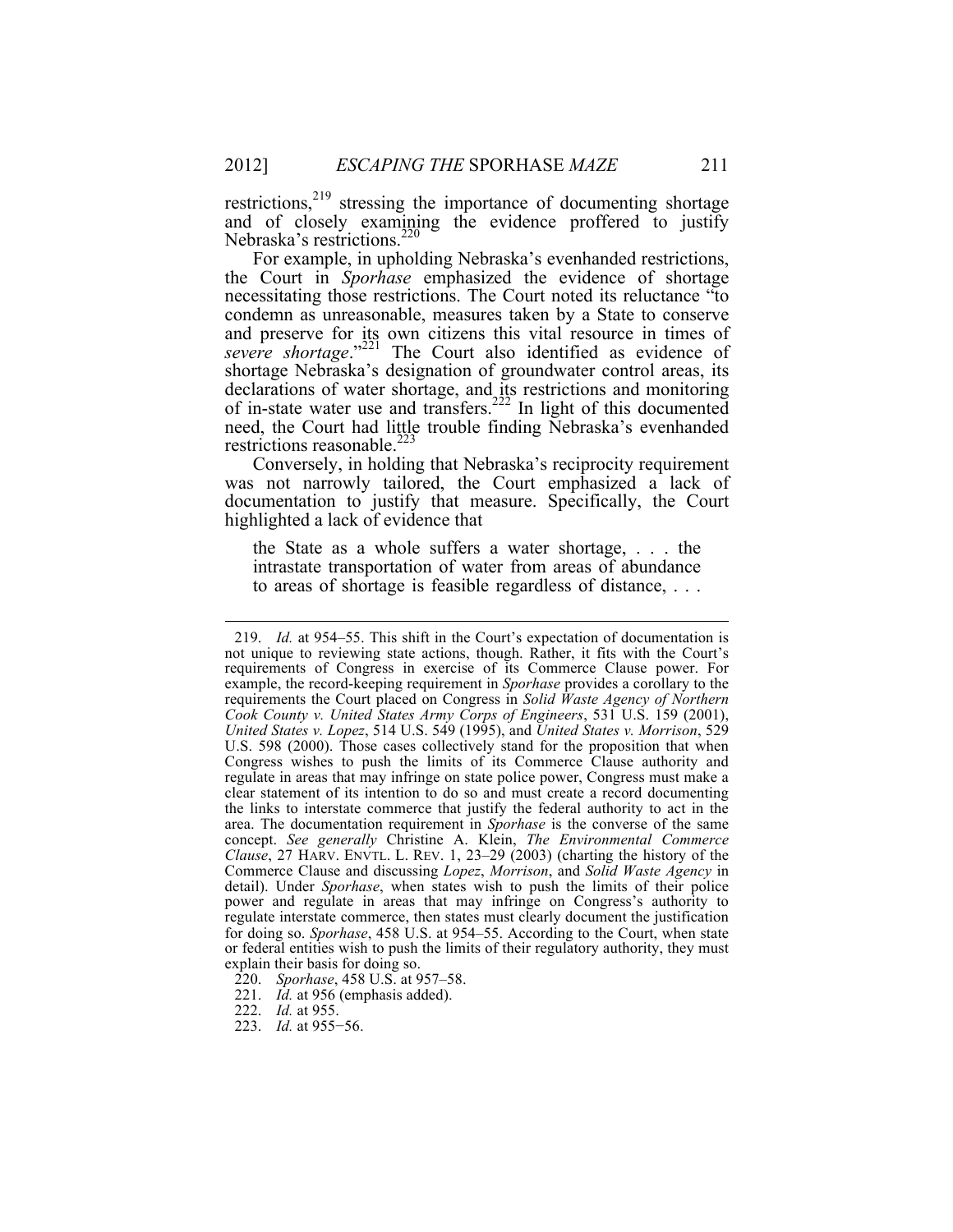[or] the importation of water from adjoining States would roughly compensate for any exportation to those States.<sup>224</sup>

With a record to justify the reciprocity requirement, the Court held that the restriction was not narrowly tailored.<sup>225</sup> However, the Court indicated that had there been proper documentation, even Nebraska's explicit barrier to commerce might have survived strict scrutiny because a "demonstrably arid" state may be able to marshal evidence that a total ban on exports is narrowly tailored.<sup>226</sup>

The Court's emphasis on "severe shortage" and "demonstrably arid" states raises the question of what constitutes sufficient shortage or aridity to influence the Dormant Commerce Clause analysis. While there is little precedent, *Sporhase* and its subsequent interpretations in *El Paso I* and *II* indicate that economic concerns will be insufficient to demonstrate meaningful shortage.<sup>227</sup> Rather, relevant shortage must trigger health, safety, environmental, recreational, or aesthetic concerns.<sup>228</sup> Further, while states need not wait for imminent threats to human survival before restricting water use, the more concretely a state can link restrictions to human necessity, the more likely it is to survive Dormant Commerce Clause review. For example, the Court in *Sporhase* held that a state legitimately restricts water when "protecting the health of its citizens—and not simply the health of its economy."<sup>229</sup> *El Paso I* took this concept to its extreme, allowing that "a state may discriminate in favor of its citizens only to the extent that *water is essential to human survival*."230 However, the *El Paso II* court subsequently recognized that as long as economic concerns were not the primary motivating factor, a state could invoke a limited preference for public welfare concerns affecting health, safety, recreational, aesthetic, and environmental interests.<sup>231</sup>

Moreover, states should also expect probing, substantive review of justifications given for water restrictions. Courts require more than a procedural cataloging of reasons; they closely examine the rationale for restrictions.<sup>232</sup> For example, in *El Paso II* the court closely examined the justifications for a moratorium on

 <sup>224.</sup> *Id.* at 958.

<sup>225.</sup> *Id.*

<sup>226.</sup> *Id.*

<sup>227.</sup> *See supra* notes 123–148 and accompanying text.

<sup>228.</sup> *El Paso II*, 597 F. Supp. 694, 700 (D.N.M. 1984).

<sup>229.</sup> *Sporhase*, 458 U.S. at 956.

<sup>230.</sup> *El Paso I*, 563 F. Supp. 379, 389 (D.N.M. 1983) (emphasis added).

<sup>231.</sup> *El Paso II*, 597 F. Supp. at 700.

<sup>232.</sup> *Id.* at 705 ("It is the duty of the court to look behind the legislative recitals of purpose to discover the true purpose of a challenged statute.").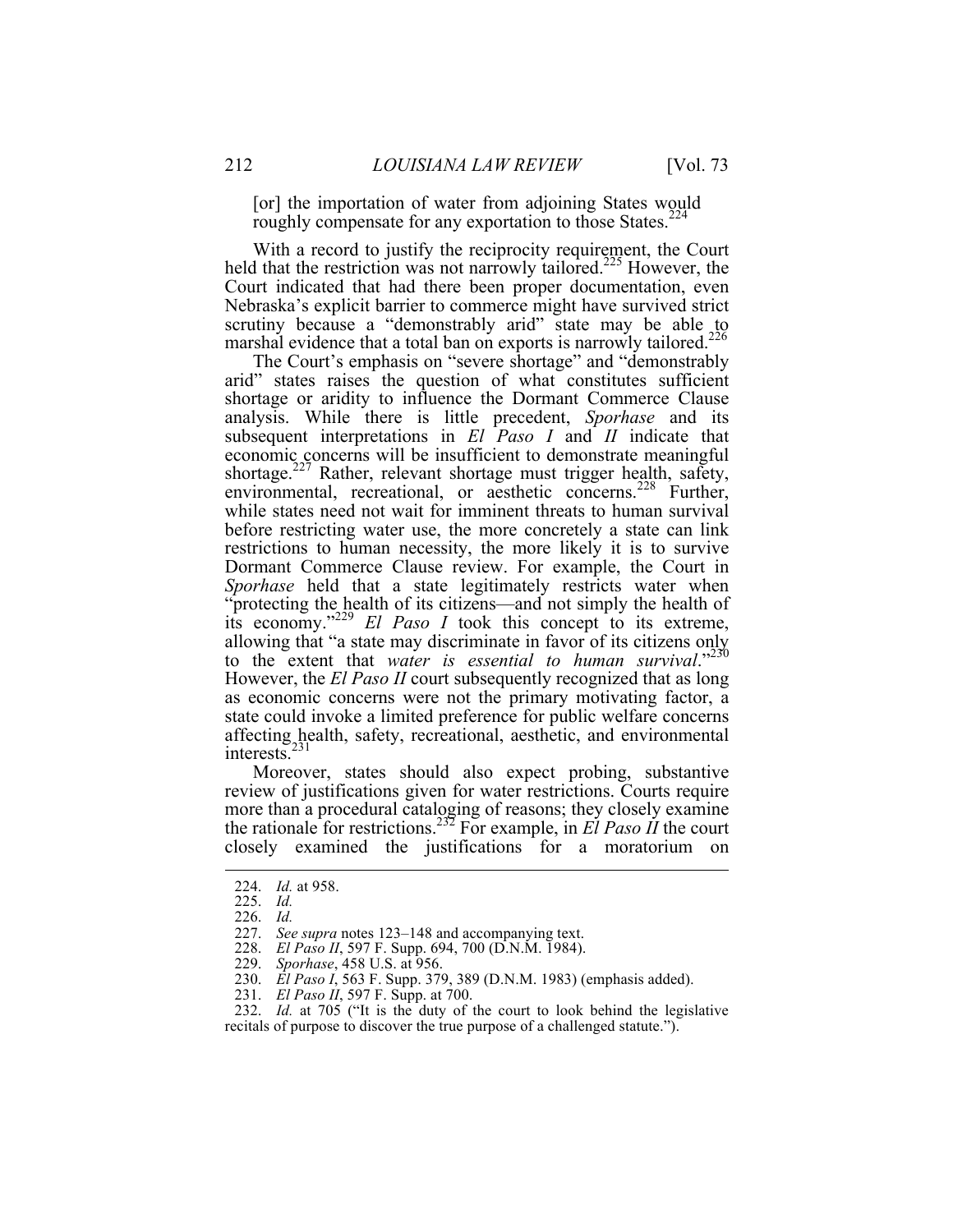appropriations from two basins, ultimately finding them illusory and striking down the moratorium.<sup>233</sup> In one instance of this close review, the court dismissed the asserted deficiency of hydrological information about the basins because the same was true of other basins not subject to moratoria and because a proposed study of the basins would not be complete until after the moratorium expired.<sup>234</sup> This hard look at the underlying documentation and reasoning for the moratorium shows that a court will probe into the substance of documentation, even for evenhanded regulations.

Beyond the basic principles that purely economic concerns will not constitute acceptable shortage and that the court will take a hard look at evidence of shortage, questions still abound as to the circumstances that will demonstrate sufficient shortage to impact Dormant Commerce Clause balancing. For example, what must the timescale be for the shortage, and how bad must things get before restrictions are justified? Additionally, relatively water-rich states may wonder against which baseline courts will measure shortage; will a wet state ever be able to demonstrate shortage sufficient to satisfy the court?

*El Paso II* noted these important questions but offered little concrete guidance beyond indicating that the inquiry will require balancing of specific circumstances. The court indicated that a state must offer a sense of the time, place, certainty, and severity of projected shortages, but it need not await disaster or drought before restricting water use.<sup>235</sup> In the end, this will involve a balancing

 On the other hand, it would be unreasonable to require a state to wait until it is in the midst of a dire shortage before it can prefer its own citizens' use of the available water over out-of-state usage. A limited preference which could not be exercised until water resources were almost depleted would be no preference at all. If the limited preference is to be meaningful the states must be permitted to prefer local usage while there is still water to conserve. The proximity in time of a projected shortage, the certainty that it will occur, its predicted severity, and whether alternative measures could prevent or alleviate the shortage are all factors which must be weighed when balancing the

 <sup>233.</sup> *Id.* at 705–07.

<sup>234.</sup> *Id.* at 705–06.

<sup>235.</sup> *Id.* at 701. The court observed that

<sup>[</sup>a] state may favor its own citizens in times and places of shortage. Of course, this does not mean that a state may limit or bar exports simply because it anticipates that one day there will not be enough water to meet all future uses. Even some of the most water-abundant states predict shortages at some future date. The preference envisioned by the Supreme Court must be limited to the times and places where its exercise would not place unreasonable burdens on interstate commerce relative to the local benefits it produces.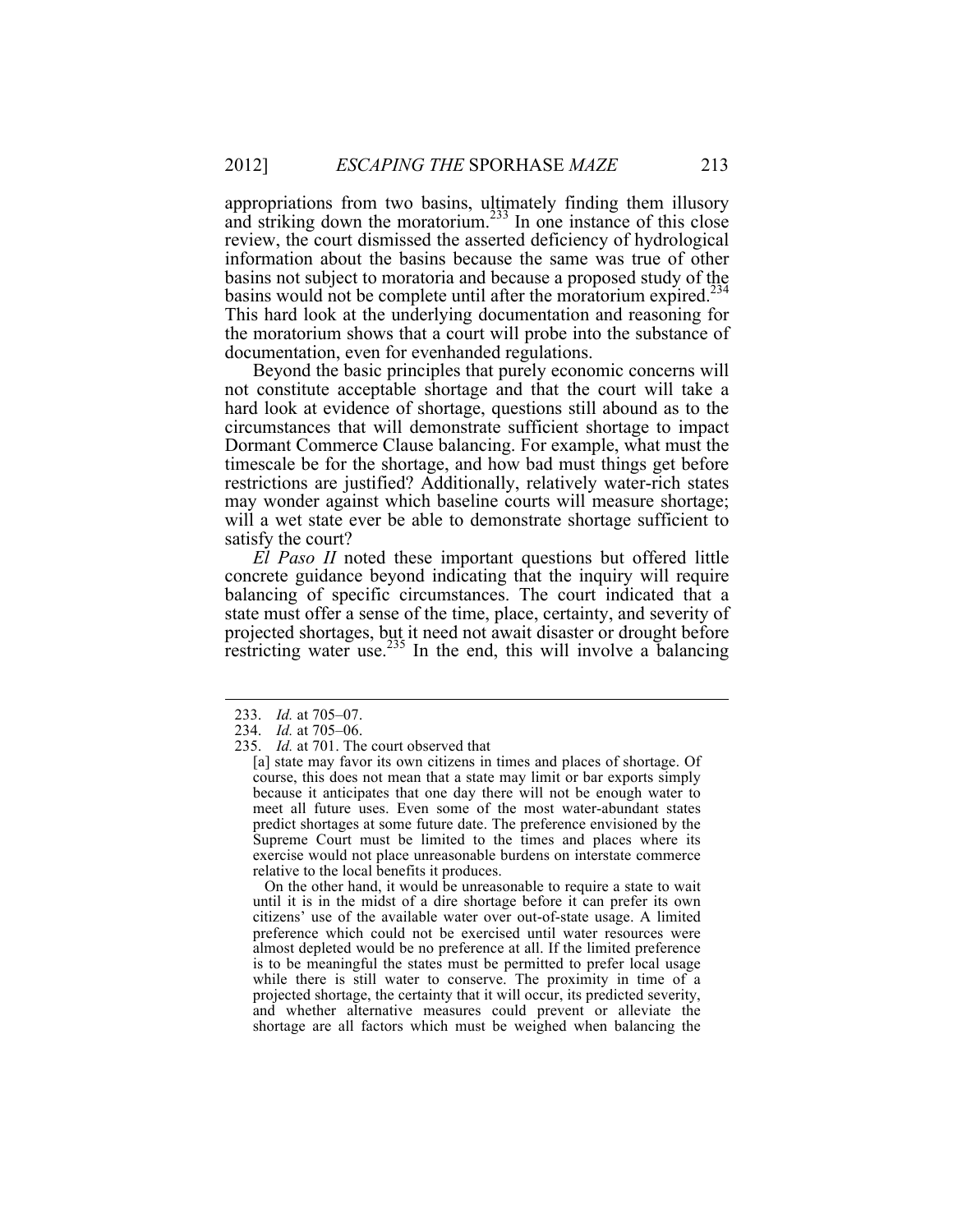inquiry, but the more information that a state can marshal to justify its position and show the need for water restrictions, the more likely the restrictions are to survive Dormant Commerce Clause review.

As for "wet" states documenting shortage, they cannot be categorically excluded from enacting water restrictions simply because of their relative abundance of water. With water demand growing and climate change threatening to decrease supplies throughout the country, shortage is not just an issue in the drier West. Further, "wet" states have environmental and ecological water demands based on relative abundance of water. Thus, while a drought year in Louisiana might still see more water than a wet year in Arizona,<sup>236</sup> this does not diminish the problems (environmental and otherwise) that shortage poses in the wetter state. The court's inquiry into shortage must proceed state-by-state and consider the broader context in evaluating water restrictions. In these instances, "shortage" or "arid[ity]" must function more as a term of art, synonymous with "demonstrated water need." The cases show that it is the responsibility of the individual states to document these water shortages and to educate the court on these water needs, and this is particularly important in wetter states where needs may not be as obvious. Additionally, because of historically and relatively more abundant water supplies, wetter states may face greater challenges in demonstrating that their restrictions are not protectionist, so documentation of shortage must focus particularly on health and safety concerns.

States may draw upon a number of sources to demonstrate such shortage. Documentation of a drought or historical scarcity is the

*Id*.

 $\overline{a}$ 

local interests served by the exercise of a preference against the burdens it places on interstate commerce.

New Mexico need not wait until the appropriate time and place of shortage arises to enact a statute limiting exports. The State may enact a law to provide for future contingencies. If facially valid, any constitutional attack on such a statute for violation of the Commerce Clause must await its application.

<sup>236.</sup> The year 1988 is often used as benchmark year for low flows on the Mississippi River, a year in which flows at Vicksburg, Mississippi were 439,000 cubic feet per second, which compares to the record-high flows on the Colorado of 35,222 cubic feet per second (25.5 million acre feet per year). *See* U.S. DEP'T OF INTERIOR BUREAU OF RECLAMATION, INTERIM REPORT NO. 1: COLORADO RIVER BASIN WATER SUPPLY AND DEMAND STUDY (STATUS REPORT) 18 (2011); Edwin P. Maurer & Dennis P. Lettenmaier, *Calculation of Undepleted Runoff for the GCIP Region, 1988–2000,* UNIV. OF WASH. (Oct. 2001), http://www.ce.washington.edu/~edm/WEBS\_runoff/.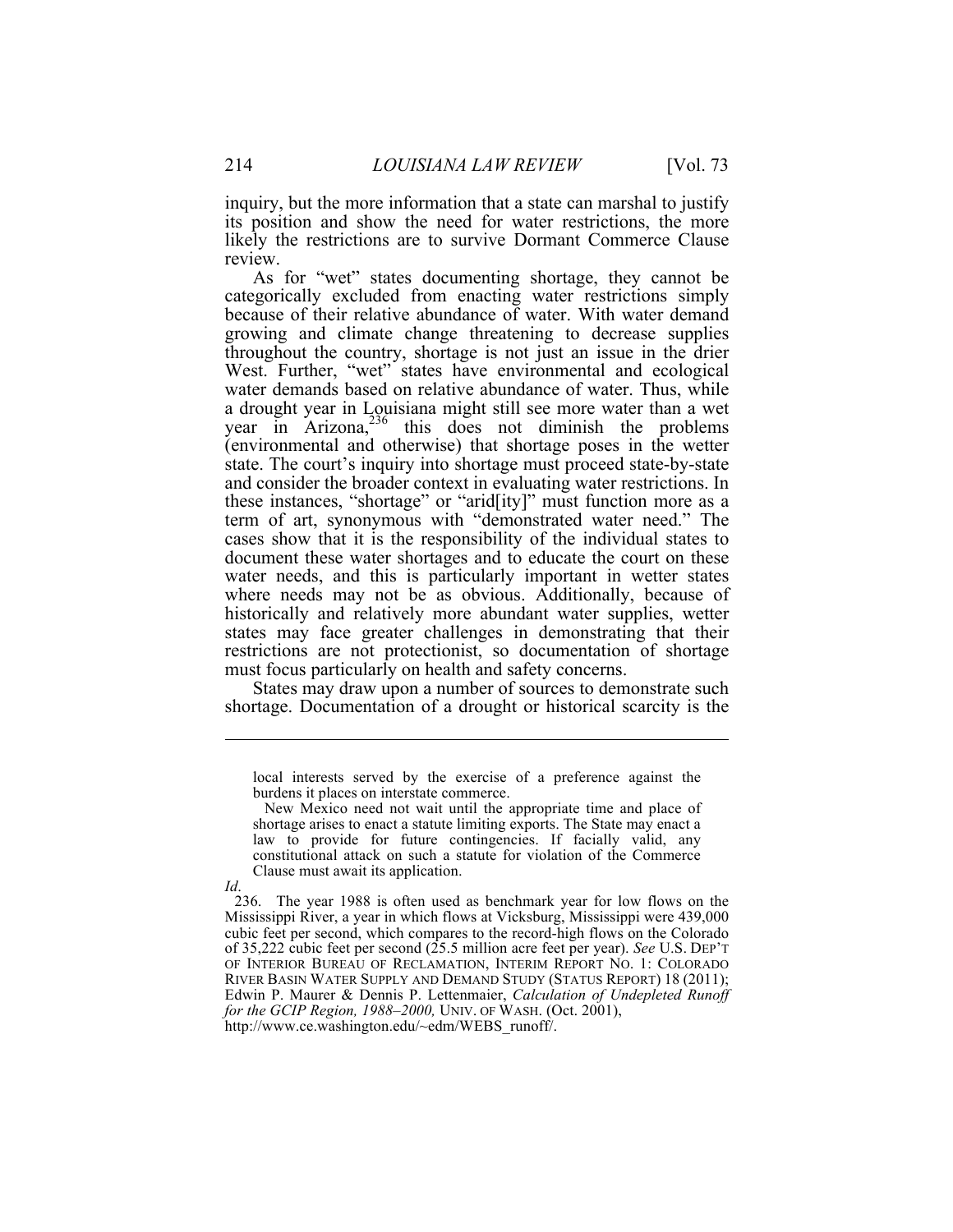obvious approach. Documentation of increased consumption levels or projections of water supply may also suffice when tied to human health rather than economic uses. Even preexisting regulation of intrastate water resources helps demonstrate scarcity, as the Supreme Court recognized in *Sporhase*. <sup>237</sup> Beyond these sources, states may also attempt to rely on projections of climate change destabilizing water supplies, documented environmental water needs such as ecosystem demands on freshwater, and even hydrological or geophysical characteristics of particular water sources such as recharge rates for particular aquifers. The ultimate guiding principle is that a record of shortage must be focused on health and safety rather than economic concerns and must be sufficiently concrete.

Louisiana can again serve as the example for approaches and challenges that wetter eastern states face in documenting shortage. To its benefit, Louisiana has, to some extent, documented its coastal freshwater needs. For example, the 2012 Louisiana Coastal Master Plan demonstrates the need for ample freshwater flows to nourish and sustain Louisiana's coastal environment.<sup>238</sup> This is a start, and to build on it, Louisiana might attempt to quantify coastal freshwater needs along with the water needs of upland wetlands. In most other regards, however, Louisiana has not sufficiently documented water needs to positively influence a Dormant Commerce Clause analysis. In the case of groundwater, Louisiana has neither inventoried its supply nor imposed any restriction on groundwater use. For surface water, Louisiana fares little better. Again, Louisiana has no comprehensive surface water inventory, budget, or management plan. Although Louisiana's riparian system imposes some limitations on water use and requires return flows back into the watercourse, Louisiana has statutorily relaxed them in order to facilitate development. Essentially, Louisiana currently treats its water as if there is no shortage or need to conserve, and this free-spending attitude toward in-state water use will severely disadvantage any attempt to restrict out-of-state use. In requiring that states document water shortages to justify restrictions, the Supreme Court requires states to have their in-state management in order before burdening other states. States must form a record to

 <sup>237.</sup> *See, e.g.*, Sporhase v. Nebraska *ex rel.* Douglas, 458 U.S. 941, 941, 957 (1982) (holding that state conservation efforts are not without import because they show that "the natural resource has some indicia of a good publicly produced and owned in which a State may favor its own citizens in times of shortage").

<sup>238.</sup> *See* 2012 LOUISIANA COASTAL MASTER PLAN, *supra* note 9.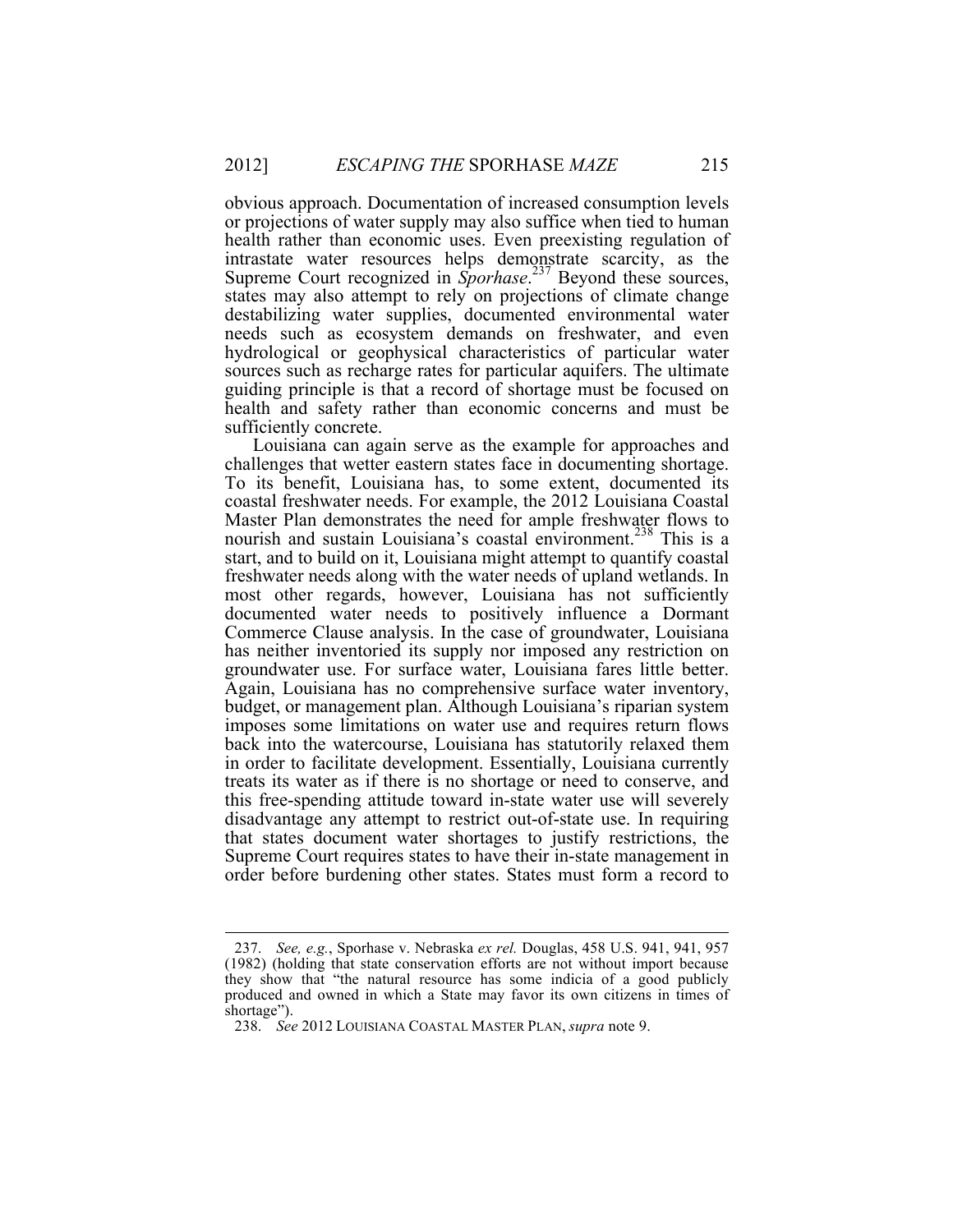educate courts on particular water needs that justify regulations, as well as on state efforts to share the burden of water restriction.

### *D. Water Compact Language*

Though *Sporhase* represents the heart of the Court's Dormant Commerce Clause inquiry for water restrictions, also important is when *Sporhase* does not apply. This is the case when waters are subject to an interstate compact.<sup>239</sup> Water compacts can insulate restrictions from Dormant Commerce Clause challenges because Congress must approve a compact. $240$  Thus, water restrictions pursuant to compacts effectively bear Congress's blessing and therefore cannot interfere with federal regulation of interstate commerce. When a water restriction involves compact waters, the initial inquiry turns to whether the compact authorizes the restriction through clear delegation of authority to the states. If there has been such delegation, then the restriction is immune from Dormant Commerce Clause challenge; if not, then the restriction receives Dormant Commerce Clause review under *Sporhase*. Thus, prior to conducting its Dormant Commerce Clause analysis, *El Paso I* extensively analyzed a potentially relevant water compact to ensure that it did not remove the issue from Dormant Commerce Clause concern.<sup>241</sup>

Because so much turns on whether the compact clearly delegates to states the authority to regulate waters as commerce, the particulars of compact language take on vital importance. Courts have found such delegation when compact language divides water between states. In such instances, Congress has essentially allocated water to the states, and states can restrict that water without worrying about interfering with interstate commerce.

In *Tarrant*, for example, the Tenth Circuit concluded that the Red River Compact contained a sufficiently clear congressional grant of authority to allow Oklahoma to regulate certain Red River

 <sup>239.</sup> The Interstate Compact Clause of the United States Constitution provides, in relevant part, that no state may, "without the Consent of Congress, . . . enter into any Agreement or Compact with another State." U.S. CONST. art. I, § 10, cl. 3.

<sup>240.</sup> *See* Steven Ferrey, *Threading the Constitutional Needle with Care: The Commerce Clause Threat to the New Infrastructure of Renewable Power*, 7 TEX. J. OIL GAS & ENERGY L. 59, 90 (2011) ("Since the federal government can discriminate against particular states through federal legislation, an interstate compact as federal law is immunized against dormant Commerce Clause violations.").

<sup>241.</sup> *See El Paso I*, 563 F. Supp. 379, 383–88 (D.N.M. 1983).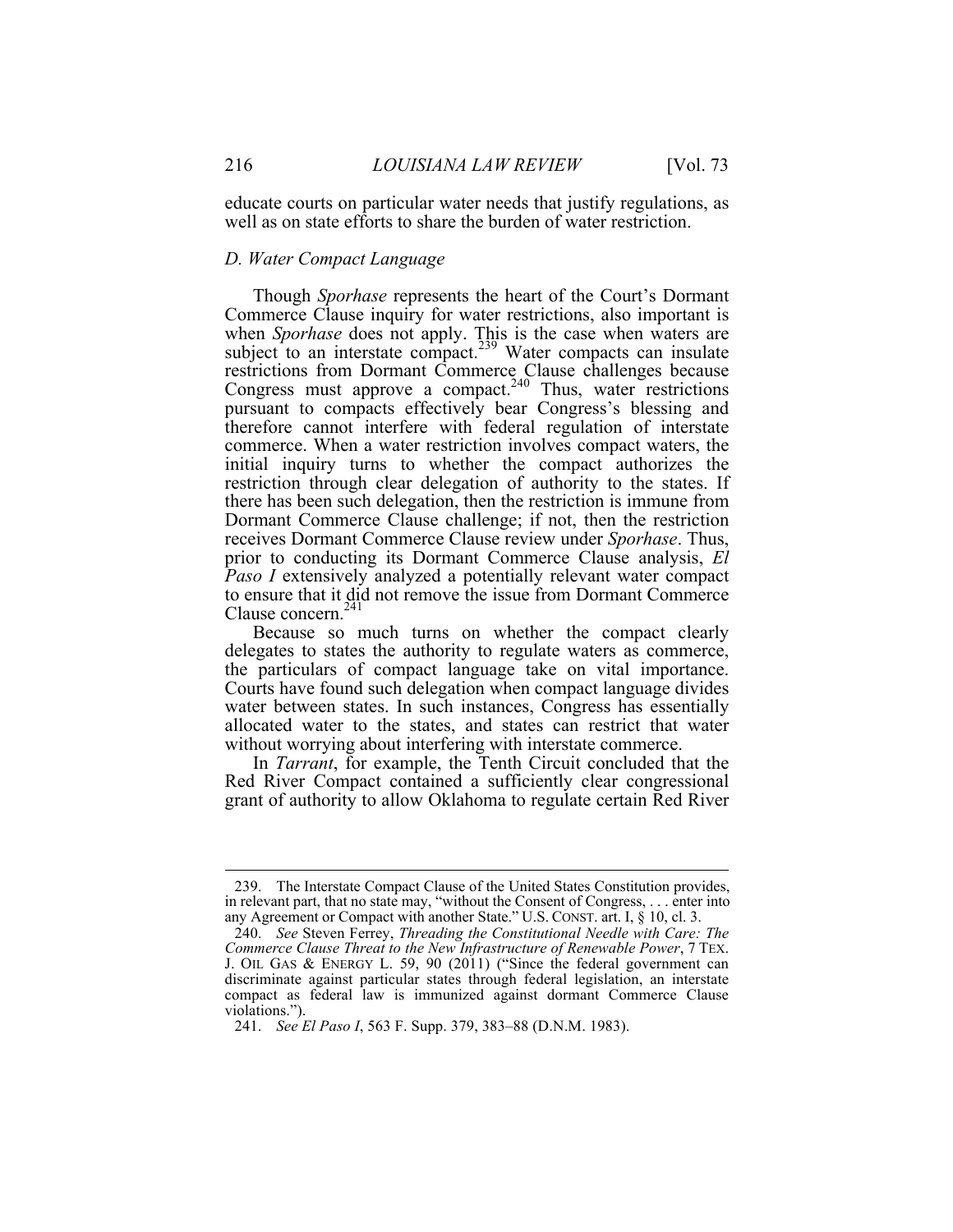water without regard to the Dormant Commerce Clause.<sup>242</sup> Particularly, the court focused on the compact provisions that allowed states to "freely administer" water apportioned to them "in any manner" that seemed beneficial. $243$  The court also noted that the compact explicitly stated that it was not meant to "interfere" with state "appropriation, use, and control of water" and that the state retained "unrestricted use" of waters in basins covered by the compact.<sup>244</sup> The Tenth Circuit concluded that "[t]aken together, the Compact provisions using words and phrases such as 'unrestricted use,' 'control,' 'in any manner,' 'freely administer,' and 'nothing shall be deemed to interfere' give the Oklahoma Legislature wide latitude to regulate interstate commerce in its state's apportioned water."<sup>245</sup> As a result, the court decided that Oklahoma's restrictions were immune from the *Sporhase* Dormant Commerce Clause analysis. $246$ 

Thus, states can find more flexibility by shaping water restrictions pursuant to compact terms because such restrictions would be immune to Dormant Commerce Clause review. So, for example, since Louisiana is a party to the Red River Compact,  $247$  it could restrict water subject to that compact without worry of Dormant Commerce Clause invalidation, even if the restrictions were not evenhanded or were lacking justification in water shortage.

## V. CONCLUSION

Water may be an article of commerce, but it is also a resource that must, at least to some extent, remain in its natural place. Otherwise, environments, ecosystems, and even entire coastal landmasses unravel. Thus, there is a vital state interest in keeping water where it naturally occurs. The Dormant Commerce Clause does not run counter to such critical health and safety interests; it merely seeks to ferret out economic protectionism. Therefore, the *Sporhase* Doctrine does and must allow states to regulate water in favor of keeping it in its natural place, even if this means keeping wet states wet. To conclude otherwise would turn *Sporhase* on its head by allowing the economic wants of dry, importing states to trump the environmental needs for water in wetter origin states. It

 <sup>242.</sup> *See* Tarrant Reg'l Water Dist. v. Herrmann, 656 F.3d 1222, 1237 (10th Cir. 2011).

<sup>243.</sup> *Id.*

<sup>244.</sup> *Id.* at 1237−38.

<sup>245.</sup> *Id.* at 1239.

<sup>246.</sup> *Id.*

<sup>247.</sup> *See* Act of Dec. 22, 1980, Pub. L. No. 96-564, 94 Stat. 3305 (1980).